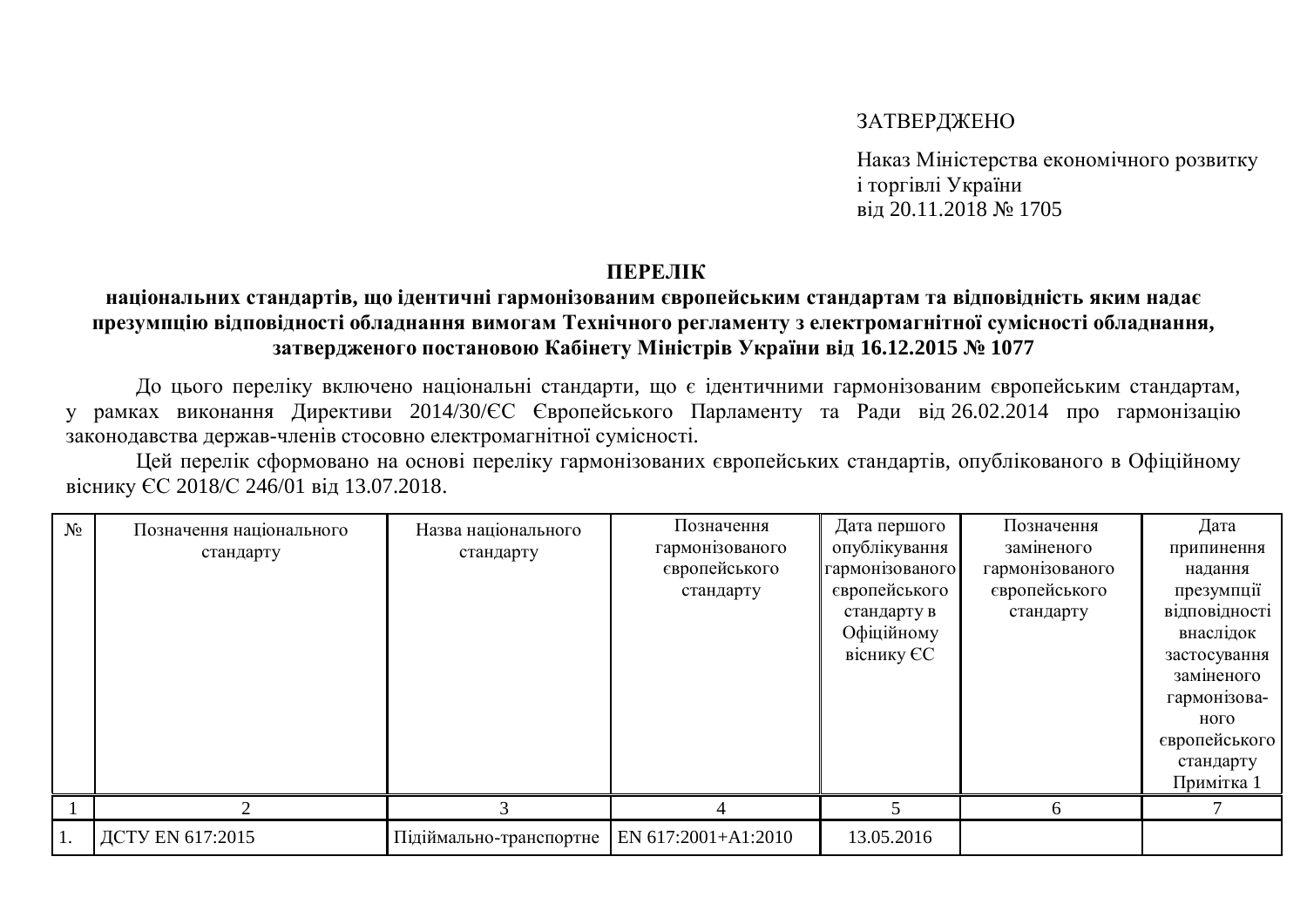|    | $\overline{2}$                                 | $\overline{3}$                                                                                                                                                                                                                                           | $\overline{4}$      | 5          | 6 | $\overline{7}$ |
|----|------------------------------------------------|----------------------------------------------------------------------------------------------------------------------------------------------------------------------------------------------------------------------------------------------------------|---------------------|------------|---|----------------|
|    | (EN 617:2001+A1:2010, IDT)                     | устатковання та системи<br>безперервної дії.<br>Устатковання<br>для зберігання сипких<br>матеріалів у силосних<br>баштах, бункерах,<br>резервуарах<br>та вмістищах. Вимоги<br>щодо безпеки<br>та електромагнітної<br>сумісності                          |                     |            |   |                |
| 2. | ДСТУ EN 618:2014                               | Підіймально-транспортне<br>устатковання та системи<br>безперервної дії. Вимоги<br>щодо безпеки<br>та електромагнітної<br>сумісності<br>до устатковання<br>для механічного<br>вантаження сипучих<br>матеріалів,<br>за виключенням<br>стрічкових конвесрів | EN 618:2002+A1:2010 | 13.05.2016 |   |                |
| 3. | ДСТУ EN 619:2015<br>(EN 619:2002+A1:2010, IDT) | Системи<br>та підіймально-<br>транспортне<br>устатковання<br>безперервної дії.<br>Вимоги безпеки<br>та електромагнітної<br>сумісності (ЕМС)                                                                                                              | EN 619:2002+A1:2010 | 13.05.2016 |   |                |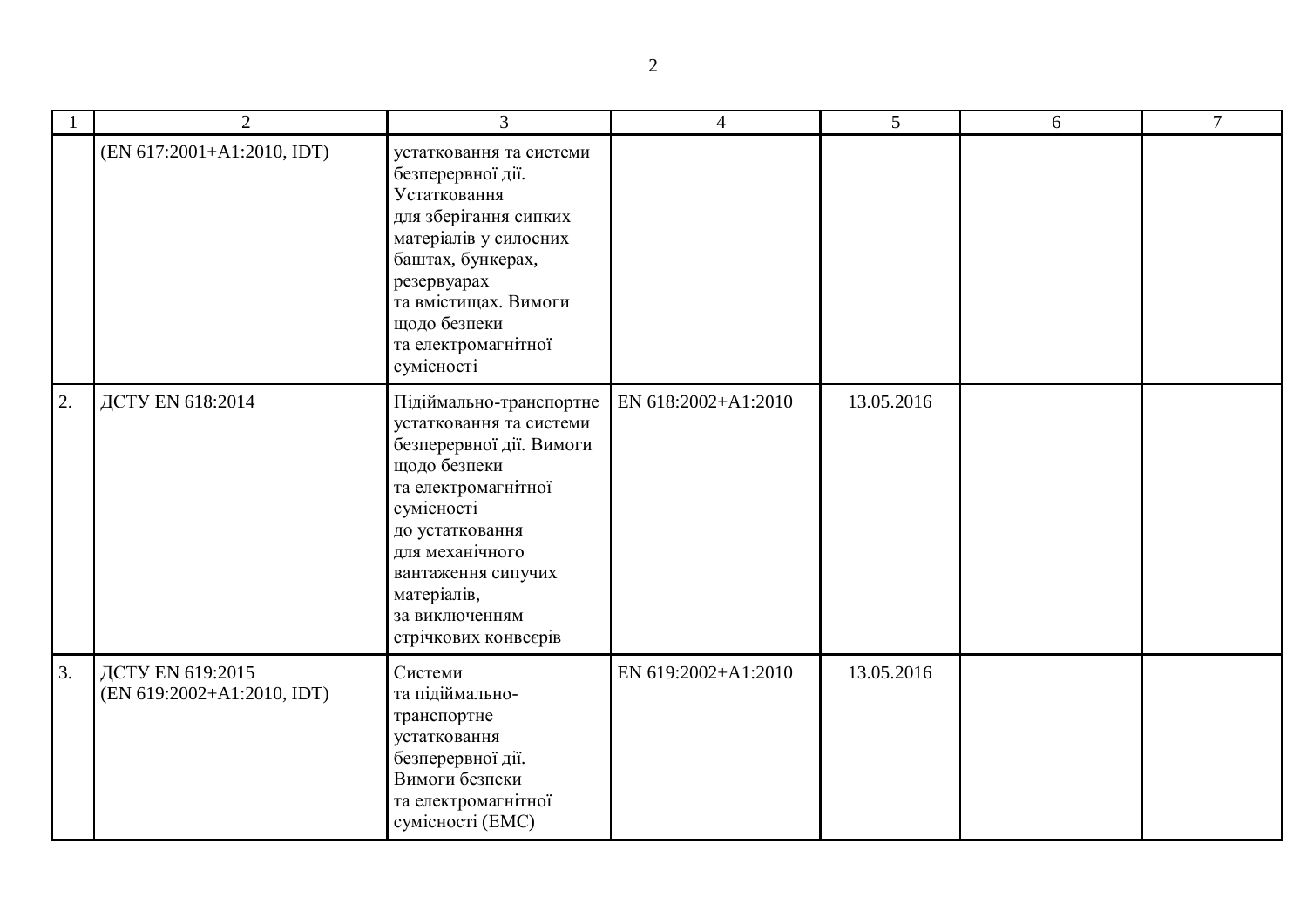|    | $\overline{2}$                             | 3                                                                                                                                                                                                           | $\overline{\mathcal{A}}$ | 5          | 6          | $\tau$ |
|----|--------------------------------------------|-------------------------------------------------------------------------------------------------------------------------------------------------------------------------------------------------------------|--------------------------|------------|------------|--------|
|    |                                            | до устатковання для<br>механічного переміщення<br>вантажних одиниць                                                                                                                                         |                          |            |            |        |
| 4. | ДСТУ EN 620:2013                           | Підіймально-<br>транспортувальне<br>устатковання та системи<br>безперервної дії.<br>Конвеєри стрічкові<br>стаціонарні для сипких<br>матеріалів. Вимоги<br>щодо безпеки<br>та електромагнітної<br>сумісності | EN 620:2002+A1:2010      | 13.05.2016 |            |        |
| 5. | ДСТУ EN 1155:2015                          | Будівельні кріплення.<br>Пристрої фіксації з<br>електричним приводом<br>для відчинення<br>двійчастих дверей.<br>Вимоги та методи<br>випробування                                                            | EN 1155:1997             | 13.05.2016 |            |        |
|    |                                            |                                                                                                                                                                                                             | EN 1155:1997/A1:2002     | 13.05.2016 | Примітка 3 |        |
| 6. | ДСТУ EN 12015:2016<br>(EN 12015:2014, IDT) | Електромагнітна<br>сумісність. Ліфти,<br>ескалатори та<br>пасажирські конвеєри.<br>Емісія завад                                                                                                             | EN 12015:2014            | 13.05.2016 |            |        |
| 7. | ДСТУ EN 12016:2014                         | Електромагнітна<br>сумісність. Ліфти,<br>ескалатори<br>та пасажирські конвеєри.<br>Несприйнятливість                                                                                                        | EN 12016:2013            | 13.05.2016 |            |        |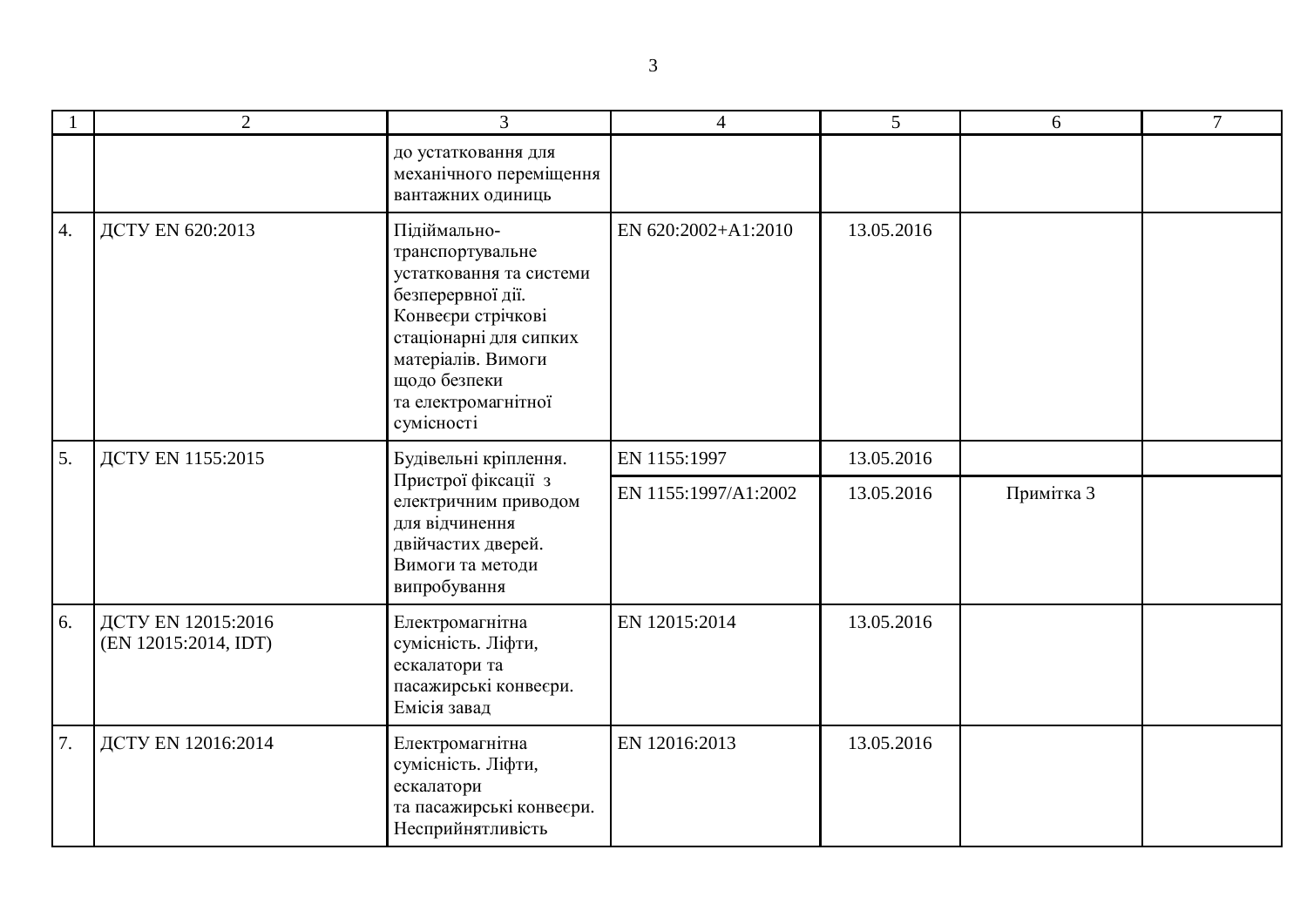|     | $\overline{2}$                                             | 3                                                                                                                                                                                                                                                                   | $\overline{4}$                | 5          | 6 | $\tau$ |
|-----|------------------------------------------------------------|---------------------------------------------------------------------------------------------------------------------------------------------------------------------------------------------------------------------------------------------------------------------|-------------------------------|------------|---|--------|
| 8.  | ДСТУ EN 12895:2018<br>(EN 12895:2015, IDT)                 | Візки вантажні<br>промислові.<br>Електромагнітна<br>сумісність                                                                                                                                                                                                      | EN 12895:2015                 | 13.07.2018 |   |        |
| 9.  | ДСТУ EN 13241-1:2013                                       | Двері та ворота<br>промислових,<br>торговельних<br>та гаражних приміщень.<br>Стандарт на продукцію.<br>Частина 1. Технічні<br>вимоги до виробів,<br>крім вимог щодо<br>вогнетривкості<br>та димозахисту                                                             | EN 13241-1:2003<br>$+A1:2011$ | 13.05.2016 |   |        |
| 10. | ДСТУ EN 13309:2016<br>(EN 13309:2010, IDT)                 | Будівельна техніка.<br>Електромагнітна<br>сумісність машин із<br>внутрішнім джерелом<br>електроживлення                                                                                                                                                             | EN 13309:2010                 | 13.05.2016 |   |        |
|     | 11. ДСТУ EN 14010:2016<br>$(EN 14010:2003 + A1:2009, IDT)$ | Безпечність машин.<br>Устатковання для<br>паркування колісних<br>транспортних засобів із<br>застосуванням<br>механічних засобів.<br>Вимоги щодо безпеки та<br>електромагнітної<br>сумісності на етапах<br>проектування,<br>виробництва, монтування<br>та введення в | EN 14010:2003+A1:2009         | 13.05.2016 |   |        |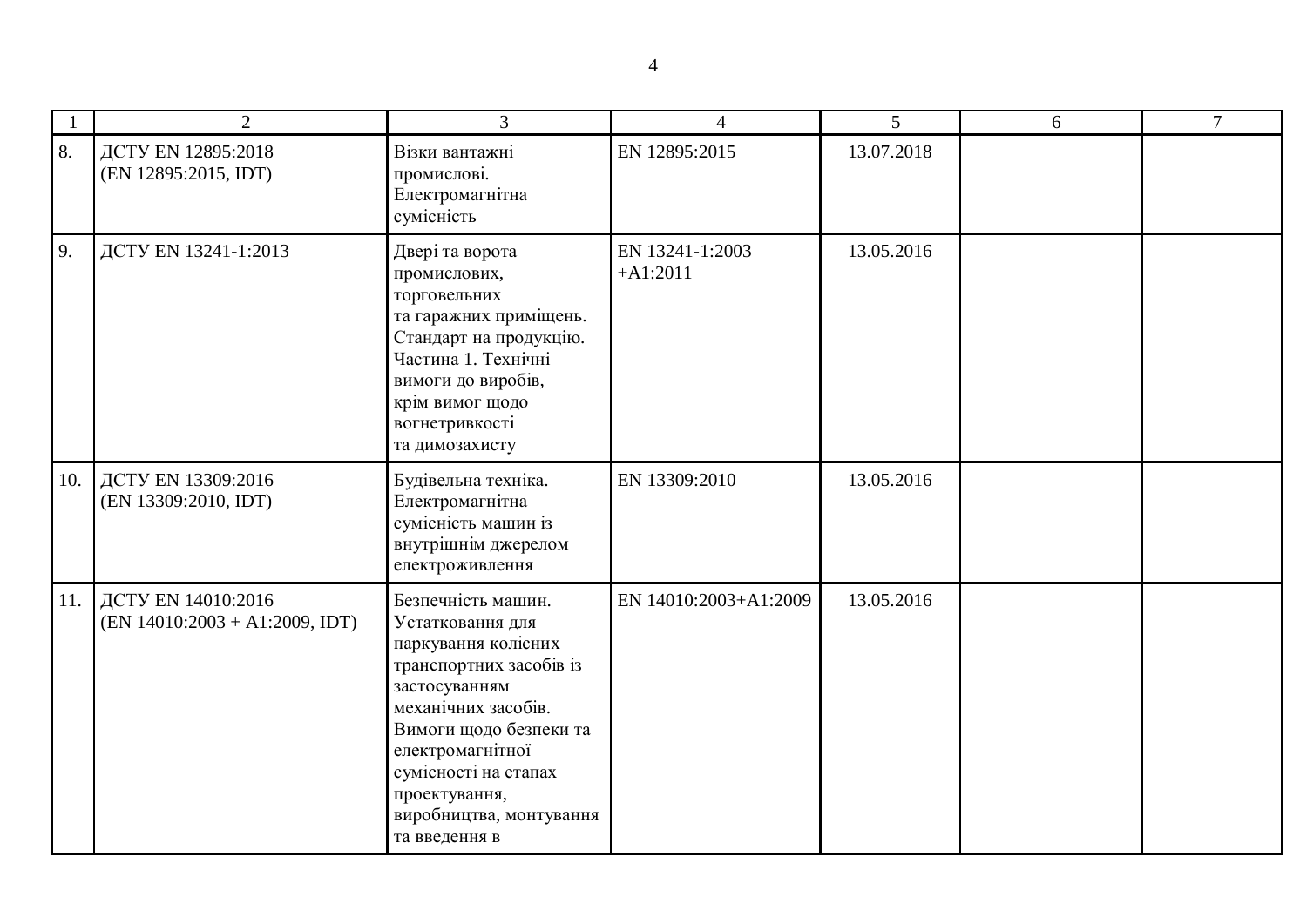|     | $\overline{2}$                                         | $\overline{3}$                                                                                                                                                                                                                                                    | $\overline{4}$                        | 5          | 6                             | 7          |
|-----|--------------------------------------------------------|-------------------------------------------------------------------------------------------------------------------------------------------------------------------------------------------------------------------------------------------------------------------|---------------------------------------|------------|-------------------------------|------------|
|     |                                                        | експлуатацію                                                                                                                                                                                                                                                      |                                       |            |                               |            |
| 12. | ДСТУ EN ISO 14982:2015<br>(EN ISO 14982:2009, IDT)     | Машини для сільського<br>та лісового господарства.<br>Електромагнітна<br>сумісність. Методи<br>випробування та критерії<br>приймання                                                                                                                              | EN ISO 14982:2009<br>(ISO 14982:1998) | 13.05.2016 |                               |            |
| 13. | ДСТУ EN 16361:2018<br>$(EN 16361:2013 + A1:2016, IDT)$ | Механізовані двері для<br>пішоходів. Стандарт на<br>продукцію,<br>експлуатаційні<br>характеристики. Дверні<br>блоки, крім поворотних,<br>спроектовані для<br>установки з<br>механізованим приводом<br>без характеристик<br>вогнестійкості<br>та димонепроникності | EN 16361:2013+A1:2016                 | 13.07.2018 | EN 16361:2013<br>Примітка 2.1 | 30.11.2018 |
| 14. | ДСТУ EN 50065-1:2014                                   | Системи передавання<br>сигналів у<br>НИЗЬКОВОЛЬТНИХ<br>установках діапазону<br>частот від 3 кГц до<br>148,5 кГц. Частина 1.<br>Загальні вимоги, смуги<br>частот і електромагнітні<br>збурення                                                                     | EN 50065-1:2011                       | 13.05.2016 |                               |            |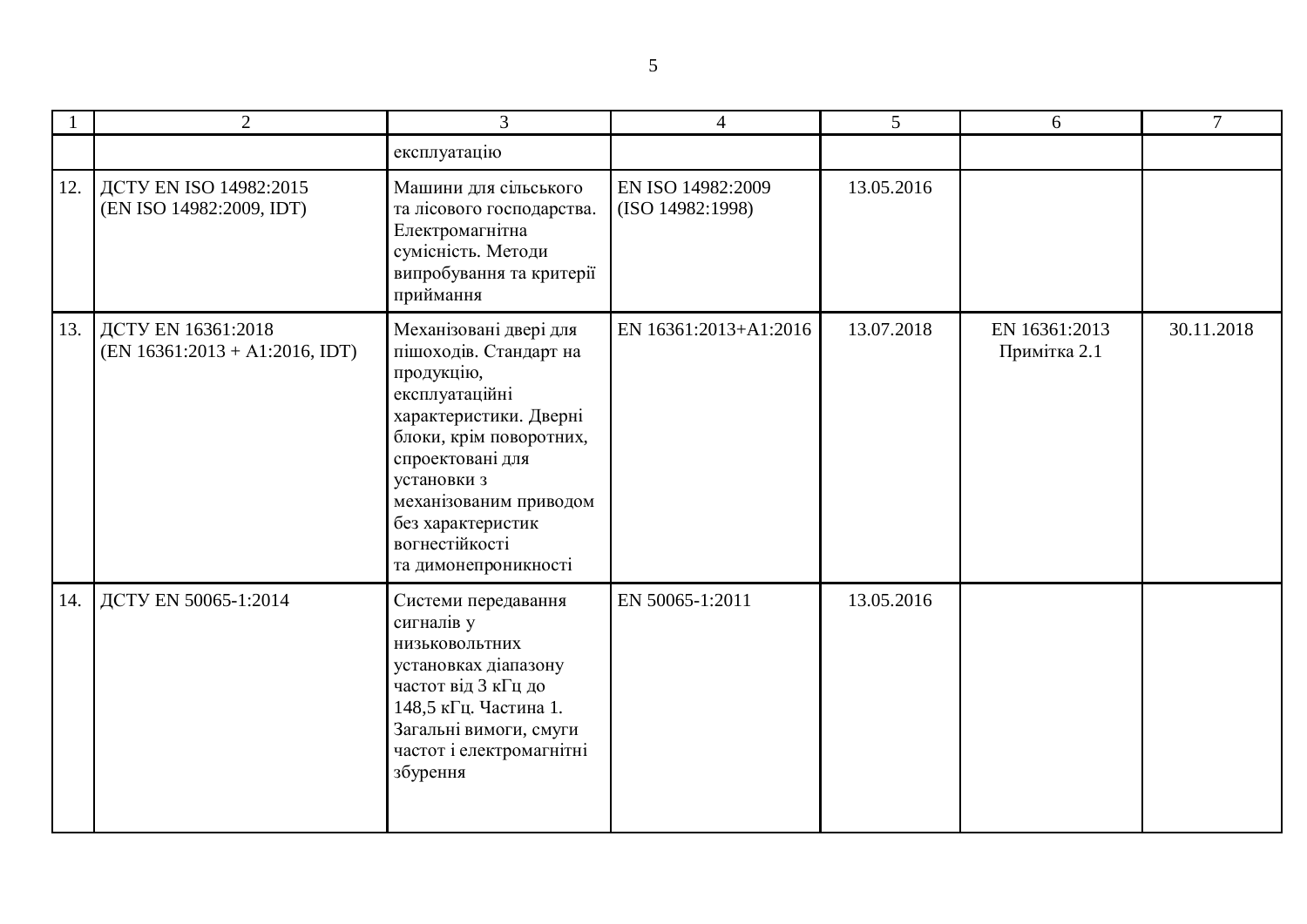|     | $\overline{2}$                                                                               | 3                                                                                                                                                                                                                                                                                                                                                          | $\overline{4}$                        | 5          | 6          | $\tau$ |
|-----|----------------------------------------------------------------------------------------------|------------------------------------------------------------------------------------------------------------------------------------------------------------------------------------------------------------------------------------------------------------------------------------------------------------------------------------------------------------|---------------------------------------|------------|------------|--------|
| 15. | ДСТУ EN 50065-2-1:2010                                                                       | Системи передавання                                                                                                                                                                                                                                                                                                                                        | EN 50065-2-1:2003                     | 13.05.2016 |            |        |
|     |                                                                                              | сигналів<br>У НИЗЬКОВОЛЬТНИХ<br>установках діапазону<br>частот від 3 кГц<br>до 148,5 кГц. Частина 2-1.<br>Вимоги щодо<br>несприйнятливості<br>мережевих систем<br>і обладнання зв'язку<br>діапазону частот<br>від 95 кГц до 148,5 кГц,<br>застосовуваних<br>у житловому й торговому<br>середовищах<br>і у виробничих зонах<br>з малим<br>енергоспоживанням | EN 50065-2-1:2003/<br>A1:2005         | 13.05.2016 | Примітка 3 |        |
|     | ДСТУ EN 50065-2-1:2010/<br>Поправка № 1:2015<br>(EN 50065-2-1:2003/AC:2003, IDT)             |                                                                                                                                                                                                                                                                                                                                                            | EN 50065-2-1:2003/<br>AC:2003         | 13.05.2016 |            |        |
| 16. | ДСТУ EN 50065-2-2:2010                                                                       | Системи передавання                                                                                                                                                                                                                                                                                                                                        | EN 50065-2-2:2003                     | 13.05.2016 |            |        |
|     |                                                                                              | сигналів<br>у низьковольтних<br>установках діапазону<br>частот від 3 кГц<br>до 148,5 кГц. Частина 2-2.<br>Вимоги щодо<br>несприйнятливості<br>мережевих систем<br>та обладнання зв'язку<br>діапазону частот<br>від 95 кГц до 148,5 кГц,<br>застосовуваних<br>у промисловому                                                                                | EN 50065-2-2:2003/<br>A1:2005         | 13.05.2016 | Примітка 3 |        |
|     | ДСТУ EN 50065-2-2:2010/<br>Поправка № 2:2016<br>(EN 50065-2-2:2003/<br>A1:2005/AC:2006, IDT) |                                                                                                                                                                                                                                                                                                                                                            | EN 50065-2-2:2003/<br>A1:2005/AC:2006 | 13.05.2016 |            |        |
|     | ДСТУ EN 50065-2-2:2010/<br>Поправка № 1:2015<br>(EN 50065-2-2:2003/<br>AC:2003, IDT)         |                                                                                                                                                                                                                                                                                                                                                            | EN 50065-2-2:2003/<br>AC:2003         | 13.05.2016 |            |        |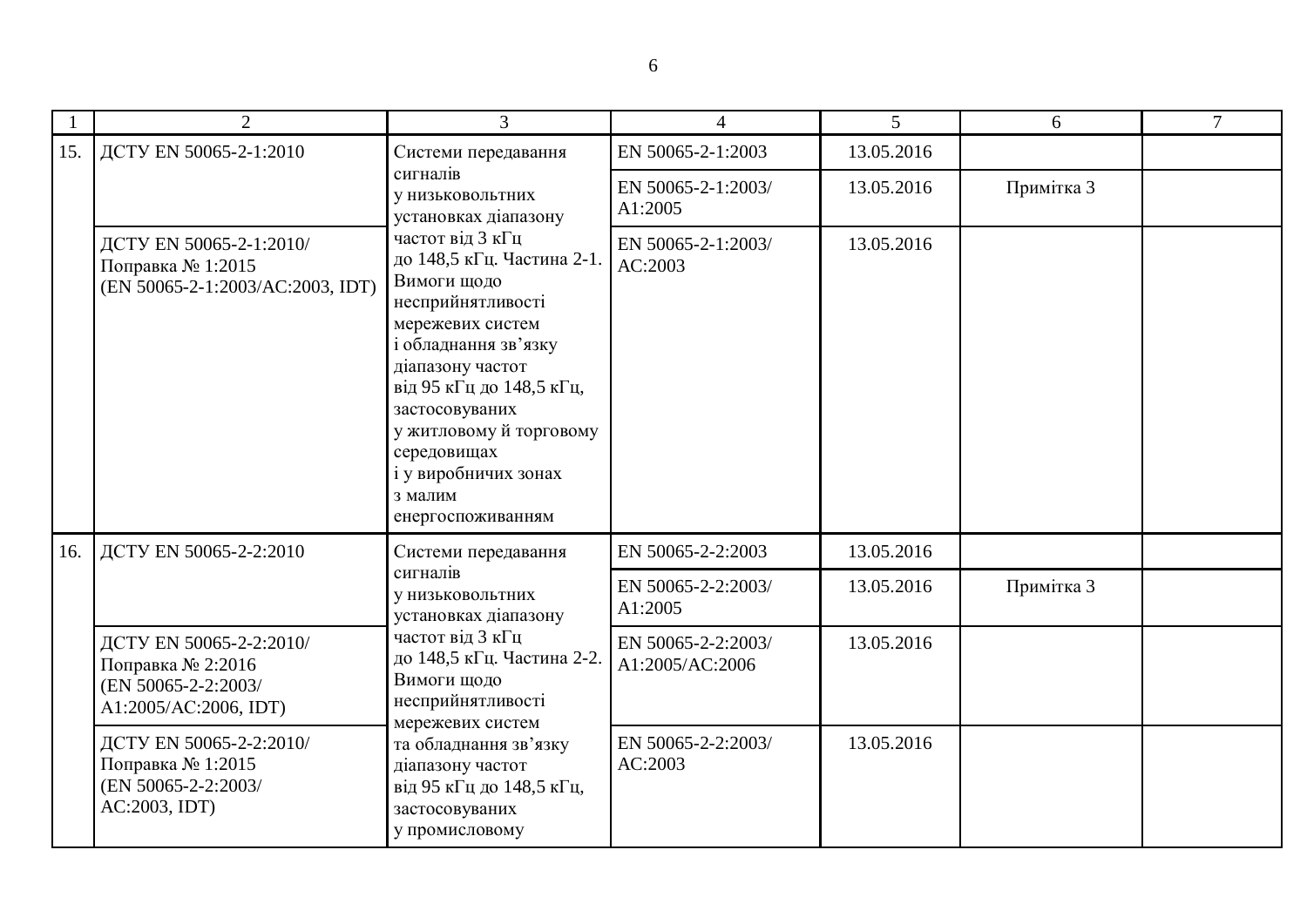|     | $\overline{2}$                                                                       | 3                                                                                                                                                                                                                                   | 4                             | $\overline{5}$ | 6          | $\overline{7}$ |
|-----|--------------------------------------------------------------------------------------|-------------------------------------------------------------------------------------------------------------------------------------------------------------------------------------------------------------------------------------|-------------------------------|----------------|------------|----------------|
|     |                                                                                      | середовищі                                                                                                                                                                                                                          |                               |                |            |                |
| 17. | ДСТУ EN 50065-2-3:2010                                                               | Системи передавання                                                                                                                                                                                                                 | EN 50065-2-3:2003             | 13.05.2016     |            |                |
|     | ДСТУ EN 50065-2-3:2010/<br>Зміна № 1:2015<br>(EN 50065-2-3:2003/<br>A1:2005, IDT)    | сигналів<br>у низьковольтних<br>установках діапазону<br>частот від 3 кГц<br>до 148,5 кГц. Частина 2-3.                                                                                                                              | EN 50065-2-3:2003/<br>A1:2005 | 13.05.2016     | Примітка 3 |                |
|     | ДСТУ EN 50065-2-3:2010/<br>Поправка № 1:2015<br>(EN 50065-2-3:2003/<br>AC:2003, IDT) | Вимоги<br>до несприйнятливості<br>мережевого<br>комунікаційного<br>обладнання та систем<br>діапазону частот<br>від 3 кГц до 95 кГц,<br>призначених<br>для застосування<br>електропостачальними<br>та розподільчими<br>організаціями | EN 50065-2-3:2003/<br>AC:2003 | 13.05.2016     |            |                |
| 18. | ДСТУ EN 50083-2:2014                                                                 | Кабельні мережі<br>для телевізійних                                                                                                                                                                                                 | EN 50083-2:2012               | 13.05.2016     |            |                |
|     | ДСТУ EN 50083-2:2014/<br>Зміна № 1:2018<br>(EN 50083-2:2012/A1:2015, IDT)            | і звукових сигналів<br>та інтерактивних служб.<br>Частина 2.<br>Електромагнітна<br>сумісність обладнання                                                                                                                            | EN 50083-2:2012/<br>A1:2015   | 13.05.2016     | Примітка 3 | 14.09.2018     |
| 19. | ДСТУ EN 50121-1:2010                                                                 | Залізничний транспорт.                                                                                                                                                                                                              | EN 50121-1:2006               | 12.08.2016     |            |                |
|     | ДСТУ EN 50121-1:2010/<br>Поправка № 1:2015<br>(EN 50121-1:2006/AC:2008, IDT)         | Електромагнітна<br>сумісність. Частина 1.<br>Загальні положення                                                                                                                                                                     | EN 50121-1:2006/<br>AC:2008   | 12.08.2016     |            |                |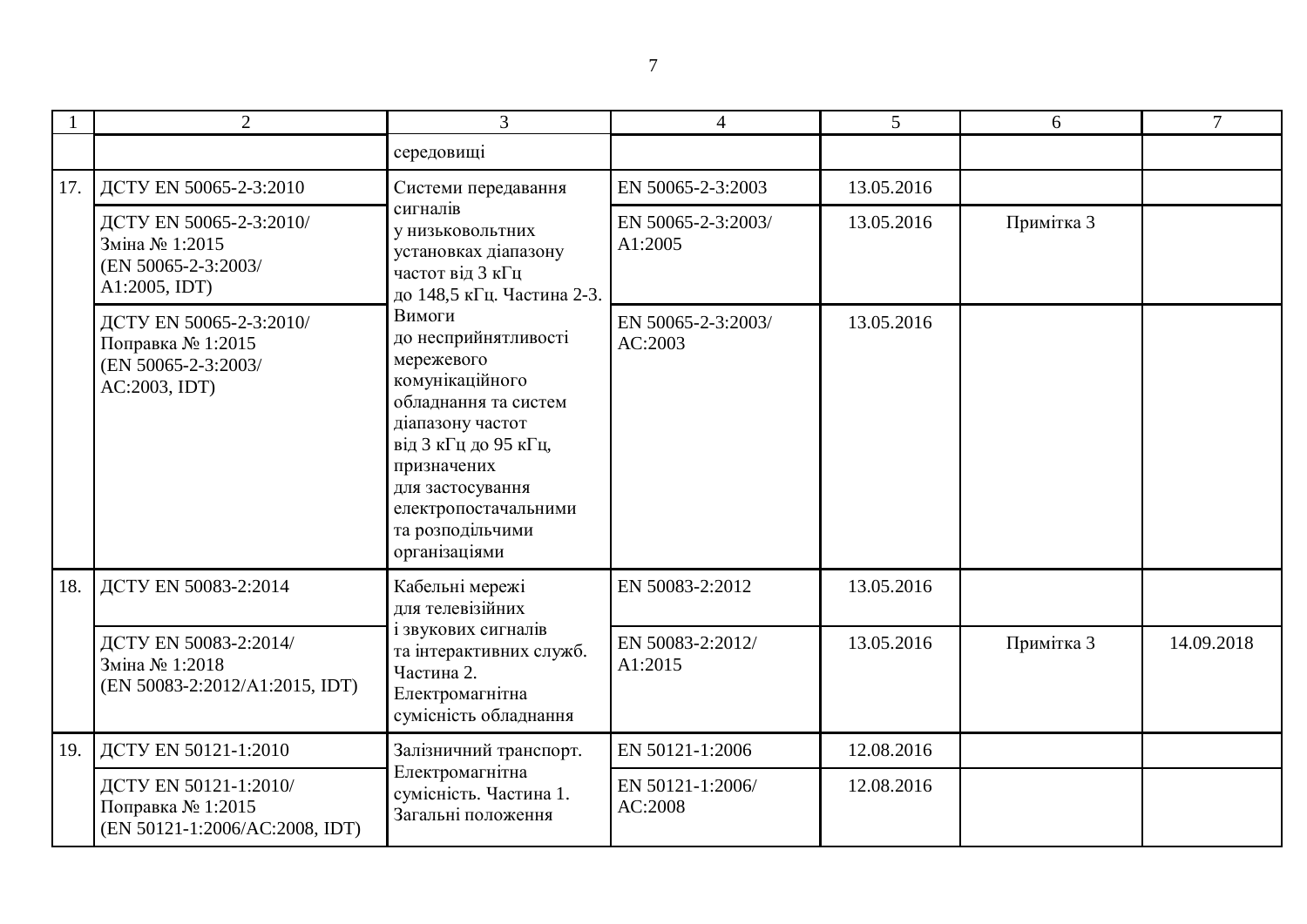|     | 2                                                  | 3                                                                                                                                                              | 4                           | 5          | 6                                                                  | 7          |
|-----|----------------------------------------------------|----------------------------------------------------------------------------------------------------------------------------------------------------------------|-----------------------------|------------|--------------------------------------------------------------------|------------|
| 20. | ДСТУ EN 50121-2:2014                               | Залізничний транспорт.                                                                                                                                         | EN 50121-2:2006             | 12.08.2016 |                                                                    |            |
|     |                                                    | Електромагнітна<br>сумісність в застосуванні<br>до залізниць. Частина 2.<br>Випромінювання<br>перешкод всієї<br>залізничної системи в<br>навколишнє середовище | EN 50121-2:2006/<br>AC:2008 | 12.08.2016 |                                                                    |            |
| 21. | ДСТУ EN 50121-3-1:2018<br>(EN 50121-3-1:2017, IDT) | Залізничний транспорт.<br>Електромагнітна<br>сумісність. Частина 3-1.<br>Рухомий склад. Поїзд та<br>комплектний<br>транспортний засіб                          | EN 50121-3-1:2017           | 13.07.2018 | EN 50121-3-1:2006<br>EN 50121-3-1:2006/<br>AC:2008<br>Примітка 2.1 | 30.11.2018 |
| 22. | ДСТУ EN 50121-3-2:2018<br>(EN 50121-3-2:2016, IDT) | Залізничний транспорт.<br>Електромагнітна<br>сумісність. Частина 3-2.<br>Рухомий склад.<br>Апаратура                                                           | EN 50121-3-2:2016           | 13.07.2018 | EN 50121-3-2:2006<br>EN 50121-3-2:2006/<br>AC:2008<br>Примітка 2.1 | 30.11.2018 |
| 23. | ДСТУ EN 50121-4:2018<br>(EN 50121-4:2016, IDT)     | Залізничний транспорт.<br>Електромагнітна<br>сумісність. Частина 4.<br>Емісія<br>та несприйнятливість<br>сигнальної<br>та телекомунікаційної<br>апаратури      | EN 50121-4:2016             | 13.07.2018 | EN 50121-4:2006<br>EN 50121-4:2006/<br>AC:2008<br>Примітка 2.1     | 30.11.2018 |
| 24. | ДСТУ EN 50121-5:2018<br>(EN 50121-5:2017, IDT)     | Залізничний транспорт.<br>Електромагнітна<br>сумісність. Частина 5.                                                                                            | EN 50121-5:2017             | 13.07.2018 | EN 50121-5:2006<br>EN 50121-5:2006/<br>AC:2008                     | 30.11.2018 |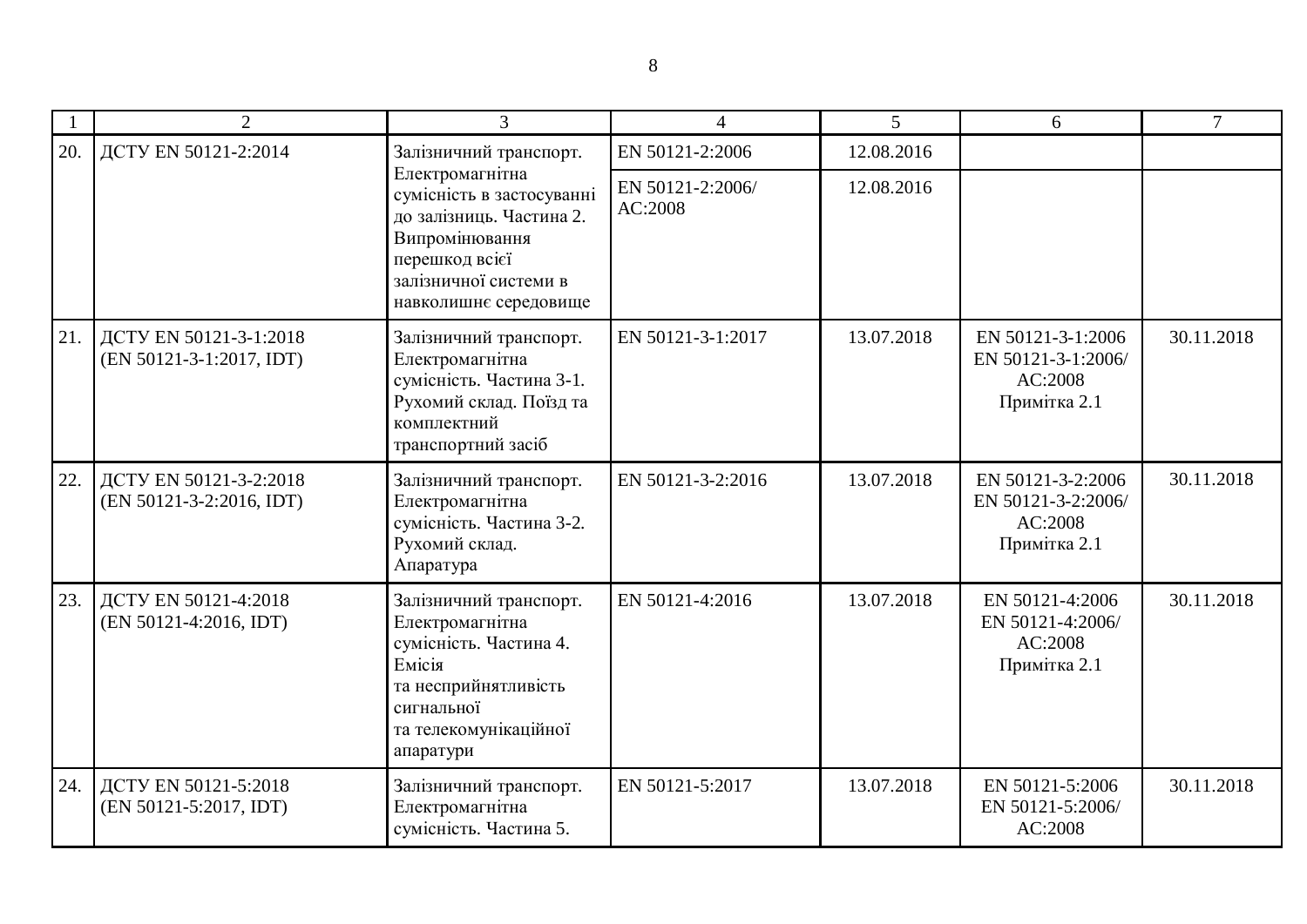|     | $\overline{2}$                             | 3                                                                                                                                                                                                                                        | $\overline{4}$               | 5          | 6                             | 7          |
|-----|--------------------------------------------|------------------------------------------------------------------------------------------------------------------------------------------------------------------------------------------------------------------------------------------|------------------------------|------------|-------------------------------|------------|
|     |                                            | Емісія завад<br>та несприйнятливість<br>стаціонарних установок<br>електроживлення та<br>апаратури                                                                                                                                        |                              |            | Примітка 2.1                  |            |
| 25. | ДСТУ EN 50130-4:2014                       | Системи тривожної<br>сигналізації. Частина 4.<br>Електромагнітна<br>сумісність. Стандарт<br>на ряд продукції. Вимоги<br>до тривкості складників<br>систем тривожної<br>сигналізації про пожежу,<br>проникнення та суспільну<br>небезпеку | EN 50130-4:2011              | 13.05.2016 |                               |            |
| 26. | ДСТУ EN 50148-2001                         | Таксометри електронні                                                                                                                                                                                                                    | EN 50148:1995                | 13.05.2016 |                               |            |
| 27. | ДСТУ EN 50270:2016<br>(EN 50270:2015;      | Електромагнітна<br>сумісність. Електричні                                                                                                                                                                                                | EN 50270:2015                | 13.07.2018 | EN 50270:2006<br>Примітка 2.1 | 30.11.2018 |
|     | EN 50270:2015/AC:2016, IDT)                | прилади для виявлення та<br>вимірювання горючих<br>газів, токсичних газів або<br>кисню                                                                                                                                                   | EN 50270:2015/<br>AC:2016-08 | 13.07.2018 |                               |            |
| 28. | ДСТУ EN 50293:2016<br>(EN 50293:2012, IDT) | Сигнальні системи<br>дорожнього руху.<br>Електромагнітна<br>сумісність                                                                                                                                                                   | EN 50293:2012                | 13.05.2016 |                               |            |
| 29. | ДСТУ EN 50370-1:2009                       | Електромагнітна<br>сумісність. Верстати                                                                                                                                                                                                  | EN 50370-1:2005              | 13.05.2016 |                               |            |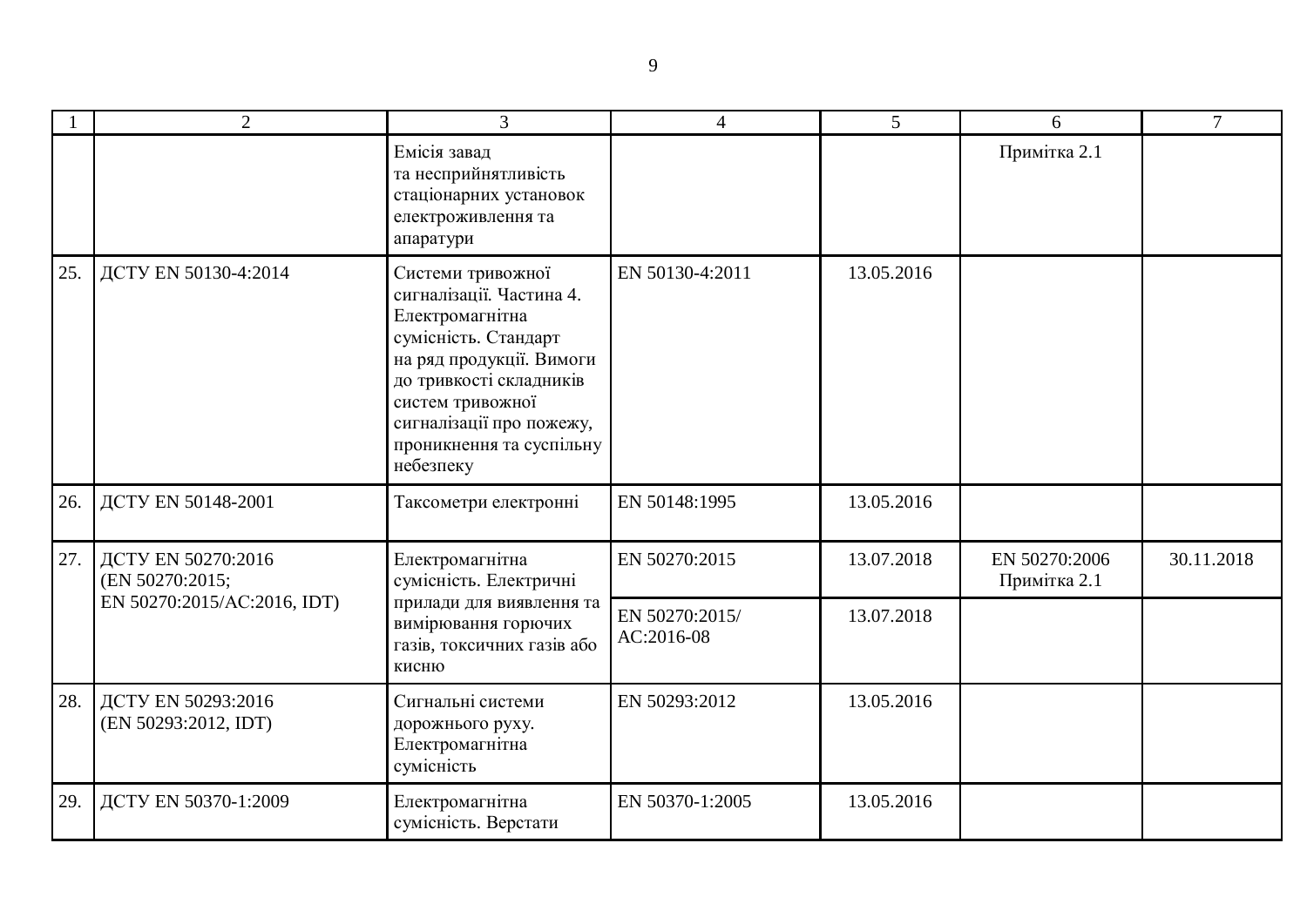|     | $\overline{2}$                                                                       | $\overline{3}$                                                                                                                                                                                                                                            | $\overline{4}$                | $5\overline{)}$ | 6          | $\tau$ |
|-----|--------------------------------------------------------------------------------------|-----------------------------------------------------------------------------------------------------------------------------------------------------------------------------------------------------------------------------------------------------------|-------------------------------|-----------------|------------|--------|
|     |                                                                                      | промислової<br>та аналогічної<br>призначеності. Частина 1.<br>Емісія завад                                                                                                                                                                                |                               |                 |            |        |
| 30. | ДСТУ EN 50370-2:2009                                                                 | Електромагнітна<br>сумісність. Верстати<br>промислової<br>та аналогічної<br>призначеності. Частина 2.<br>Несприйнятливість<br>до завад                                                                                                                    | EN 50370-2:2003               | 13.05.2016      |            |        |
| 31. | ДСТУ EN 50412-2-1:2010                                                               | Обладнання та системи                                                                                                                                                                                                                                     | EN 50412-2-1:2005             | 13.05.2016      |            |        |
|     | ДСТУ EN 50412-2-1:2010/<br>Поправка № 1:2015<br>(EN 50412-2-1:2005/<br>AC:2009, IDT) | для зв'язку по лінії<br>електроживлення,<br>застосовувані<br>в низьковольтних<br>установках у діапазоні<br>частот від 1,6 МГц<br>до 30 МГц. Частина 2-1.<br>Житлове, торгове<br>та промислове<br>середовища. Вимоги<br>щодо несприйнятливості<br>до завад | EN 50412-2-1:2005/<br>AC:2009 | 13.05.2016      |            |        |
| 32. | ДСТУ EN 50428:2014                                                                   | Вимикачі для побутових                                                                                                                                                                                                                                    | EN 50428:2005                 | 13.05.2016      |            |        |
|     |                                                                                      | та аналогічних<br>стаціонарних                                                                                                                                                                                                                            | EN 50428:2005/A1:2007         | 13.05.2016      | Примітка 3 |        |
|     |                                                                                      | електричних установок.<br>Додатковий стандарт.<br>Вимикачі і споріднене<br>обладнання                                                                                                                                                                     | EN 50428:2005/A2:2009         | 13.05.2016      | Примітка 3 |        |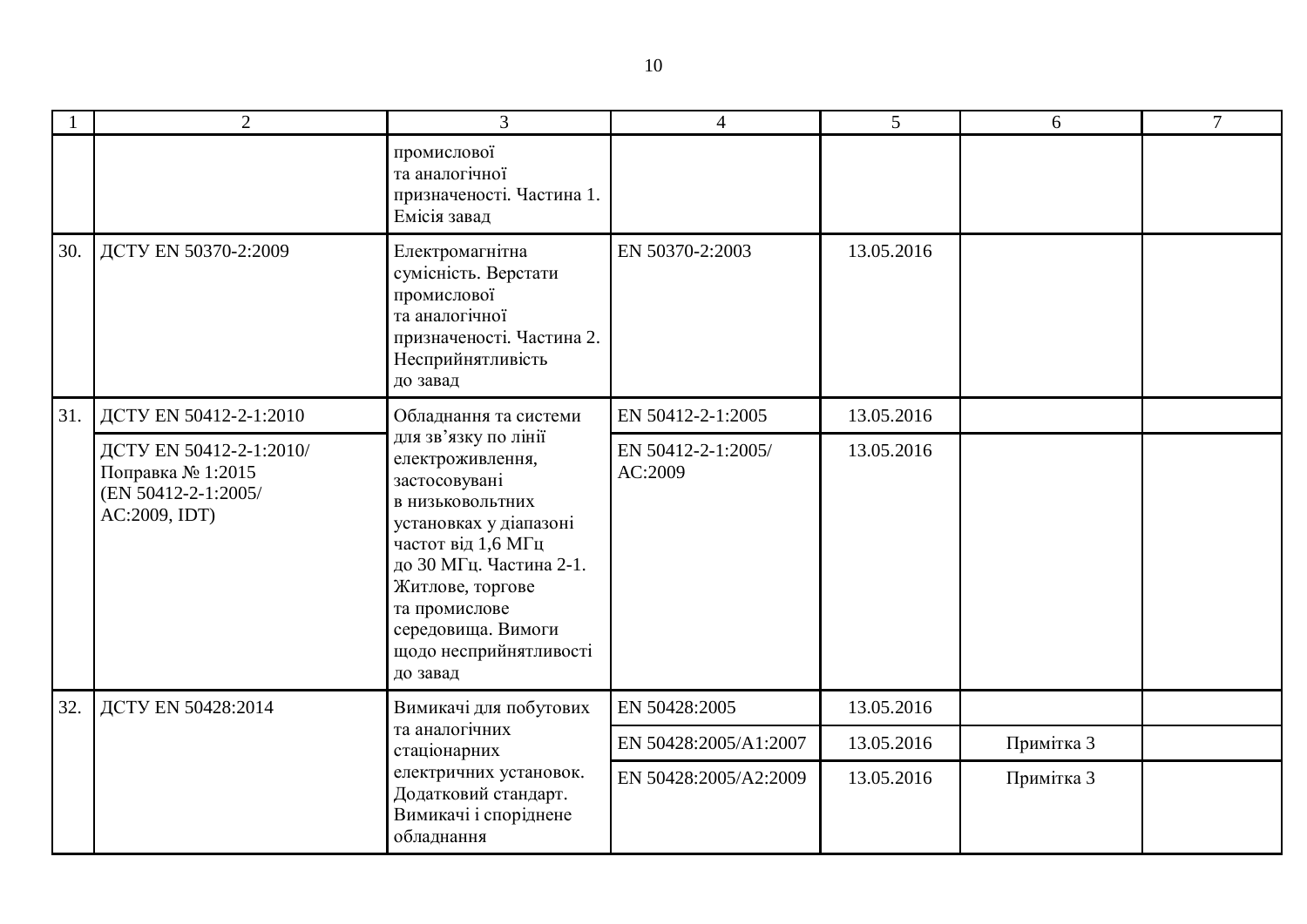|     | $\overline{2}$                                     | 3                                                                                                                                                                                                                                                            | $\overline{4}$    | 5          | 6 | $\overline{7}$ |
|-----|----------------------------------------------------|--------------------------------------------------------------------------------------------------------------------------------------------------------------------------------------------------------------------------------------------------------------|-------------------|------------|---|----------------|
|     |                                                    | для застосування<br>в електронних системах<br>будинків і будівель<br>(HBES)                                                                                                                                                                                  |                   |            |   |                |
| 33. | ДСТУ EN 50470-1:2010                               | Засоби вимірювання<br>електричної енергії<br>змінного струму.<br>Частина 1. Загальні<br>вимоги, випробування<br>та умови випробувань.<br>Лічильники електричної<br>енергії (класів точності А,<br>$B_i C$                                                    | EN 50470-1:2006   | 13.05.2016 |   |                |
| 34. | ДСТУ EN 50490:2014                                 | Електроустановки<br>для освітлення<br>та сигнальних маяків<br>аеродромів. Технічні<br>вимоги для управління<br>аеронавігаційного<br>наземного освітлення<br>і систем моніторингу.<br>Елементи<br>для селекторних<br>перемикачів і управління<br>окремих ламп | EN 50490:2008     | 13.05.2016 |   |                |
| 35. | ДСТУ EN 50491-5-1:2016<br>(EN 50491-5-1:2010, IDT) | Загальні вимоги до<br>електронних систем<br>житлових та громадських<br>будівель (HBES) і систем<br>автоматизації та<br>керування будівлями                                                                                                                   | EN 50491-5-1:2010 | 13.05.2016 |   |                |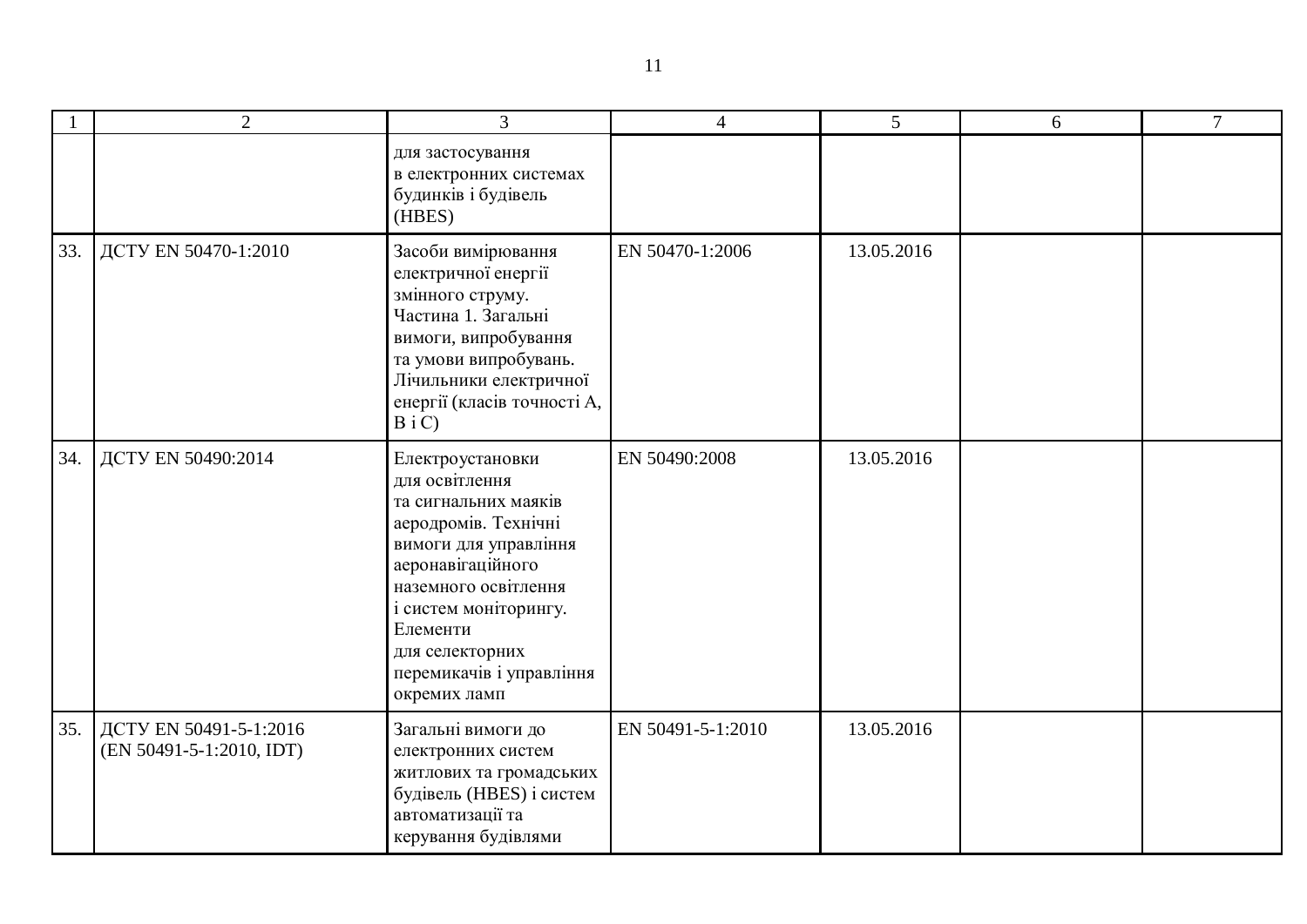|     | $\overline{2}$                                     | $\overline{3}$                                                                                                                                                                                                                                                                                                                | $\overline{4}$    | 5 <sup>5</sup> | 6 | $\overline{7}$ |
|-----|----------------------------------------------------|-------------------------------------------------------------------------------------------------------------------------------------------------------------------------------------------------------------------------------------------------------------------------------------------------------------------------------|-------------------|----------------|---|----------------|
|     |                                                    | (BACS). Частина 5-1.<br>Вимоги до<br>електромагнітної<br>сумісності, умови та<br>схеми проведення<br>випробування                                                                                                                                                                                                             |                   |                |   |                |
| 36. | ДСТУ EN 50491-5-2:2016<br>(EN 50491-5-2:2010, IDT) | Загальні вимоги до<br>електронних систем<br>житлових та громадських<br>будівель (HBES) і систем<br>автоматизації та<br>керування будівлями<br>(BACS). Частина 5-2.<br>Вимоги до<br>електромагнітної<br>сумісності для<br>HBES/BACS,<br>використовуваних у<br>житловому,<br>комерційному середовищі<br>та легкій промисловості | EN 50491-5-2:2010 | 13.05.2016     |   |                |
| 37. | ДСТУ EN 50491-5-3:2016<br>(EN 50491-5-3:2010, IDT) | Загальні вимоги до<br>електронних систем<br>житлових та громадських<br>будівель (HBES) і систем<br>автоматизації та<br>керування будівлями<br>(BACS). Частина 5-3.<br>Вимоги до<br>електромагнітної<br>сумісності для                                                                                                         | EN 50491-5-3:2010 | 13.05.2016     |   |                |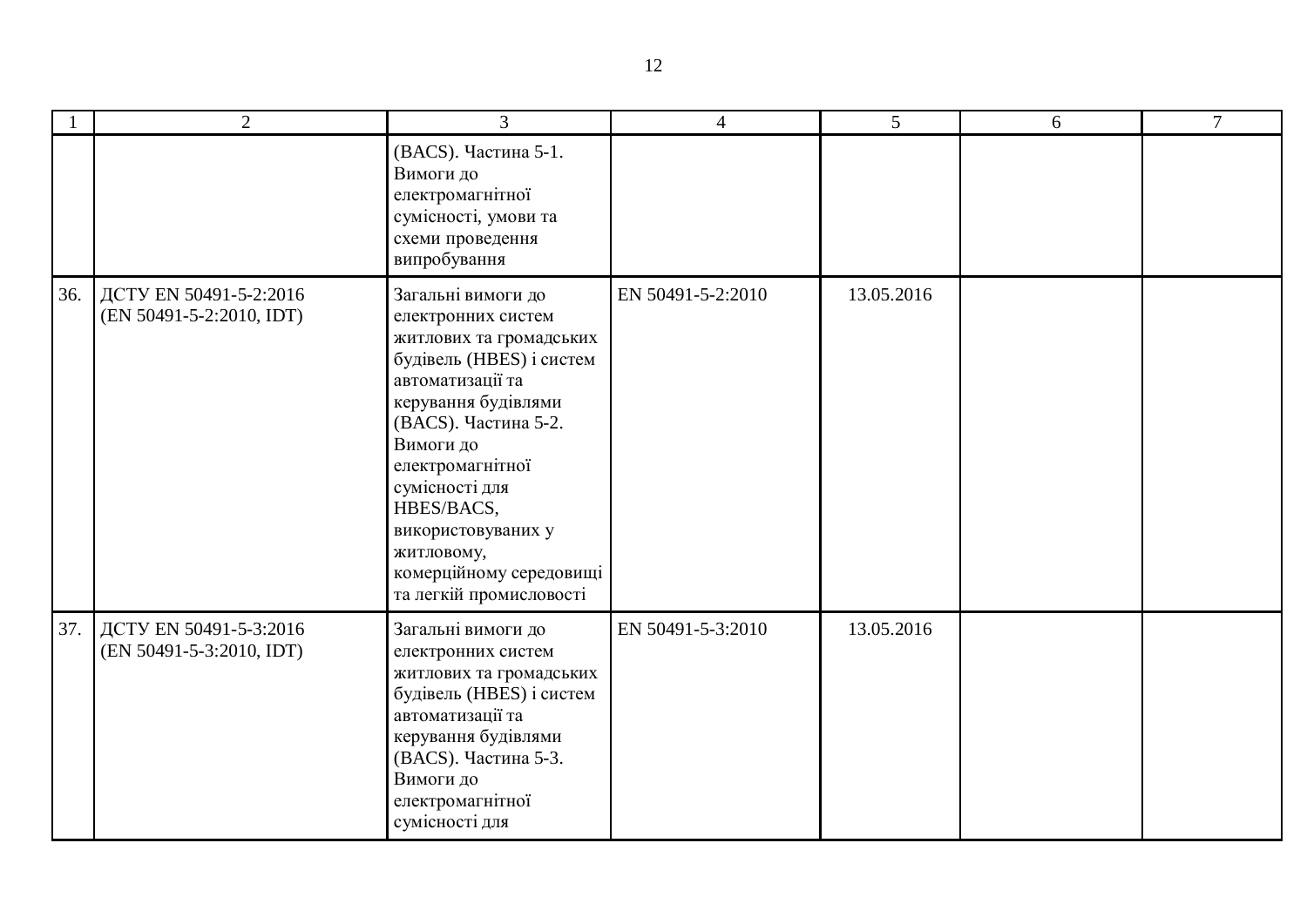|     | $\overline{2}$       | 3                                                                                                                                                                   | 4               | 5          | 6 | 7 |
|-----|----------------------|---------------------------------------------------------------------------------------------------------------------------------------------------------------------|-----------------|------------|---|---|
|     |                      | HBES/BACS,<br>використовуваних у<br>промисловому<br>середовищі                                                                                                      |                 |            |   |   |
| 38. | ДСТУ EN 50498:2014   | Електромагнітна<br>сумісність. Стандарт<br>на асортимент продукції<br>для післяпродажного<br>електронного<br>устаткування<br>в автомобілях                          | EN 50498:2010   | 13.05.2016 |   |   |
| 39. | ДСТУ EN 50512:2014   | Електричні установки<br>для освітлення і аварійної<br>сигналізації аеродромів.<br>Сучасна система<br>візуального управління<br>стикування<br>з телескопічним трапом | EN 50512:2009   | 13.05.2016 |   |   |
| 40. | ДСТУ EN 50529-1:2015 | Електромагнітна<br>сумісність мереж.<br>Частина 1. Проводові<br>лінії телекомунікаційних<br>мереж із використанням<br>телефонних кабелів                            | EN 50529-1:2010 | 13.05.2016 |   |   |
| 41. | ДСТУ EN 50529-2:2015 | Електромагнітна<br>сумісність мереж.<br>Частина 2. Проводові<br>лінії телекомунікаційних<br>мереж із використанням<br>коаксіальних кабелів                          | EN 50529-2:2010 | 13.05.2016 |   |   |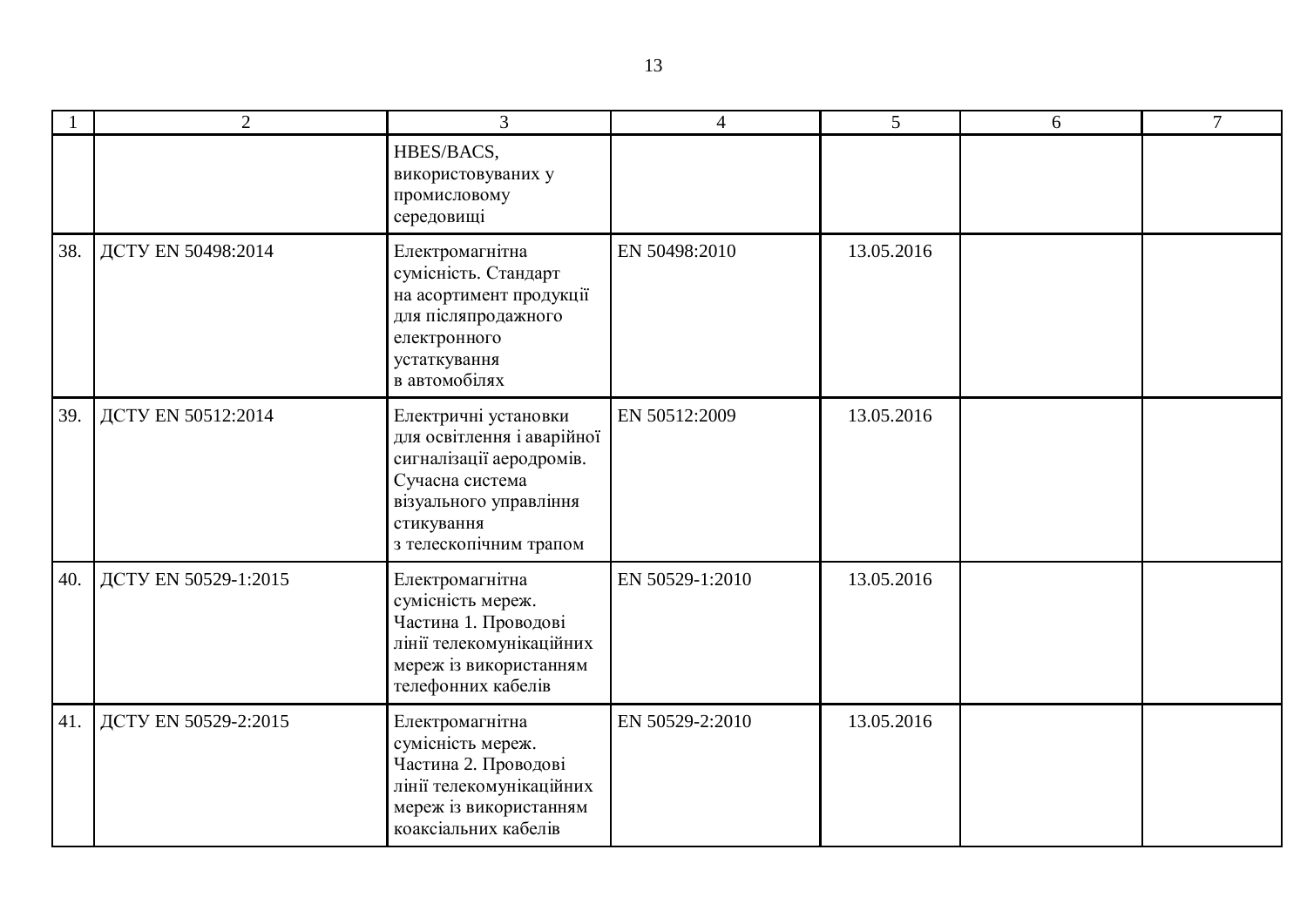|     | 2                                                                                        | 3                                                                                                                                                                                                                                                      |                                                     | 5          | 6                                              | $\tau$     |
|-----|------------------------------------------------------------------------------------------|--------------------------------------------------------------------------------------------------------------------------------------------------------------------------------------------------------------------------------------------------------|-----------------------------------------------------|------------|------------------------------------------------|------------|
| 42. | ДСТУ EN 50550:2015                                                                       | Пристрої захисту                                                                                                                                                                                                                                       | EN 50550:2011                                       | 13.05.2016 |                                                |            |
|     |                                                                                          | від перенапруги<br>промислової частоти<br>побутової та аналогічної                                                                                                                                                                                     | EN 50550:2011/AC:2012                               | 13.05.2016 |                                                |            |
|     | ДСТУ EN 50550:2014/<br>Зміна № 1:2015                                                    | призначеності                                                                                                                                                                                                                                          | EN 50550:2011/A1:2014                               | 13.05.2016 | Примітка 3                                     | 28.07.2017 |
| 43. | ДСТУ EN 50557:2014                                                                       | Вимоги до приладів<br>повторного<br>автоматичного<br>включення побутового<br>та аналогічного<br>призначення                                                                                                                                            | EN 50557:2011                                       | 13.05.2016 |                                                |            |
| 44. | ДСТУ EN 50561-1:2014                                                                     | Апарати для зв'язку<br>по низьковольтній ЛЕП,<br>які використовуються<br>в установках з низькою<br>напругою.<br>Характеристики<br>радіоперешкод.<br>Обмеження і методи<br>вимірювання. Частина 1.<br>Пристрій<br>для використання<br>в домашніх умовах | EN 50561-1:2013                                     | 13.05.2016 | EN 55022:2010<br>EN 55032:2012<br>Примітка 2.3 | 09.10.2016 |
| 45. | ДСТУ EN 55011:2014<br>радіочастотне.<br>Характеристики<br>Норми та методи<br>вимірювання | Обладнання промислове,<br>наукове та медичне                                                                                                                                                                                                           | EN 55011:2009<br><b>CISPR 11:2009</b><br>(Modified) | 13.05.2016 |                                                |            |
|     |                                                                                          | електромагнітних завад.                                                                                                                                                                                                                                | EN 55011:2009/A1:2010<br>CISPR 11:2009/A1:2010      | 13.05.2016 | Примітка 3                                     |            |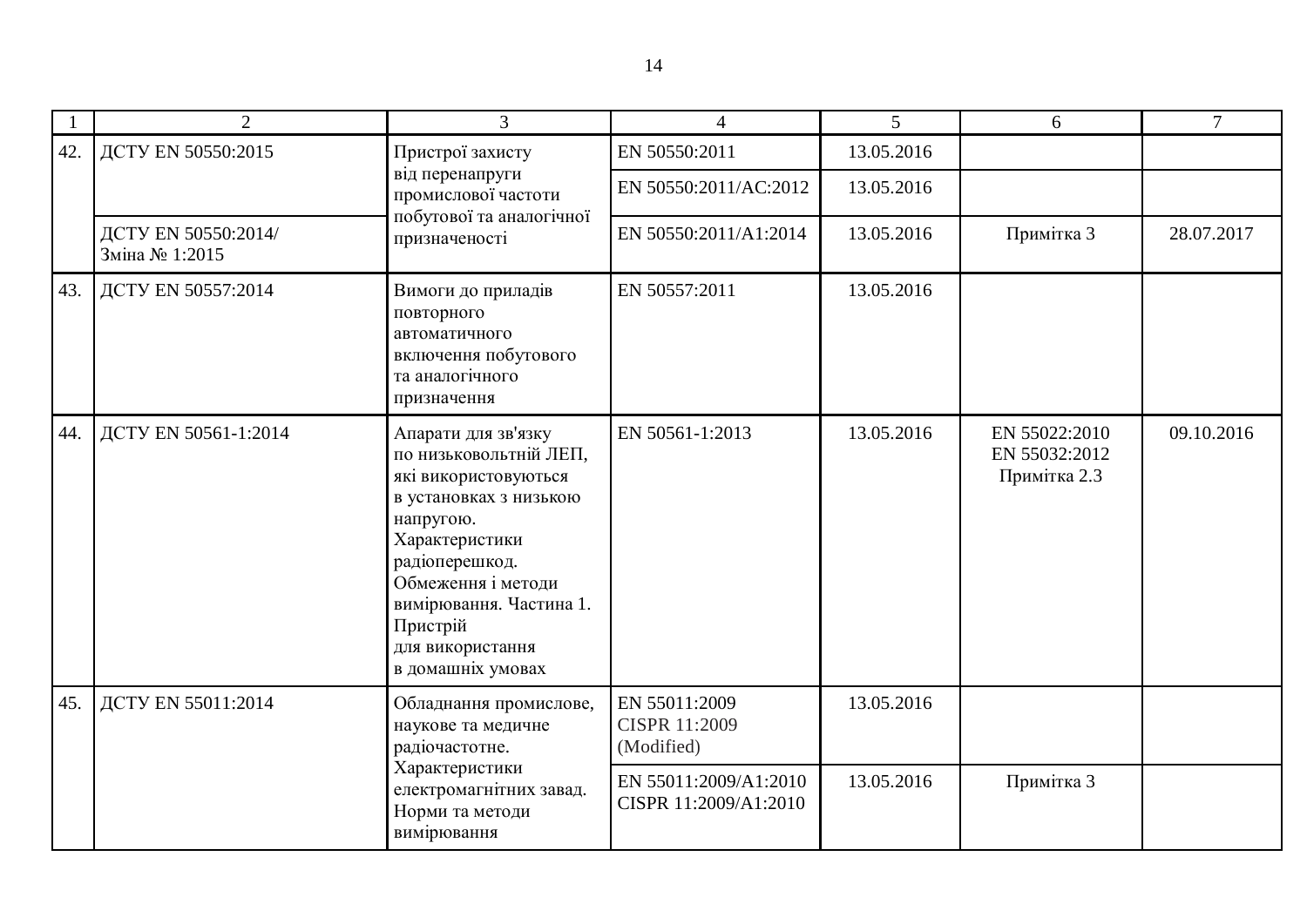|     | $\overline{2}$                                                                                                                                                                                                                                                          | 3                                                                                                                                                                                                                           | $\overline{4}$                                             | 5          | 6          | $\tau$ |
|-----|-------------------------------------------------------------------------------------------------------------------------------------------------------------------------------------------------------------------------------------------------------------------------|-----------------------------------------------------------------------------------------------------------------------------------------------------------------------------------------------------------------------------|------------------------------------------------------------|------------|------------|--------|
| 46. | ДСТУ EN 55012:2015<br>(EN 55012:2007, IDT)                                                                                                                                                                                                                              | Засоби пересування,<br>судна та пристрої<br>з двигунами<br>внутрішнього згоряння.<br>Характеристики<br>радіозавад. Норми<br>та методи вимірювання<br>для захисту приймачів,<br>крім вбудованих у самі<br>засоби пересування | EN 55012:2007<br><b>CISPR 12:2007</b>                      | 13.05.2016 |            |        |
|     | ДСТУ EN 55012:2015/<br>Зміна № 1:2015<br>(EN 55012:2007/A1:2009, IDT)                                                                                                                                                                                                   |                                                                                                                                                                                                                             | EN 55012:2007/A1:2009<br>CISPR 12:2007/A1:2009             | 13.05.2016 | Примітка 3 |        |
| 47. | ДСТУ EN 55014-1:2016<br>Електромагнітна<br>сумісність. Вимоги до<br>(EN 55014-1:2006;<br>EN 55014-1:2006/A1:2009;<br>побутових<br>EN 55014-1:2006/A2:2011, IDT)<br>електроприладів,<br>електричних інструментів<br>та аналогічної апаратури.<br>Частина 1. Емісія завад | EN 55014-1:2006<br>CISPR 14-1:2005                                                                                                                                                                                          | 13.05.2016                                                 |            |            |        |
|     |                                                                                                                                                                                                                                                                         | EN 55014-1:2006/<br>A1:2009<br>CISPR 14-1:2005/<br>A1:2008                                                                                                                                                                  | 13.05.2016                                                 | Примітка 3 |            |        |
|     |                                                                                                                                                                                                                                                                         |                                                                                                                                                                                                                             | EN 55014-1:2006/<br>A2:2011<br>CISPR 14-1:2005/<br>A2:2011 | 13.05.2016 | Примітка 3 |        |
| 48. | ДСТУ EN 55014-2:2015<br>(EN 55014-2:1997, IDT)                                                                                                                                                                                                                          | Електромагнітна<br>сумісність. Вимоги                                                                                                                                                                                       | EN 55014-2:1997<br>CISPR 14-2:1997                         | 12.08.2016 |            |        |
|     | ДСТУ EN 55014-2:2015/<br>Зміна № 1:2015<br>(EN 55014-2:1997/A1:2001, IDT)                                                                                                                                                                                               | до побутових<br>електроприладів,<br>електроінструментів<br>та аналогічних приладів.<br>Частина 2.<br>Несприйнятливість<br>до завад                                                                                          | EN 55014-2:1997/<br>A1:2001<br>CISPR 14-2:1997/<br>A1:2001 | 12.08.2016 | Примітка 3 |        |
|     | ДСТУ EN 55014-2:2015/<br>Зміна № 2:2015<br>(EN 55014-2:1997/A2:2008, IDT)                                                                                                                                                                                               |                                                                                                                                                                                                                             | EN 55014-2:1997/<br>A2:2008<br>CISPR 14-2:1997/            | 12.08.2016 | Примітка 3 |        |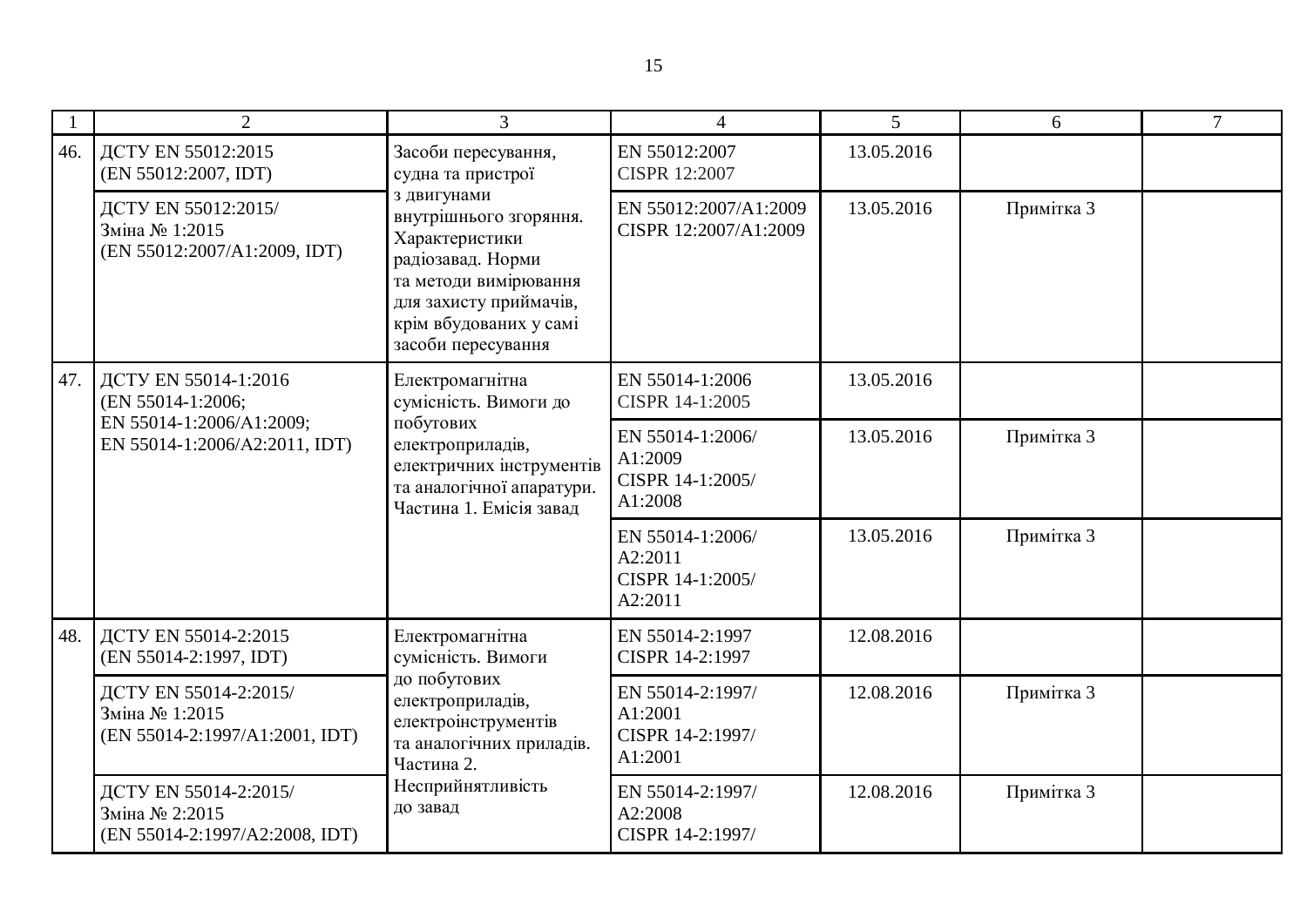|     | $\overline{2}$                                                               | $\overline{3}$                                                                                                                | $\Delta$                                                         | 5          | 6                                                              | $\tau$     |
|-----|------------------------------------------------------------------------------|-------------------------------------------------------------------------------------------------------------------------------|------------------------------------------------------------------|------------|----------------------------------------------------------------|------------|
|     |                                                                              |                                                                                                                               | A2:2008                                                          |            |                                                                |            |
|     | ДСТУ EN 55014-2:2015/<br>Поправка № 1:2015<br>(EN 55014-2:1997/AC:1997, IDT) |                                                                                                                               | EN 55014-2:1997/<br>AC:1997                                      | 12.08.2016 |                                                                |            |
| 49. | ДСТУ EN 55015:2014                                                           | Норми та методи<br>вимірювання<br>характеристик радіозавад<br>електричного<br>освітлювального<br>й аналогічного<br>обладнання | EN 55015:2013<br><b>CISPR 15:2013</b><br>$+ IS1:2013 + IS2:2013$ | 13.05.2016 | EN 55015:2006<br>$+A1:2007$<br>$+ A2:2009$<br>Примітка 2.1     | 12.06.2016 |
| 50. | ДСТУ EN 55024:2014                                                           | Обладнання<br>інформаційних<br>технологій.<br>Характеристики<br>несприйнятливості до<br>завад. Норми та методи<br>вимірювання | EN 55024:2010<br>CISPR 24:2010                                   | 13.05.2016 |                                                                |            |
| 51. | ДСТУ EN 55032:2014                                                           | Електромагнітна<br>сумісність<br>мультимедійного<br>обладнання. Вимоги до                                                     | EN 55032:2012<br>CISPR 32:2012                                   | 12.08.2016 | EN 55022:2010<br>EN 55103-1:2009<br>$+A1:2012$<br>Примітка 2.2 | 05.03.2017 |
|     |                                                                              | випромінювання                                                                                                                | EN 55032:2012/AC:2013                                            | 12.08.2016 |                                                                |            |
| 52. | ДСТУ EN 55103-1:2016<br>(EN 55103-1:2009;                                    | Електромагнітна<br>сумісність. Професійна                                                                                     | EN 55103-1:2009                                                  | 12.08.2016 |                                                                |            |
|     | EN 55103-1:2009/A1:2012, IDT)<br>аудіо-, відео-й<br>освітлювальними          | аудіовізуальна апаратура<br>та апаратура керування                                                                            | EN 55103-1:2009/<br>A1:2012                                      | 12.08.2016 | Примітка 3                                                     |            |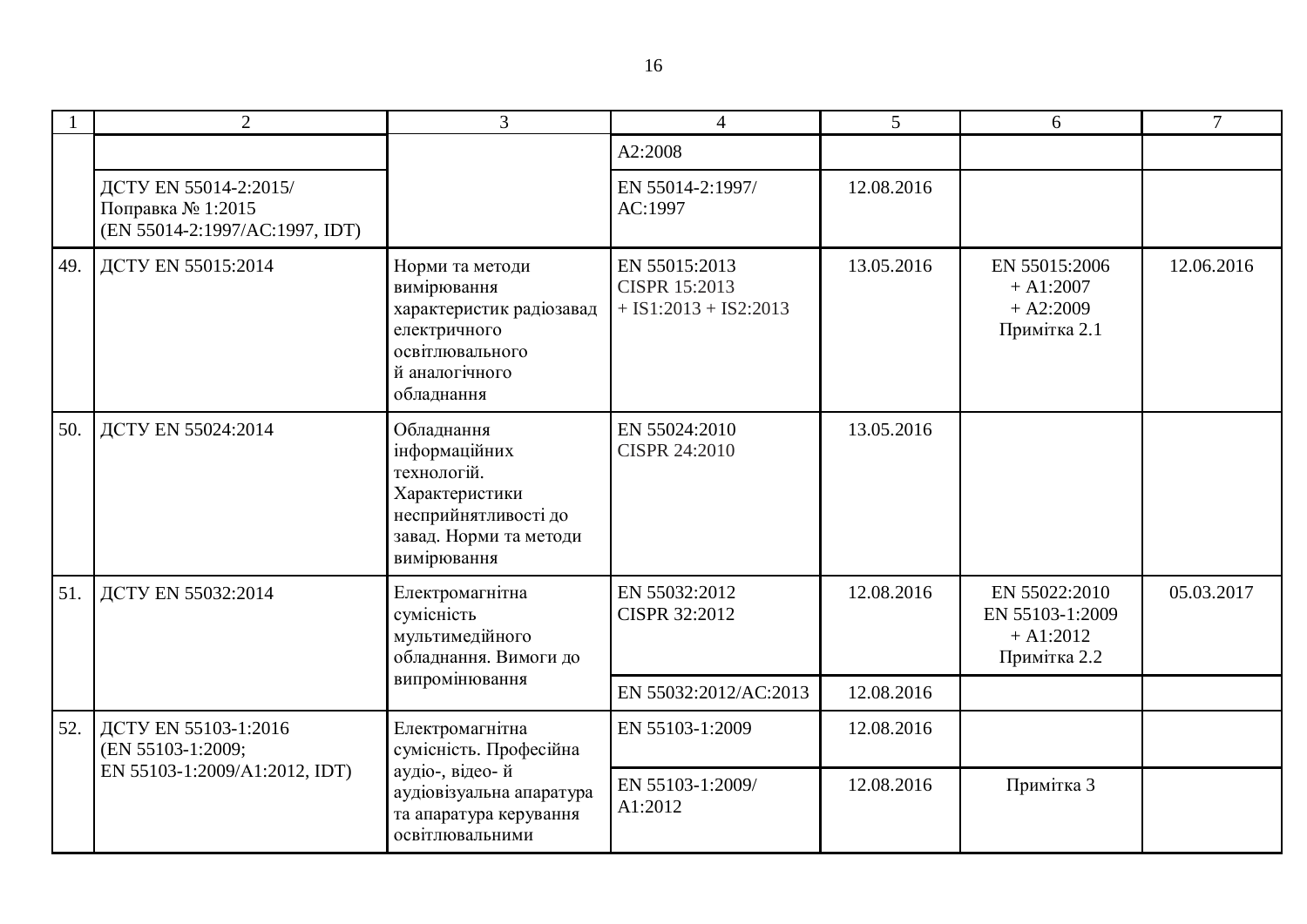|     | $\overline{2}$                                                              | 3                                                                                                                                                                                         | $\overline{4}$                                    | 5          | 6                                | $\tau$     |
|-----|-----------------------------------------------------------------------------|-------------------------------------------------------------------------------------------------------------------------------------------------------------------------------------------|---------------------------------------------------|------------|----------------------------------|------------|
|     |                                                                             | установками. Частина 1.<br>Емісія                                                                                                                                                         |                                                   |            |                                  |            |
| 53. | ДСТУ EN 55103-2:2014                                                        | Електромагнітна<br>сумісність. Професійна<br>аудіо-, відео-<br>й аудіовізуальна<br>апаратура та апаратура<br>керування<br>освітлювальними<br>установками. Частина 2.<br>Несприйнятливість | EN 55103-2:2009                                   | 13.05.2016 |                                  |            |
| 54. | ДСТУ EN 60034-1:2016<br>(EN 60034-1:2010,<br>EN 60034-1:2010/AC:2010, IDT)  | Машини електричні<br>обертові. Частина 1.<br>Номінальні та робочі                                                                                                                         | EN 60034-1:2010<br>IEC 60034-1:2010<br>(Modified) | 13.05.2016 |                                  |            |
|     | характеристики                                                              | EN 60034-1:2010/<br>AC:2010                                                                                                                                                               | 13.05.2016                                        |            |                                  |            |
| 55. | ДСТУ EN 60204-31:2016<br>(EN 60204-31:2013, IDT)                            | Безпечність машин.<br>Електрообладнання<br>машин. Частина 31.<br>Додаткові вимоги щодо<br>безпеки та вимоги до<br>електромагнітної<br>сумісності швейних<br>машин, установок і<br>систем  | EN 60204-31:2013<br>IEC 60204-31:2013             | 13.05.2016 | EN 60204-31:1998<br>Примітка 2.1 | 28.05.2016 |
| 56. | ДСТУ EN 60255-26:2016<br>(EN 60255-26:2013;                                 | Реле вимірювальні та<br>захисне обладнання.                                                                                                                                               | EN 60255-26:2013<br>IEC 60255-26:2013             | 13.05.2016 |                                  |            |
|     | Частина 26. Вимоги до<br>EN 60255-26:2013/AC:2013, IDT)<br>електромагнітної | EN 60255-26:2013/<br>AC:2013                                                                                                                                                              | 13.05.2016                                        |            |                                  |            |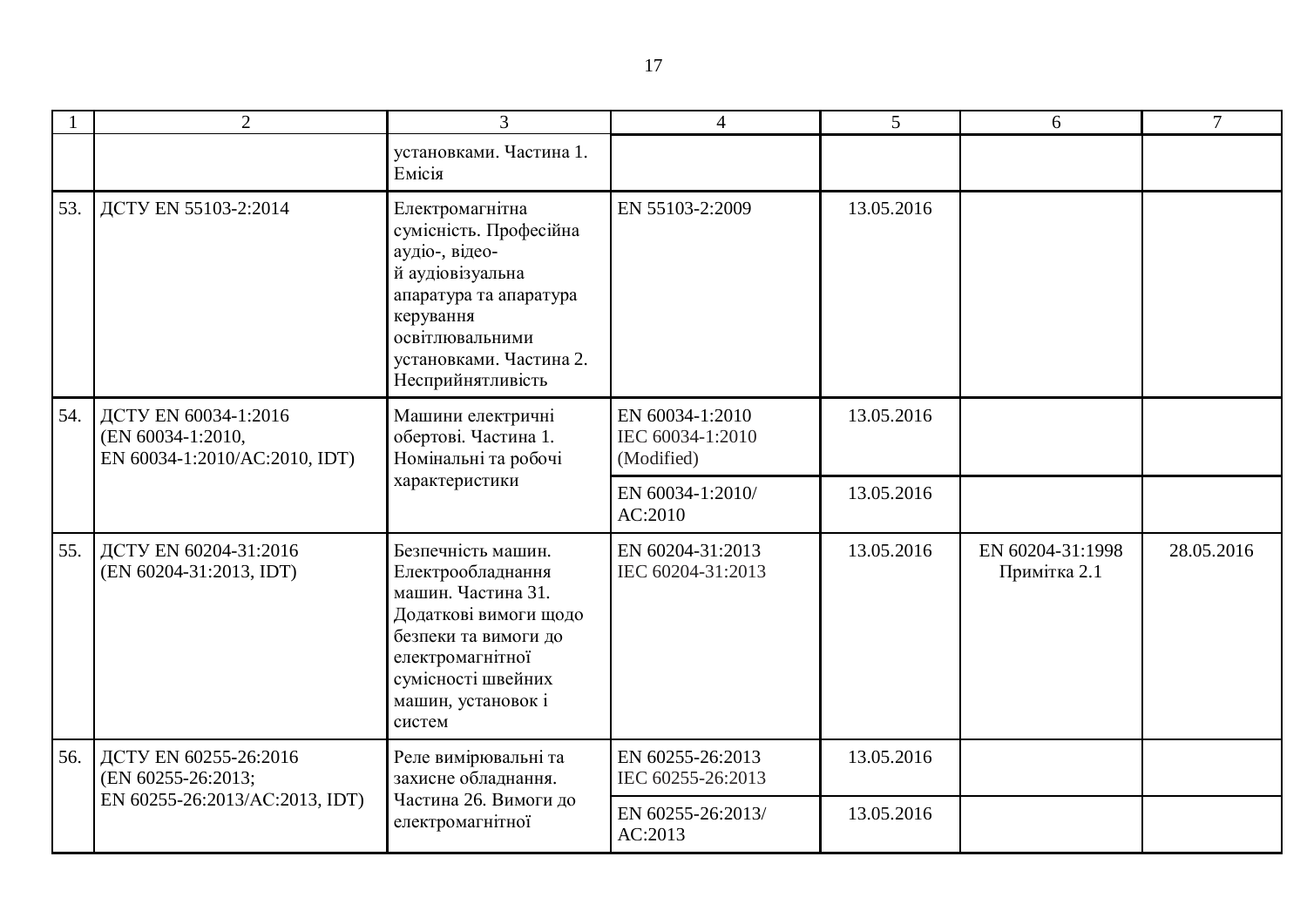|     | $\overline{2}$                                                                                                                                                                         | 3                                                                                                               | $\overline{4}$                                                                     | 5          | 6                                                                                                                             | $\tau$     |
|-----|----------------------------------------------------------------------------------------------------------------------------------------------------------------------------------------|-----------------------------------------------------------------------------------------------------------------|------------------------------------------------------------------------------------|------------|-------------------------------------------------------------------------------------------------------------------------------|------------|
|     |                                                                                                                                                                                        | сумісності                                                                                                      |                                                                                    |            |                                                                                                                               |            |
| 57. | ДСТУ EN 60669-2-1:2014<br>Вимикачі для побутових<br>та аналогічних<br>стаціонарних<br>електричних установок.<br>Частина 2-1. Додаткові<br>вимоги до електронних<br>вимикачів           |                                                                                                                 | EN 60669-2-1:2004<br>IEC 60669-2-1:2002<br>$(Modified) + IS1:2011$<br>$+$ IS2:2012 | 13.05.2016 |                                                                                                                               |            |
|     |                                                                                                                                                                                        | EN 60669-2-1:2004/<br>A1:2009<br>IEC 60669-2-1:2002/<br>A1:2008 (Modified)                                      | 13.05.2016                                                                         | Примітка 3 |                                                                                                                               |            |
|     |                                                                                                                                                                                        |                                                                                                                 | EN 60669-2-1:2004/<br>A12:2010                                                     | 13.05.2016 | Примітка 3                                                                                                                    |            |
|     |                                                                                                                                                                                        |                                                                                                                 | EN 60669-2-1:2004/<br>AC:2007                                                      | 13.05.2016 |                                                                                                                               |            |
| 58. | ДСТУ EN 60730-1:2014                                                                                                                                                                   | Електричні пристрої<br>автоматичного керування<br>побутової та аналогічної<br>призначеності. Загальні<br>вимоги | EN 60730-1:2011<br>IEC 60730-1:2010<br>(Modified)                                  | 13.05.2016 | EN 60730-1:2000<br>$+ A12:2003$<br>$+ A13:2004$<br>$+ A14:2005$<br>$+ A16:2007$<br>$+ A1:2004$<br>$+ A2:2008$<br>Примітка 2.1 | 28.06.2016 |
| 59. | ДСТУ EN 60730-2-5:2014<br>Регулятори автоматичні<br>електричні побутової<br>та аналогічної<br>призначеності.<br>Частина 2-5. Додаткові<br>вимоги до автоматичних<br>електричних систем |                                                                                                                 | EN 60730-2-5:2002<br>IEC 60730-2-5:2000<br>(Modified)                              | 12.08.2016 |                                                                                                                               |            |
|     |                                                                                                                                                                                        | EN 60730-2-5:2002/<br>A11:2005                                                                                  | 12.08.2016                                                                         |            |                                                                                                                               |            |
|     |                                                                                                                                                                                        | EN 60730-2-5:2002/                                                                                              | 12.08.2016                                                                         |            |                                                                                                                               |            |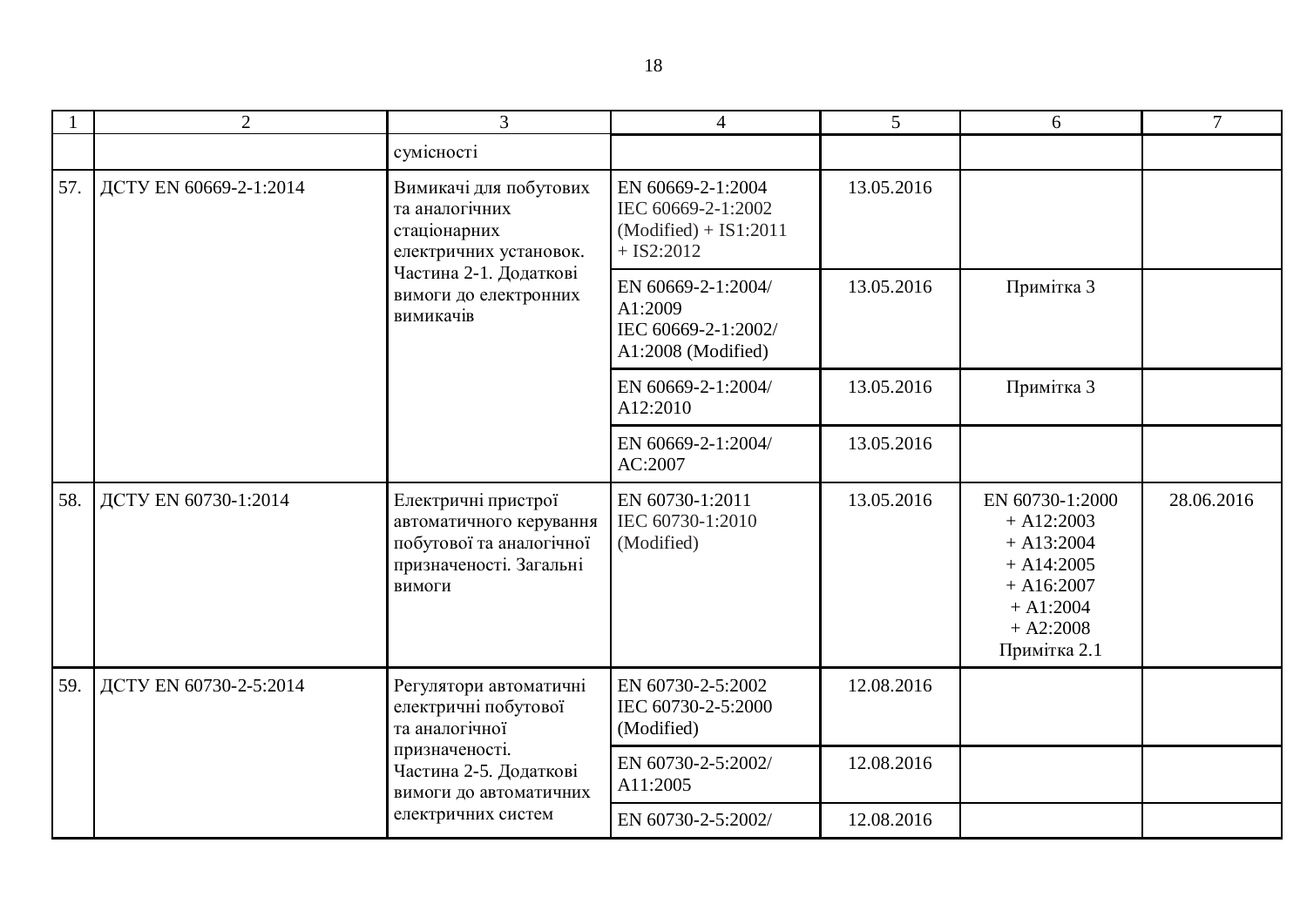|     | $\overline{2}$                                                                   | $\overline{3}$                                                                                                                                                                                                                              | $\overline{4}$                                                             | 5          | 6          | $\overline{7}$ |
|-----|----------------------------------------------------------------------------------|---------------------------------------------------------------------------------------------------------------------------------------------------------------------------------------------------------------------------------------------|----------------------------------------------------------------------------|------------|------------|----------------|
|     |                                                                                  | керування пальниками                                                                                                                                                                                                                        | A1:2004<br>IEC 60730-2-5:2000/<br>A1:2004 (Modified)                       |            |            |                |
|     |                                                                                  |                                                                                                                                                                                                                                             | EN 60730-2-5:2002/<br>A2:2010<br>IEC 60730-2-5:2000/<br>A2:2008 (Modified) | 12.08.2016 | Примітка 3 |                |
| 60. | ДСТУ EN 60730-2-6:2014                                                           | Регулятори автоматичні<br>електричні побутової<br>та аналогічної<br>призначеності.<br>Частина 2-6. Додаткові<br>вимоги до автоматичних<br>електричних сенсорних<br>регуляторів тиску,<br>охоплюючи вимоги<br>до механічних<br>характеристик | EN 60730-2-6:2008<br>IEC 60730-2-6:2007<br>(Modified)                      | 12.08.2016 |            |                |
| 61. | ДСТУ EN 60730-2-7:2014                                                           | Регулятори автоматичні<br>електричні<br>для домашнього                                                                                                                                                                                      | EN 60730-2-7:2010<br>IEC 60730-2-7:2008<br>(Modified)                      | 13.05.2016 |            |                |
|     |                                                                                  | та аналогічного<br>призначення. Частина 2-7.<br>Додаткові вимоги<br>до таймерів та реле часу                                                                                                                                                | EN 60730-2-7:2010/<br>AC:2011                                              | 13.05.2016 |            |                |
| 62. | ДСТУ EN 60730-2-8:2016<br>(EN 60730-2-8:2002;<br>EN 60730-2-8:2002/A1:2003, IDT) | Пристрої автоматичні<br>електричні керувальні<br>побутової та аналогічної                                                                                                                                                                   | EN 60730-2-8:2002<br>IEC 60730-2-8:2000<br>(Modified)                      | 13.05.2016 |            |                |
|     |                                                                                  | призначеності.<br>Частина 2-8. Додаткові                                                                                                                                                                                                    | EN 60730-2-8:2002/                                                         | 13.05.2016 | Примітка 3 |                |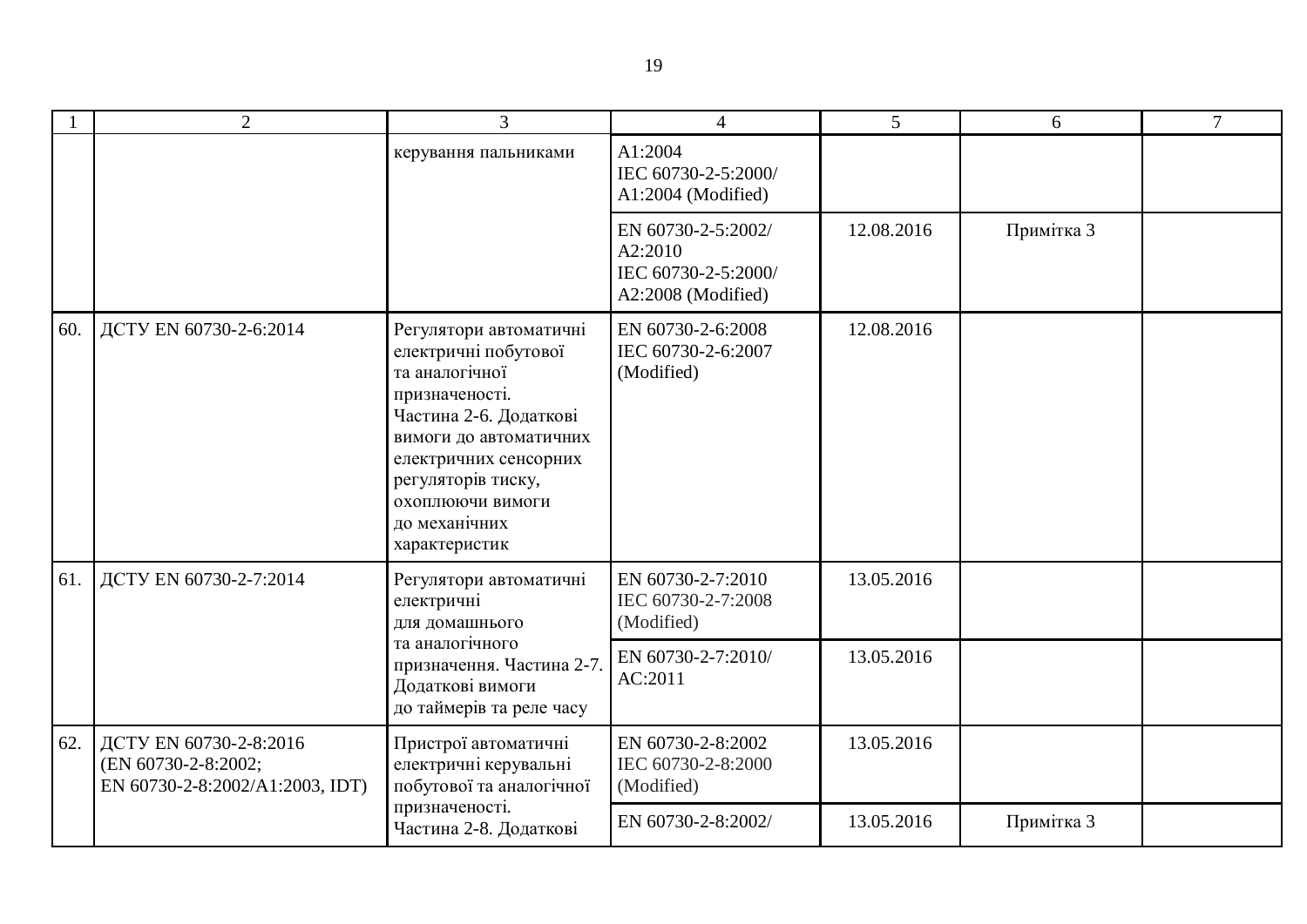|     | $\overline{2}$                                       | 3                                                                                                                                                                                                                            | $\overline{4}$                                                    | 5          | 6          | $\tau$ |
|-----|------------------------------------------------------|------------------------------------------------------------------------------------------------------------------------------------------------------------------------------------------------------------------------------|-------------------------------------------------------------------|------------|------------|--------|
|     |                                                      | вимоги до водяних<br>клапанів з<br>електроприводом,<br>зокрема вимоги до<br>механічних<br>характеристик                                                                                                                      | A1:2003<br>IEC 60730-2-8:2000/<br>A1:2002 (Modified)              |            |            |        |
| 63. | ДСТУ EN 60730-2-9:2014                               | Регулятори електричні<br>автоматичні побутової<br>та аналогічної<br>призначеності.<br>Частина 2-9.<br>Додаткові вимоги<br>до температурочутливих<br>регуляторів                                                              | EN 60730-2-9:2010<br>IEC 60730-2-9:2008<br>(Modified)             | 13.05.2016 |            |        |
| 64. | ДСТУ EN 60730-2-14:2014                              | Регулятори електричні<br>автоматичні побутового<br>та аналогічного                                                                                                                                                           | EN 60730-2-14:1997<br>IEC 60730-2-14:1995<br>(Modified)           | 13.05.2016 |            |        |
|     |                                                      | призначення.<br>Частина 2-14. Додаткові<br>вимоги до електричних<br>приводів                                                                                                                                                 | EN 60730-2-14:1997/<br>A1:2001<br>IEC 60730-2-14:1995/<br>A1:2001 | 13.05.2016 | Примітка 3 |        |
| 65. | ДСТУ EN 60730-2-15:2016<br>(EN 60730-2-15:2010, IDT) | Пристрої автоматичні<br>електричні керувальні<br>побутової та аналогічної<br>призначеності.<br>Частина 2-15. Додаткові<br>вимоги до автоматичних<br>електричних керувальних<br>пристроїв, чутливих до<br>повітряного потоку, | EN 60730-2-15:2010<br>IEC 60730-2-15:2008<br>(Modified)           | 13.05.2016 |            |        |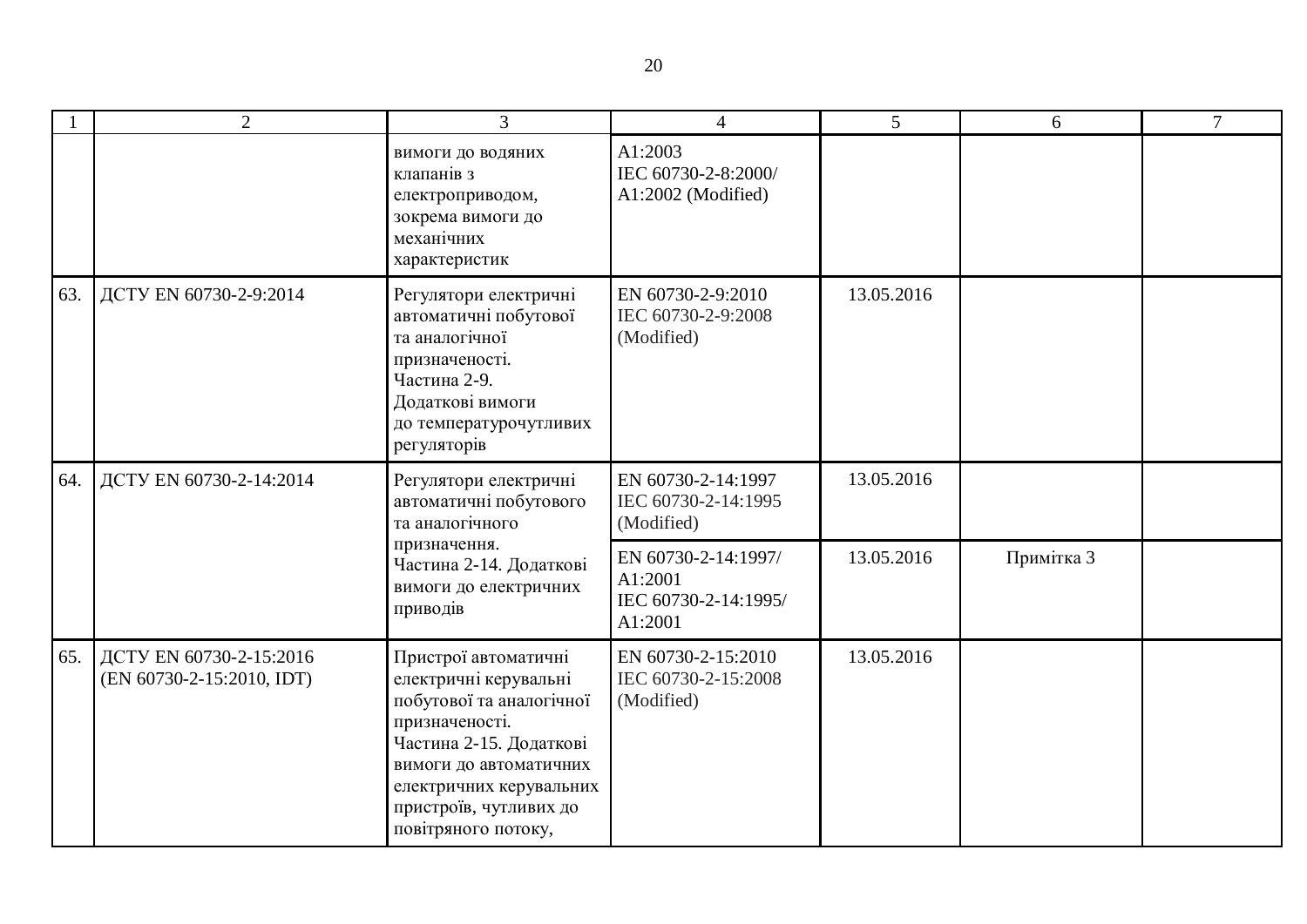|     | $\overline{2}$                                                                                 | 3                                                                                                                                                                       | $\overline{4}$                                              | 5          | 6          | $\overline{7}$ |
|-----|------------------------------------------------------------------------------------------------|-------------------------------------------------------------------------------------------------------------------------------------------------------------------------|-------------------------------------------------------------|------------|------------|----------------|
|     |                                                                                                | водяного потоку та рівня<br>води                                                                                                                                        |                                                             |            |            |                |
| 66. | ДСТУ EN 60870-2-1:2015<br>(EN 60870-2-1:1996, IDT)                                             | Системи та обладнання<br>дистанційного керування.<br>Частина 2. Умови<br>експлуатації. Розділ 1.<br>Джерело живлення<br>та електромагнітна<br>сумісність                | EN 60870-2-1:1996<br>IEC 60870-2-1:1995                     | 13.05.2016 |            |                |
| 67. | ДСТУ EN 60945:2014                                                                             | Обладнання та системи<br>навігаційні<br>і радіокомунікаційні<br>морські. Загальні технічні<br>вимоги. Методи<br>випробування<br>та необхідні результати<br>випробування | EN 60945:2002<br>IEC 60945:2002                             | 13.05.2016 |            |                |
| 68. | ДСТУ EN 60947-1:2014<br>Перемикач і контролер<br>низьковольтні. Частина 1.<br>Загальні правила |                                                                                                                                                                         | EN 60947-1:2007<br>IEC 60947-1:2007                         | 13.05.2016 |            |                |
|     |                                                                                                | EN 60947-1:2007/<br>A1:2011<br>IEC 60947-1:2007/<br>A1:2010                                                                                                             | 13.05.2016                                                  | Примітка 3 |            |                |
|     | ДСТУ EN 60947-1:2014/<br>Зміна № 2:2016<br>(EN 60947-1:2007/<br>A2:2014, IDT)                  |                                                                                                                                                                         | EN 60947-1:2007/<br>A2:2014<br>IEC 60947-1:2007/<br>A2:2014 | 13.05.2016 | Примітка 3 | 14.10.2017     |
| 69. | ДСТУ EN 60947-2:2015<br>(EN 60947-2:2006, IDT)                                                 | Пристрої комплектні<br>розподільчі                                                                                                                                      | EN 60947-2:2006<br>IEC 60947-2:2006                         | 13.05.2016 |            |                |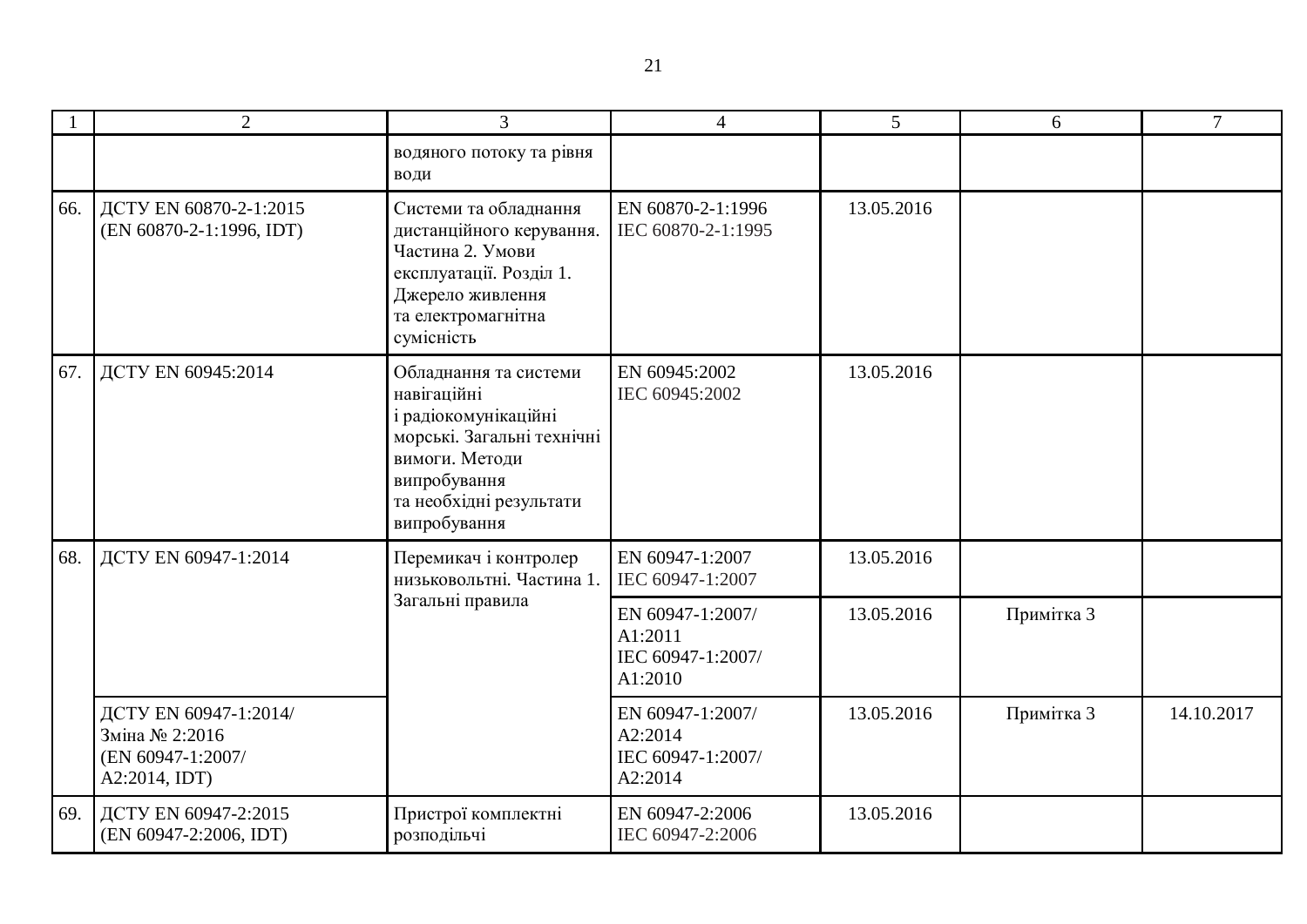|     | $\overline{2}$                                                                                                                                                | 3                                                                                                                                                        | $\overline{4}$                                              | $\overline{5}$ | 6          | $\overline{7}$ |
|-----|---------------------------------------------------------------------------------------------------------------------------------------------------------------|----------------------------------------------------------------------------------------------------------------------------------------------------------|-------------------------------------------------------------|----------------|------------|----------------|
|     | ДСТУ EN 60947-2:2015/<br>Зміна № 1:2015<br>(EN 60947-2:2006/A1:2009, IDT)                                                                                     | низьковольтні. Частина 2.<br>Автоматичні вимикачі                                                                                                        | EN 60947-2:2006/<br>A1:2009<br>IEC 60947-2:2006/<br>A1:2009 | 13.05.2016     | Примітка 3 |                |
|     | ДСТУ EN 60947-2:2015/<br>Зміна № 2:2015<br>(EN 60947-2:2006/A2:2013, IDT)                                                                                     |                                                                                                                                                          | EN 60947-2:2006/<br>A2:2013<br>IEC 60947-2:2006/<br>A2:2013 | 13.05.2016     | Примітка 3 |                |
| 70. | ДСТУ EN 60947-3:2015<br>(EN 60947-3:2009, IDT)                                                                                                                | Пристрої комплектні<br>розподільчі                                                                                                                       | EN 60947-3:2009<br>IEC 60947-3:2008                         | 13.05.2016     |            |                |
|     | ДСТУ EN 60947-3:2015/<br>Зміна № 1:2015<br>(EN 60947-3:2009/A1:2012, IDT)                                                                                     | низьковольтні. Частина 3.<br>Вимикачі, роз'єднувачі,<br>вимикачі-роз'єднувачі<br>та комбінації запобіжник-<br>комутаційний апарат                        | EN 60947-3:2009/<br>A1:2012<br>IEC 60947-3:2008/<br>A1:2012 | 13.05.2016     | Примітка 3 |                |
| 71. | ДСТУ EN 60947-4-1:2014<br>Пристрої комплектні<br>розподільчі<br>низьковольтні.<br>Частина 4-1.<br>Електромагнітні<br>контактори та пускачі<br>електродвигунів |                                                                                                                                                          | EN 60947-4-1:2010<br>IEC 60947-4-1:2009                     | 13.05.2016     |            |                |
|     |                                                                                                                                                               | EN 60947-4-1:2010/<br>A1:2012<br>IEC 60947-4-1:2009/<br>A1:2012                                                                                          | 13.05.2016                                                  | Примітка 3     |            |                |
| 72. | ДСТУ EN 60947-4-2:2014                                                                                                                                        | Перемикач і контролер<br>низьковольтні.<br>Частина 4-2. Контактори<br>і стартери для двигуна.<br>Контролери змінного<br>струму для двигуна<br>і стартери | EN 60947-4-2:2012<br>IEC 60947-4-2:2011                     | 13.05.2016     |            |                |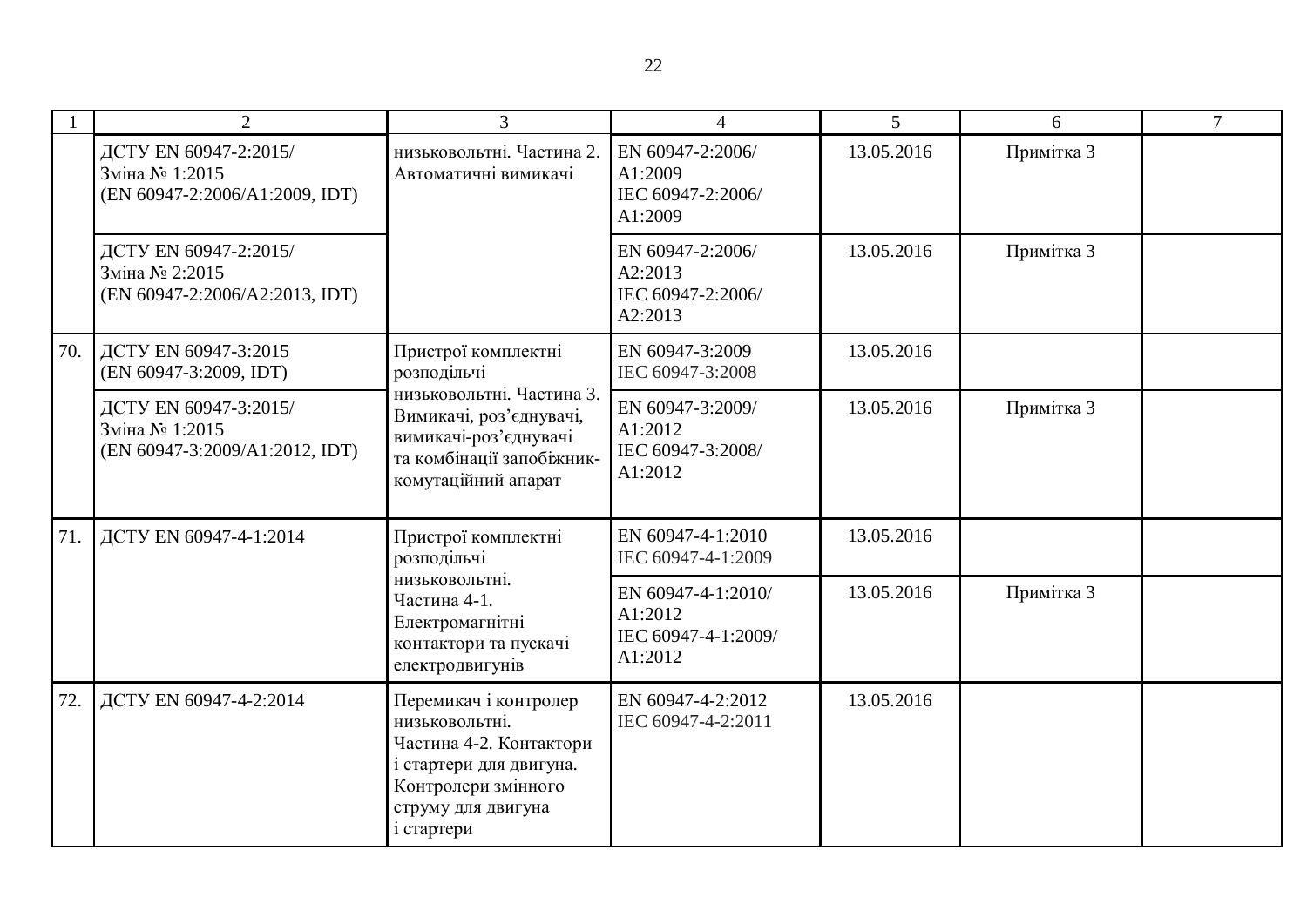|     | $\overline{2}$                                                                   | 3                                                                                                                                                                                                                                                | $\overline{4}$                                                  | $\overline{5}$ | 6                                                              | $\tau$     |
|-----|----------------------------------------------------------------------------------|--------------------------------------------------------------------------------------------------------------------------------------------------------------------------------------------------------------------------------------------------|-----------------------------------------------------------------|----------------|----------------------------------------------------------------|------------|
|     |                                                                                  | напівпровідникові                                                                                                                                                                                                                                |                                                                 |                |                                                                |            |
| 73. | ДСТУ EN 60947-4-3:2014                                                           | Пристрої комплектні<br>розподільчі<br>низьковольтні.<br>Частина 4-3.<br>Електромагнітні<br>контактори та пускачі<br>електродвигунів. АС<br>напівровідникові прилади<br>управління<br>та електромагнітні<br>пускачі для немоторних<br>навантажень | EN 60947-4-3:2014<br>IEC 60947-4-3:2014                         | 13.05.2016     | EN 60947-4-3:2000<br>$+A1:2006$<br>$+ A2:2011$<br>Примітка 2.1 | 11.06.2017 |
| 74. | ДСТУ EN 60947-5-1:2015<br>(EN 60947-5-1:2004, IDT)                               | Пристрої комплектні<br>розподільчі                                                                                                                                                                                                               | EN 60947-5-1:2004<br>IEC 60947-5-1:2003                         | 13.05.2016     |                                                                |            |
|     | ДСТУ EN 60947-5-1:2015/<br>Зміна № 1:2015<br>(EN 60947-5-1:2004/A1:2009, IDT)    | низьковольтні.<br>Частина 5-1. Пристрої<br>розподільчих кіл<br>і перемикальні елементи.<br>Електромеханічні<br>пристрої розподільчих кіл                                                                                                         | EN 60947-5-1:2004/<br>A1:2009<br>IEC 60947-5-1:2003/<br>A1:2009 | 13.05.2016     | Примітка 3                                                     |            |
|     | ДСТУ EN 60947-5-1:2015/<br>Поправка № 1:2015<br>(EN 60947-5-1:2004/AC:2004, IDT) |                                                                                                                                                                                                                                                  | EN 60947-5-1:2004/<br>AC:2004                                   | 13.05.2016     |                                                                |            |
|     | ДСТУ EN 60947-5-1:2015/<br>Поправка № 2:2015<br>(EN 60947-5-1:2004/AC:2005, IDT) |                                                                                                                                                                                                                                                  | EN 60947-5-1:2004/<br>AC:2005                                   | 13.05.2016     |                                                                |            |
| 75. | ДСТУ EN 60947-5-2:2015<br>(EN 60947-5-2:2007, IDT)                               | Пристрої комплектні<br>розподільчі                                                                                                                                                                                                               | EN 60947-5-2:2007<br>IEC 60947-5-2:2007                         | 13.05.2016     |                                                                |            |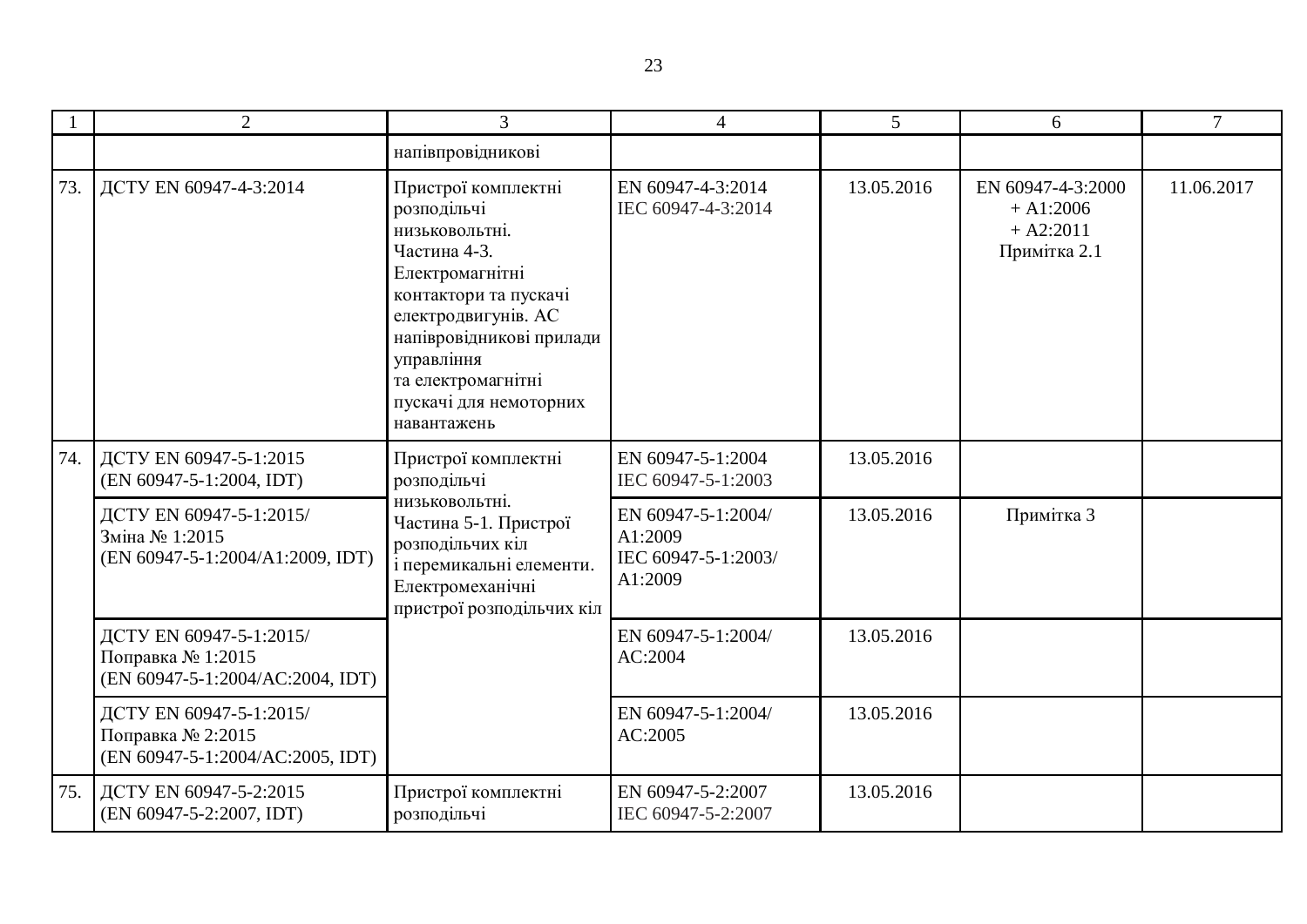|     | $\overline{2}$                                                                    | $\mathcal{R}$                                                                                                                                                                                                                          | $\overline{4}$                                                  | $\overline{5}$ | 6          | $\tau$ |
|-----|-----------------------------------------------------------------------------------|----------------------------------------------------------------------------------------------------------------------------------------------------------------------------------------------------------------------------------------|-----------------------------------------------------------------|----------------|------------|--------|
|     | ДСТУ EN 60947-5-2:2015/<br>Зміна № 1:2015<br>(EN 60947-5-2:2007/<br>A1:2012, IDT) | низьковольтні.<br>Частина 5-2. Пристрої<br>розподільчих кіл<br>і комутаційні елементи.<br>Безконтактні давачі                                                                                                                          | EN 60947-5-2:2007/<br>A1:2012<br>IEC 60947-5-2:2007/<br>A1:2012 | 13.05.2016     | Примітка 3 |        |
| 76. | ДСТУ EN 60947-5-3:2016<br>(EN 60947-5-3:1999, IDT)                                | Пристрої комплектні<br>розподільчі<br>низьковольтні.<br>Частина 5-3. Пристрої<br>розподільчих кіл<br>і перемикальні елементи.<br>Вимоги до безконтактних<br>перемикачів з визначеним<br>режимом за умов відмови                        | EN 60947-5-3:1999<br>IEC 60947-5-3:1999                         | 13.05.2016     |            |        |
|     | ДСТУ EN 60947-5-3:2014/<br>Зміна № 1:2015<br>(EN 60947-5-3:1999/<br>A1:2005, IDT) |                                                                                                                                                                                                                                        | EN 60947-5-3:1999/<br>A1:2005<br>IEC 60947-5-3:1999/<br>A1:2005 | 13.05.2016     | Примітка 3 |        |
| 77. | ДСТУ EN 60947-5-6:2014                                                            | Пристрої комплексні<br>розподільчі<br>низьковольтні.<br>Частина 5-6. Апаратура<br>для ланцюгів управління<br>та переключателів.<br>Інтерфейс постійного<br>струму для безконтактних<br>датчиків і підсилювачів<br>переключення (NAMUR) | EN 60947-5-6:2000<br>IEC 60947-5-6:1999                         | 13.05.2016     |            |        |
| 78. | ДСТУ EN 60947-5-7:2015<br>(EN 60947-5-7:2003, IDT)                                | Пристрої комплектні<br>розподільчі<br>низьковольтні.<br>Частина 5-7. Пристрої<br>розподільчих кіл<br>і перемикальні елементи.<br>Вимоги до безконтактних                                                                               | EN 60947-5-7:2003<br>IEC 60947-5-7:2003                         | 13.05.2016     |            |        |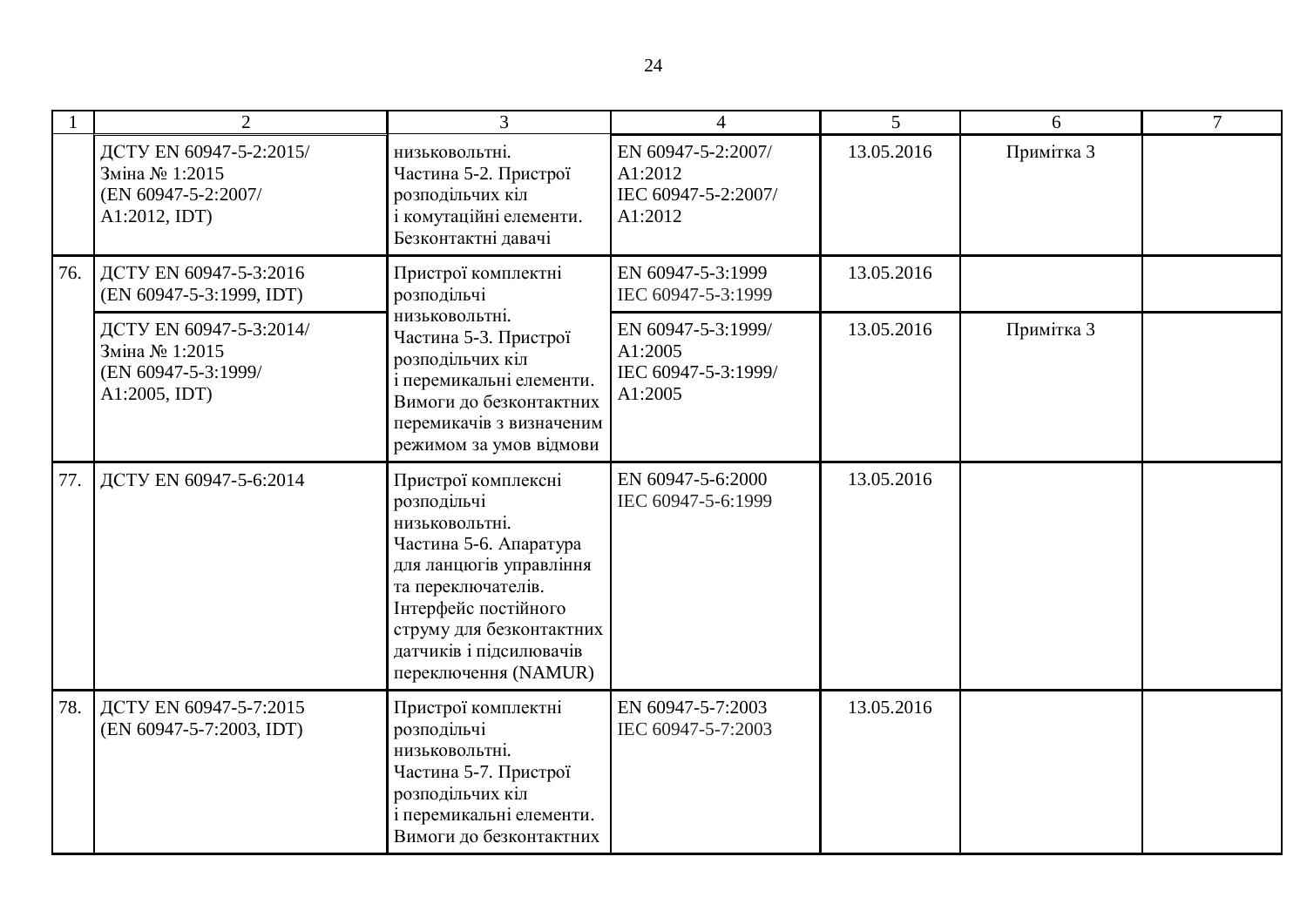|     | $\overline{2}$                                                                                     | $\overline{3}$                                                                                                                                                    | $\overline{4}$                                                  | $5\overline{)}$ | 6          | $\overline{7}$ |
|-----|----------------------------------------------------------------------------------------------------|-------------------------------------------------------------------------------------------------------------------------------------------------------------------|-----------------------------------------------------------------|-----------------|------------|----------------|
|     |                                                                                                    | давачів з аналоговим<br>виходом                                                                                                                                   |                                                                 |                 |            |                |
| 79. | ДСТУ EN 60947-5-9:2014                                                                             | Пристрої комплексні<br>розподільчі<br>низьковольтні.<br>Частина 5-9. Апаратура<br>для ланцюгів управління<br>та переключателів.<br>Переключатель подачі<br>насоса | EN 60947-5-9:2007<br>IEC 60947-5-9:2006                         | 13.05.2016      |            |                |
| 80. | ДСТУ EN 60947-6-1:2015<br>(EN 60947-6-1:2005, IDT)                                                 | Пристрої комплектні<br>розподільчі                                                                                                                                | EN 60947-6-1:2005<br>IEC 60947-6-1:2005                         | 13.05.2016      |            |                |
|     | ДСТУ EN 60947-6-1:2015/<br>Зміна № 1:2015<br>(EN 60947-6-1:2005/<br>A1:2014, IDT)                  | низьковольтні.<br>Частина 6-1.<br>Багатофункційне<br>обладнання.<br>Перемикальне<br>комутаційне обладнання                                                        | EN 60947-6-1:2005/<br>A1:2014<br>IEC 60947-6-1:2005/<br>A1:2013 | 13.05.2016      | Примітка 3 | 17.01.2017     |
| 81. | ДСТУ EN 60947-6-2:2014                                                                             | Перемикач і контролер<br>низьковольтні.                                                                                                                           | EN 60947-6-2:2003<br>IEC 60947-6-2:2002                         | 13.05.2016      |            |                |
|     | Частина 6-2.<br>Устатковання<br>багатофункційне.<br>Пристрої перемикання<br>клерувальні та захисні | EN 60947-6-2:2003/<br>A1:2007<br>IEC 60947-6-2:2002/<br>A1:2007                                                                                                   | 13.05.2016                                                      | Примітка 3      |            |                |
| 82. | ДСТУ EN 60947-8:2015<br>(EN 60947-8:2003, IDT)                                                     | Пристрої комплексні<br>розподільчі                                                                                                                                | EN 60947-8:2003<br>IEC 60947-8:2003                             | 13.05.2016      |            |                |
|     | ДСТУ EN 60947-8:2015/<br>Зміна № 1:2015                                                            | низьковольтні. Частина 8.<br>Блоки керування                                                                                                                      | EN 60947-8:2003/<br>A1:2006                                     | 13.05.2016      | Примітка 3 |                |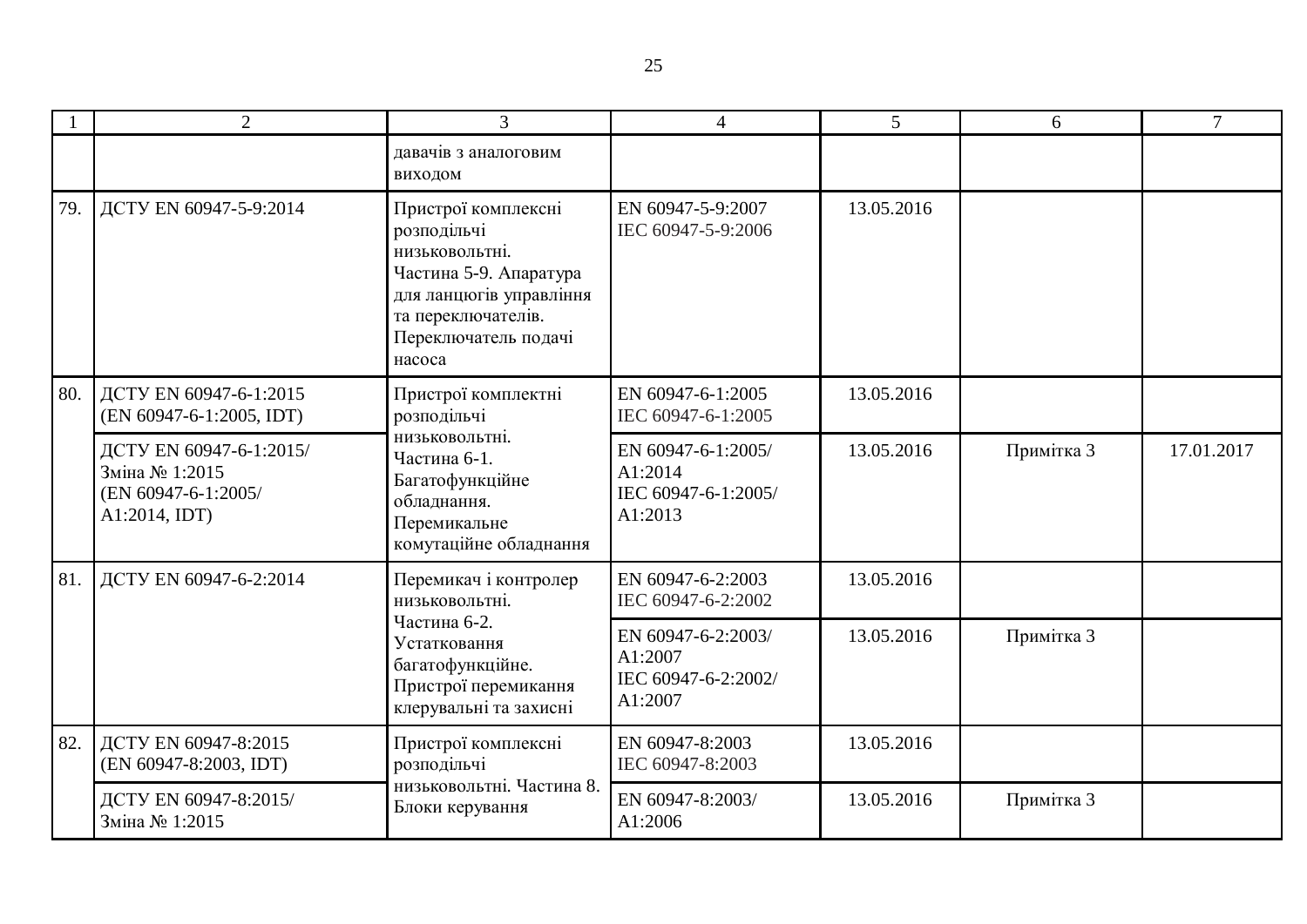|     | $\overline{2}$                                                                | 3                                                                                                                                                                                                                                                    | 4                                                           | $5\overline{)}$ | 6                                                               | $\overline{7}$ |
|-----|-------------------------------------------------------------------------------|------------------------------------------------------------------------------------------------------------------------------------------------------------------------------------------------------------------------------------------------------|-------------------------------------------------------------|-----------------|-----------------------------------------------------------------|----------------|
|     | (EN 60947-8:2003/<br>A1:2006, IDT)                                            | для вбудованих систем<br>теплового захисту                                                                                                                                                                                                           | IEC 60947-8:2003/<br>A1:2006                                |                 |                                                                 |                |
|     | ДСТУ EN 60947-8:2015/<br>Зміна № 2:2015<br>(EN 60947-8:2003/<br>A2:2012, IDT) | обертових електричних<br>машин                                                                                                                                                                                                                       | EN 60947-8:2003/<br>A2:2012<br>IEC 60947-8:2003/<br>A2:2011 | 13.05.2016      | Примітка 3                                                      |                |
| 83. | ДСТУ EN 60974-10:2016<br>(EN 60974-10:2014;<br>EN 60974-10:2014/A1:2015, IDT) | Обладнання для дугового<br>зварювання. Частина 10.<br>Вимоги до<br>електромагнітної<br>сумісності                                                                                                                                                    | EN 60974-10:2014<br>IEC 60974-10:2014                       | 13.05.2016      | EN 60974-10:2007<br>Примітка 2.1                                | 13.03.2017     |
| 84. | ДСТУ EN 61000-3-2:2016<br>(EN 61000-3-2:2014, IDT)                            | Електромагнітна<br>сумісність. Частина 3-2.<br>Норми. Норми на емісію<br>гармонік струму (для<br>сили вхідного струму<br>обладнання не більше ніж<br>16 А на фазу)                                                                                   | EN 61000-3-2:2014<br>IEC 61000-3-2:2014                     | 13.05.2016      | EN 61000-3-2:2006<br>$+ A1:2009$<br>$+ A2:2009$<br>Примітка 2.1 | 30.06.2017     |
| 85. | ДСТУ EN 61000-3-3:2014                                                        | Електромагнітна<br>сумісність. Частина 3-3.<br>Норми. Норми на рівні<br>флуктуацій напруги<br>та флікера<br>В НИЗЬКОВОЛЬТНИХ<br>системах<br>електроживлення<br>для устатковання<br>з номінальною силою<br>струму до 16 А на фазу,<br>не призначеного | EN 61000-3-3:2013<br>IEC 61000-3-3:2013                     | 13.05.2016      | EN 61000-3-3:2008<br>Примітка 2.1                               | 18.06.2016     |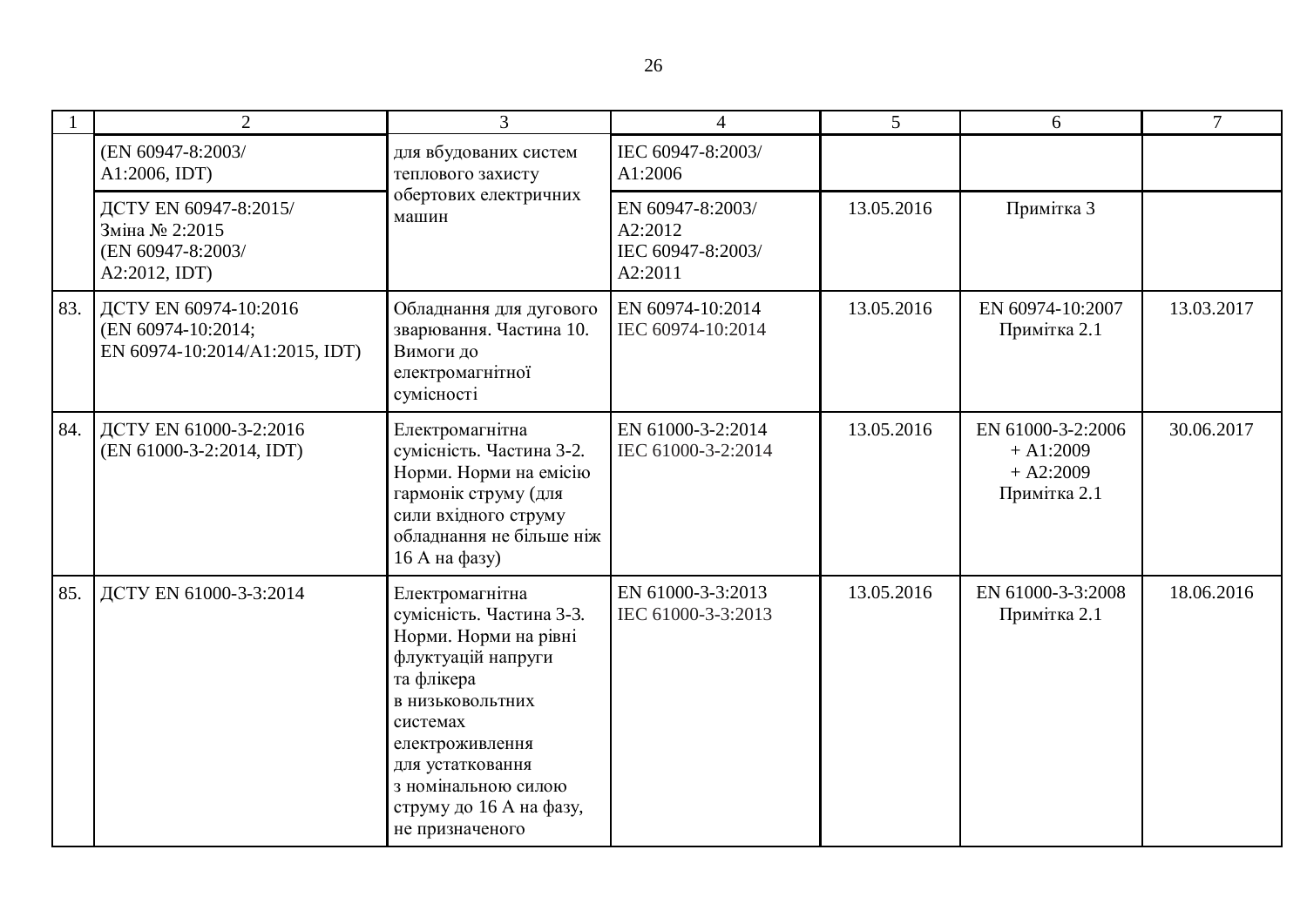|     | $\overline{2}$                                       | 3                                                                                                                                                                                                                                                                                                           | $\overline{4}$                                            | $5\overline{)}$ | 6 | $\overline{7}$ |
|-----|------------------------------------------------------|-------------------------------------------------------------------------------------------------------------------------------------------------------------------------------------------------------------------------------------------------------------------------------------------------------------|-----------------------------------------------------------|-----------------|---|----------------|
|     |                                                      | для підключення<br>за певних умов                                                                                                                                                                                                                                                                           |                                                           |                 |   |                |
| 86. | ДСТУ EN 61000-3-11:2015<br>(EN 61000-3-11:2000, IDT) | Електромагнітна<br>сумісність. Частина 3-11.<br>Норми. Унормування<br>змін напруги, напруги<br>флуктуацій і флікера<br>В НИЗЬКОВОЛЬТНИХ<br>електропостачальних<br>системах загальної<br>призначеності.<br>Обладнання<br>з номінальною силою<br>струму не більше<br>ніж 75 А та підключене<br>за певних умов | EN 61000-3-11:2000<br>IEC 61000-3-11:2000                 | 13.05.2016      |   |                |
| 87. | ДСТУ EN 61000-3-12:2014                              | Електромагнітна<br>сумісність. Частина 3-12.<br>Норми. Норми на силу<br>струму гармонік, створені<br>обладнанням<br>із номінальним вхідним<br>струмом силою понад<br>16 А та до 75 А включно<br>на фазу, підключеним<br>до низьковольтних<br>елекропостачальних<br>систем загальної<br>призначеності.       | EN 61000-3-12:2011<br>IEC 61000-3-12:2011<br>$+$ IS1:2012 | 13.05.2016      |   |                |
| 88. | ДСТУ EN 61000-6-1:2015                               | Електромагнітна                                                                                                                                                                                                                                                                                             | EN 61000-6-1:2007                                         | 13.05.2016      |   |                |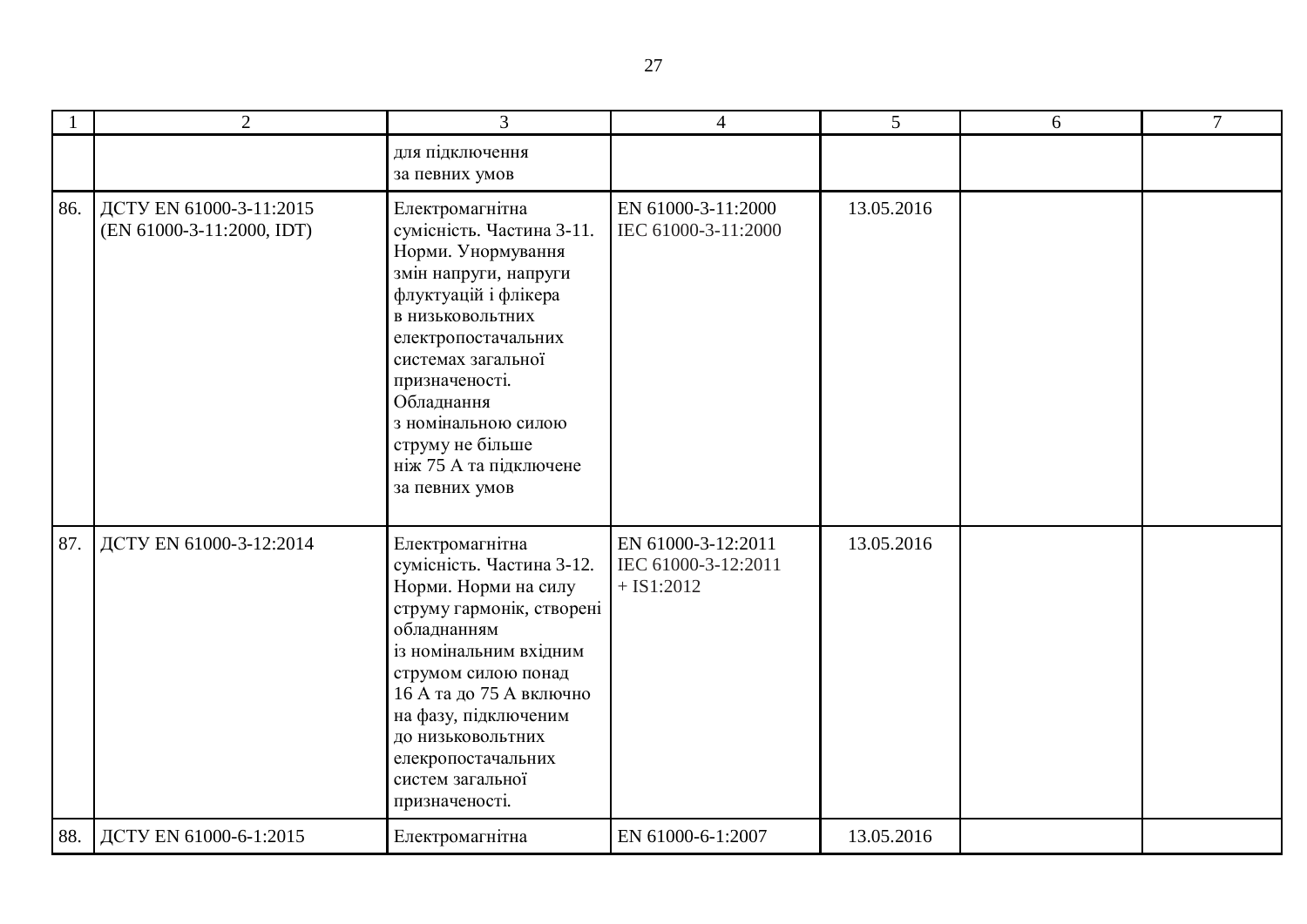|     | $\overline{2}$                                                                                                  | 3                                                                                                                                                                                | $\overline{4}$                                                  | 5          | 6          | $\overline{7}$ |
|-----|-----------------------------------------------------------------------------------------------------------------|----------------------------------------------------------------------------------------------------------------------------------------------------------------------------------|-----------------------------------------------------------------|------------|------------|----------------|
|     | (EN 61000-6-1:2007, IDT)                                                                                        | сумісність. Частина 6-1.<br>Родові стандарти.<br>Несприйнятливість<br>обладнання у житловому<br>і торговому середовищах<br>та у виробничих зонах<br>з малим<br>енергоспоживанням | IEC 61000-6-1:2005                                              |            |            |                |
| 89. | ДСТУ EN 61000-6-2:2015<br>(EN 61000-6-2:2005, IDT)                                                              | Електромагнітна<br>сумісність. Частина 6-2.                                                                                                                                      | EN 61000-6-2:2005<br>IEC 61000-6-2:2005                         | 13.05.2016 |            |                |
|     | ДСТУ EN 61000-6-2:2015/<br>Поправка № 1:2015<br>(EN 61000-6-2:2005/AC:2005, IDT)                                | Родові стандарти.<br>Несприйнятливість<br>обладнання<br>в промисловому<br>середовищі                                                                                             | EN 61000-6-2:2005/<br>AC:2005                                   | 13.05.2016 |            |                |
| 90. | ДСТУ EN 61000-6-3:2015<br>(EN 61000-6-3:2007, IDT)                                                              | Електромагнітна<br>сумісність. Частина 6-3.<br>Родові стандарти. Емісія<br>завад у житловому<br>і торговому середовищах<br>та у виробничих зонах<br>з малим<br>енергоспоживанням | EN 61000-6-3:2007<br>IEC 61000-6-3:2006                         | 13.05.2016 |            |                |
|     | ДСТУ EN 61000-6-3:2015/<br>Зміна № 1:2015/<br>Поправка № 1:2015<br>(EN 61000-6-3:2007/A1:2011/<br>AC:2012, IDT) |                                                                                                                                                                                  | EN 61000-6-3:2007/<br>A1:2011/AC:2012                           | 13.05.2016 |            |                |
|     | ДСТУ EN 61000-6-3:2015/<br>Зміна № 1:2015<br>(EN 61000-6-3:2007/A1:2011, IDT)                                   |                                                                                                                                                                                  | EN 61000-6-3:2007/<br>A1:2011<br>IEC 61000-6-3:2006/<br>A1:2010 | 13.05.2016 | Примітка 3 |                |
| 91. | ДСТУ EN 61000-6-4:2016<br>(EN 61000-6-4:2007;                                                                   | Електромагнітна<br>сумісність. Частина 6-4.<br>Родові стандарти. Емісія                                                                                                          | EN 61000-6-4:2007<br>IEC 61000-6-4:2006                         | 13.05.2016 |            |                |
|     | EN 61000-6-4:2007/A1:2011, IDT)                                                                                 |                                                                                                                                                                                  | EN 61000-6-4:2007/                                              | 13.05.2016 | Примітка 3 |                |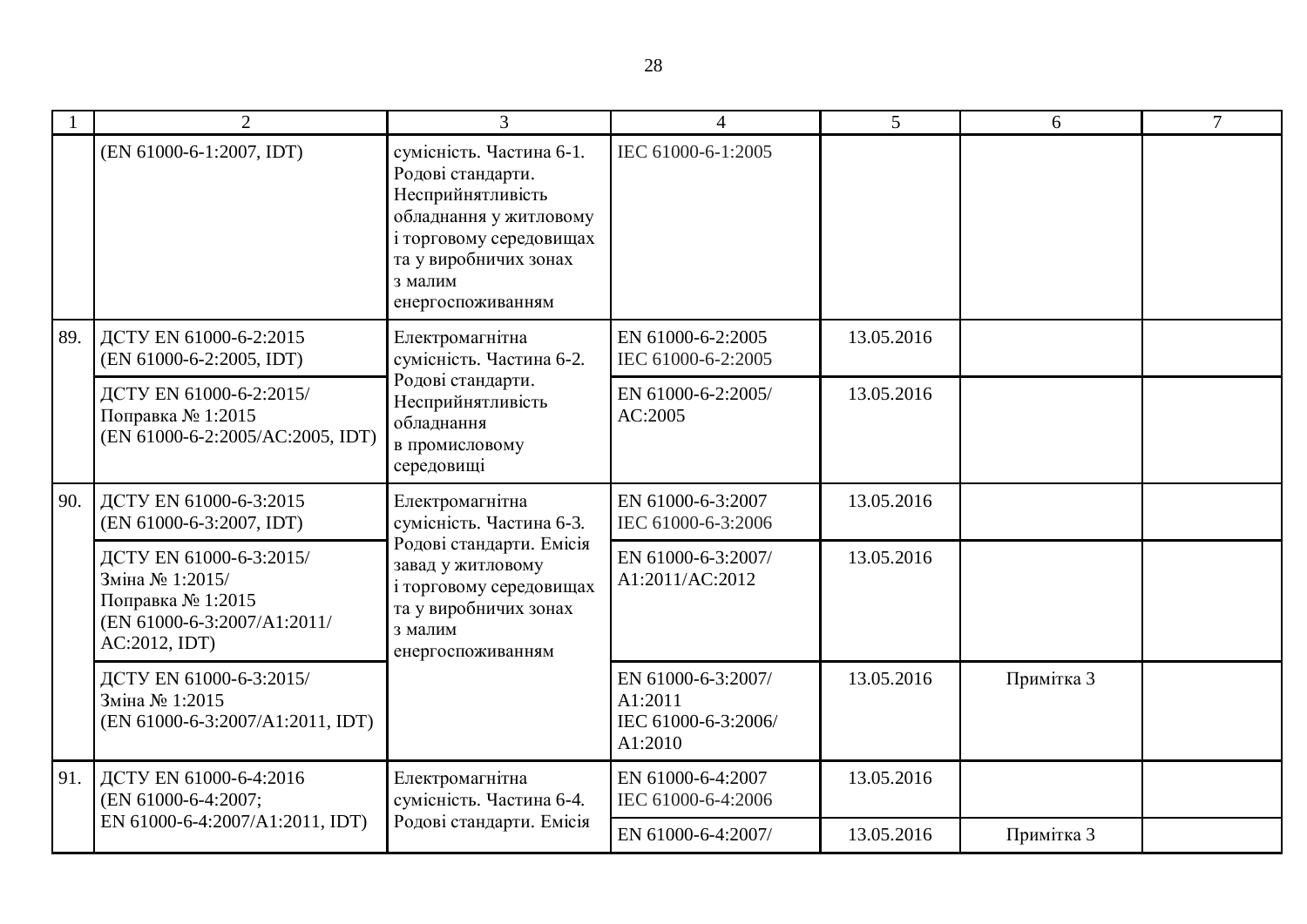|     | $\overline{2}$                                                                 | 3                                                                                                                                                                                          | $\overline{4}$                                                         | 5          | 6                                                                                               | $\tau$     |
|-----|--------------------------------------------------------------------------------|--------------------------------------------------------------------------------------------------------------------------------------------------------------------------------------------|------------------------------------------------------------------------|------------|-------------------------------------------------------------------------------------------------|------------|
|     |                                                                                | завад у виробничих зонах                                                                                                                                                                   | A1:2011<br>IEC 61000-6-4:2006/<br>A1:2010                              |            |                                                                                                 |            |
| 92. | ДСТУ EN 61000-6-5:2018<br>(EN 61000-6-5:2015, IDT;<br>IEC 61000-6-5:2015, IDT) | Електромагнітна<br>сумісність. Частина 6-5.<br>Родові стандарти.<br>Несприйнятливість<br>обладнання електричних<br>станцій та підстанцій до<br>завад                                       | EN 61000-6-5:2015<br>IEC 61000-6-5:2015                                | 13.07.2018 |                                                                                                 |            |
| 93. | ДСТУ EN 61008-1:2014                                                           | Автоматичні вимикачі<br>диференційного струму<br>без вмонтованого захисту<br>від надструмів<br>для побутового<br>та аналогічного<br>призначення (RCCBs).<br>Частина 1. Загальні<br>правила | EN 61008-1:2012<br>IEC 61008-1:2010<br>(Modified)                      | 13.05.2016 | EN 61008-1:2004<br>$+$ A11:2007<br>$+ A12:2009$<br>$+ A13:2012$<br>Примітка 2.1                 | 18.06.2017 |
|     | ДСТУ EN 61008-1:2014/<br>Зміна № 1:2015<br>(EN 61008-1:2012/A1:2014, IDT)      |                                                                                                                                                                                            | EN 61008-1:2012/<br>A1:2014<br>IEC 61008-1:2010/<br>A1:2012 (Modified) | 13.05.2016 | Примітка 3                                                                                      | 04.08.2017 |
| 94. | ДСТУ EN 61009-1:2014                                                           | Автоматичні вимикачі<br>диференційного струм<br>з вмонтованим захистом<br>від надструмів<br>для побутового<br>та аналогічного<br>призначення (RCCBs).<br>Частина 1. Загальні<br>правила    | EN 61009-1:2012<br>IEC 61009-1:2010<br>(Modified)                      | 13.05.2016 | EN 61009-1:2004<br>$+$ A11:2008<br>$+ A12:2009$<br>$+ A13:2009$<br>$+ A14:2012$<br>Примітка 2.1 | 18.06.2017 |
| 95. | ДСТУ EN 61131-2:2014                                                           | Контроллери                                                                                                                                                                                | EN 61131-2:2007                                                        | 13.05.2016 |                                                                                                 |            |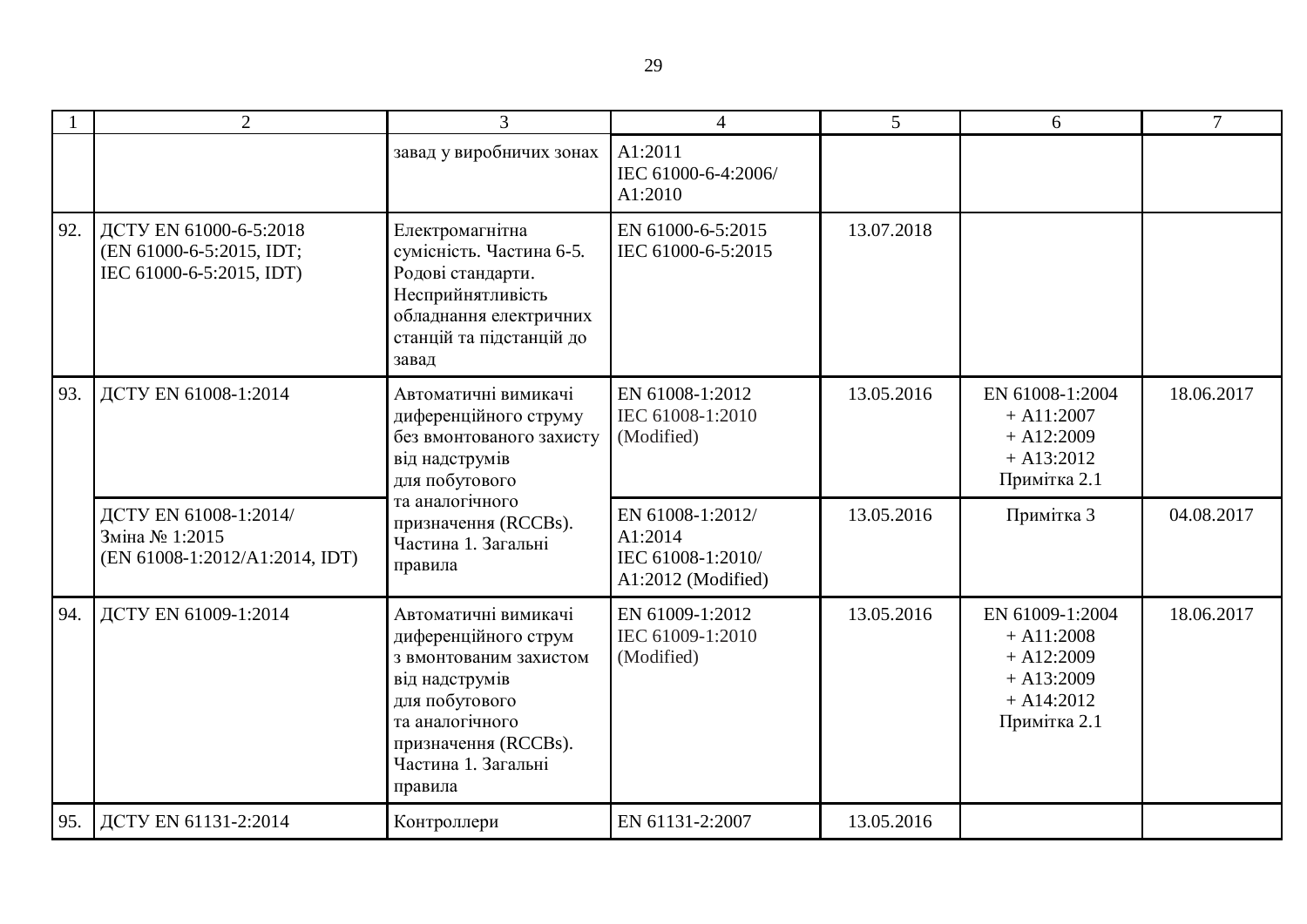|     | 2                                                      | 3                                                                                                                                                                                                                                            | $\overline{4}$                          | 5 <sup>5</sup> | 6 | $\overline{7}$ |
|-----|--------------------------------------------------------|----------------------------------------------------------------------------------------------------------------------------------------------------------------------------------------------------------------------------------------------|-----------------------------------------|----------------|---|----------------|
|     |                                                        | з програмним<br>управлінням. Частина 2.<br>Загальні технічні вимоги<br>та методи випробування                                                                                                                                                | IEC 61131-2:2007                        |                |   |                |
| 96. | ДСТУ EN 61204-3:2007                                   | Джерела<br>електроживлення<br>низьконапружні<br>з вихідною напругою<br>постійного струму.<br>Частина 3.<br>Електромагнітна<br>сумісність                                                                                                     | EN 61204-3:2000<br>IEC 61204-3:2000     | 13.05.2016     |   |                |
| 97. | ДСТУ EN 61326-1:2016<br>(EN 61326-1:2013, IDT)         | Електричне обладнання<br>для вимірювання,<br>контролю та<br>лабораторного<br>застосування. Вимоги до<br>електромагнітної<br>сумісності. Частина 1.<br>Загальні вимоги                                                                        | EN 61326-1:2013<br>IEC 61326-1:2012     | 13.05.2016     |   |                |
|     | 98. ДСТУ EN 61326-2-1:2016<br>(EN 61326-2-1:2013, IDT) | Електричне обладнання<br>для вимірювання,<br>контролю та<br>лабораторного<br>застосування. Вимоги до<br>електромагнітної<br>сумісності. Частина 2-1.<br>Додаткові вимоги.<br>Конфігурації<br>випробування, робочі<br>умови і критерії якості | EN 61326-2-1:2013<br>IEC 61326-2-1:2012 | 13.05.2016     |   |                |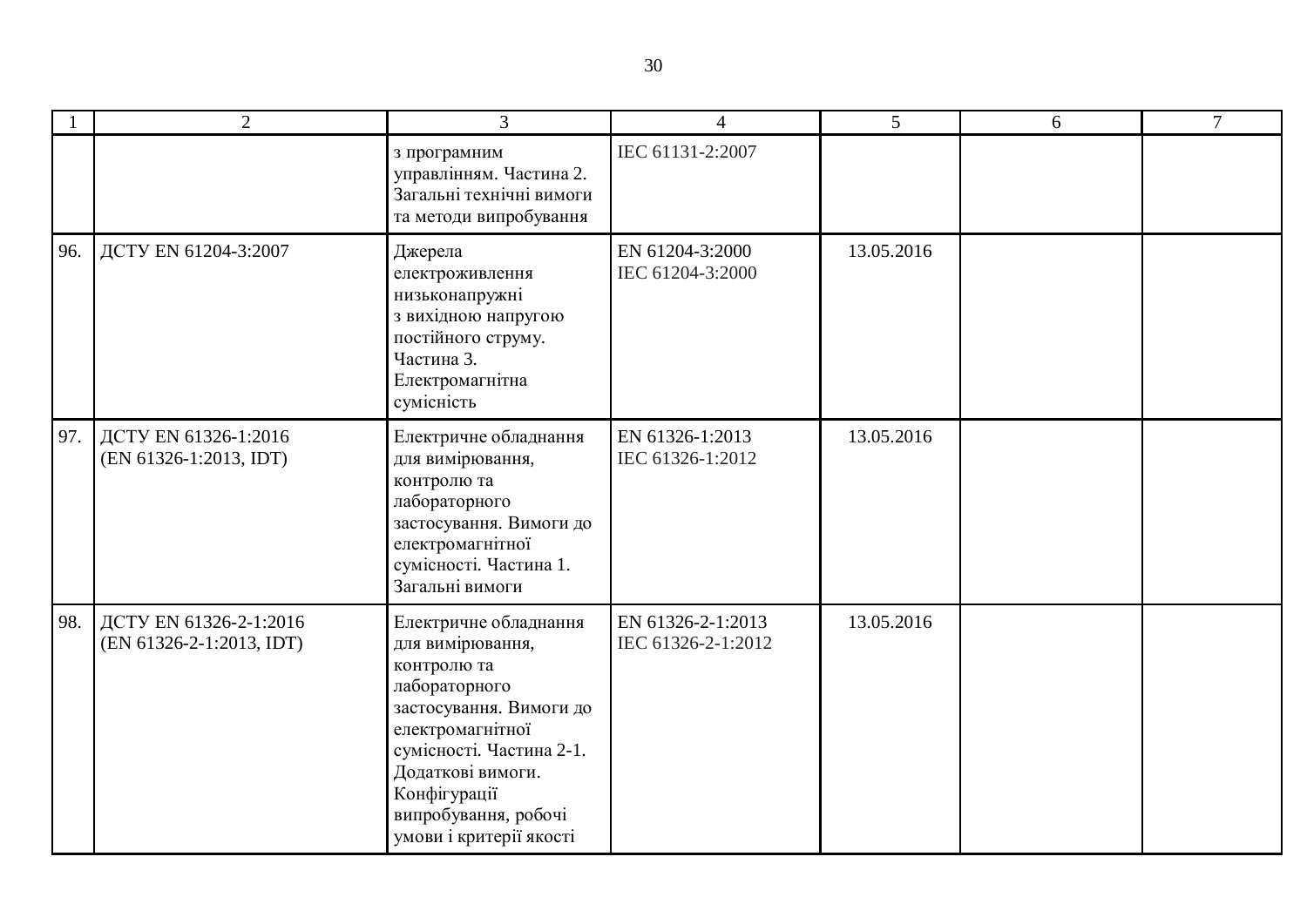|     | $\overline{2}$                                          | $\overline{3}$                                                                                                                                                                                                                                                                                                                                                                                                                         | $\overline{4}$                          | $5\overline{)}$ | 6 | $\overline{7}$ |
|-----|---------------------------------------------------------|----------------------------------------------------------------------------------------------------------------------------------------------------------------------------------------------------------------------------------------------------------------------------------------------------------------------------------------------------------------------------------------------------------------------------------------|-----------------------------------------|-----------------|---|----------------|
|     |                                                         | функціонування точного<br>випробувального та<br>вимірювального<br>обладнання для<br>застосування без захисту<br>щодо ЕМС                                                                                                                                                                                                                                                                                                               |                                         |                 |   |                |
| 99. | ДСТУ EN 61326-2-2:2016<br>(EN 61326-2-2:2013, IDT)      | Електричне обладнання<br>для вимірювання,<br>контролю та<br>лабораторного<br>застосування. Вимоги до<br>електромагнітної<br>сумісності. Частина 2-2.<br>Додаткові вимоги.<br>Конфігурації<br>випробування, робочі<br>умови і критерії якості<br>функціонування<br>переносного<br>випробувального,<br>вимірювального та<br>контрольно-<br>вимірювального<br>обладнання, що<br>застосовують у<br>НИЗЬКОВОЛЬТНИХ<br>розподільчих системах | EN 61326-2-2:2013<br>IEC 61326-2-2:2012 | 13.05.2016      |   |                |
|     | 100. ДСТУ EN 61326-2-3:2016<br>(EN 61326-2-3:2013, IDT) | Електричне обладнання<br>для вимірювання,<br>контролю та<br>лабораторного                                                                                                                                                                                                                                                                                                                                                              | EN 61326-2-3:2013<br>IEC 61326-2-3:2012 | 13.05.2016      |   |                |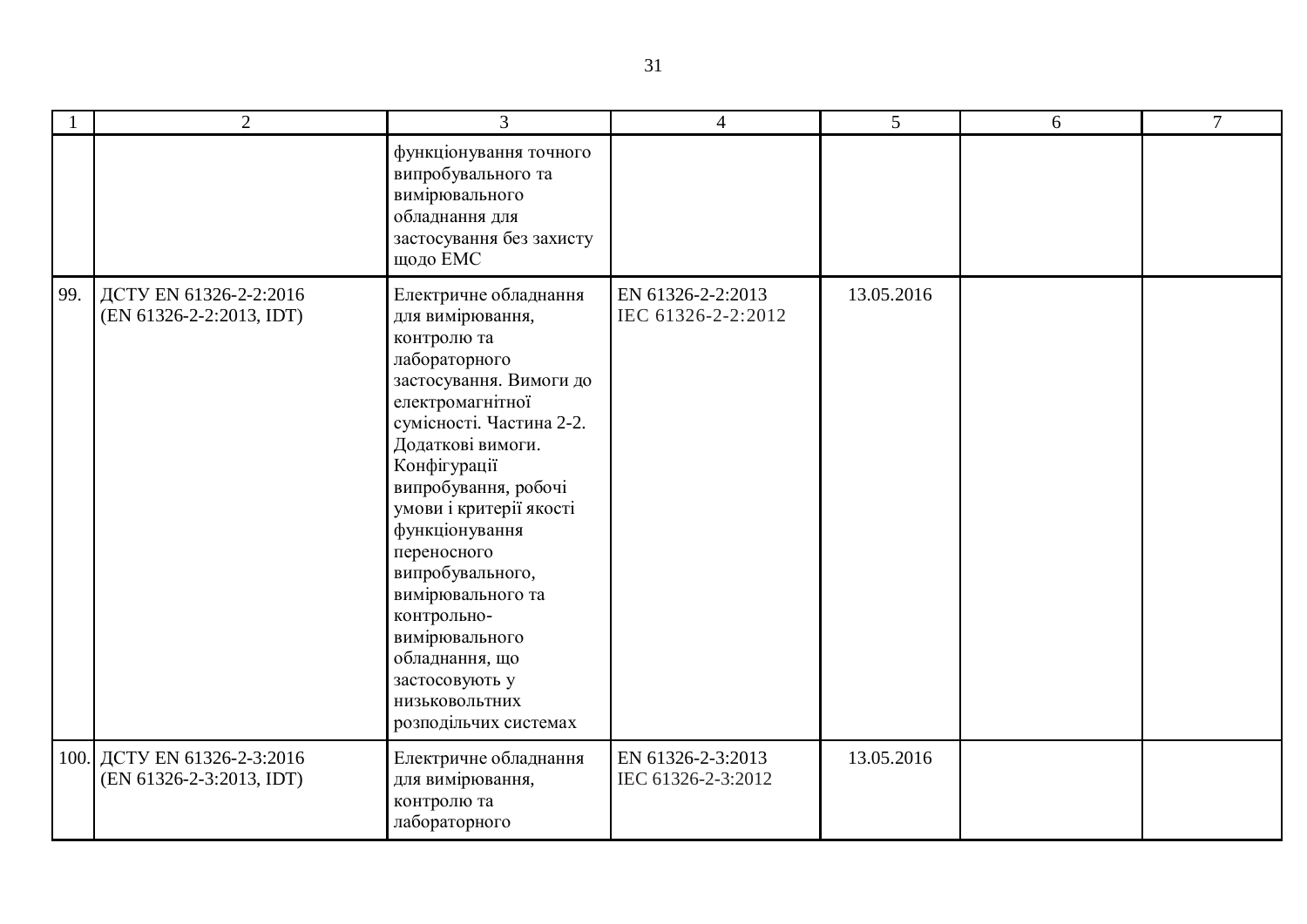| $\overline{2}$                                          | 3                                                                                                                                                                                                                                                                                                                                                                                                                | $\overline{4}$                          | 5          | 6 | $\tau$ |
|---------------------------------------------------------|------------------------------------------------------------------------------------------------------------------------------------------------------------------------------------------------------------------------------------------------------------------------------------------------------------------------------------------------------------------------------------------------------------------|-----------------------------------------|------------|---|--------|
|                                                         | застосування. Вимоги до<br>електромагнітної<br>сумісності. Частина 2-3.<br>Додаткові вимоги.<br>Конфігурації<br>випробування, робочі<br>умови і критерії якості<br>функціонування для<br>перетворювачів з<br>умонтованим або<br>віддаленим формуванням<br>сигналу                                                                                                                                                |                                         |            |   |        |
| 101. ДСТУ EN 61326-2-4:2016<br>(EN 61326-2-4:2013, IDT) | Електричне обладнання<br>для вимірювання,<br>контролю та<br>лабораторного<br>застосування. Вимоги до<br>електромагнітної<br>сумісності. Частина 2-4.<br>Додаткові вимоги.<br>Конфігурації<br>випробування, робочі<br>умови і критерії якості<br>функціонування приладів<br>для контролю ізоляції<br>згідно з IEC 61557-8 та<br>обладнання для<br>виявлення місця<br>пошкодження ізоляції<br>згідно з IEC 61557-9 | EN 61326-2-4:2013<br>IEC 61326-2-4:2012 | 13.05.2016 |   |        |
| 102. ДСТУ EN 61326-2-5:2016                             | Електричне обладнання                                                                                                                                                                                                                                                                                                                                                                                            | EN 61326-2-5:2013                       | 13.05.2016 |   |        |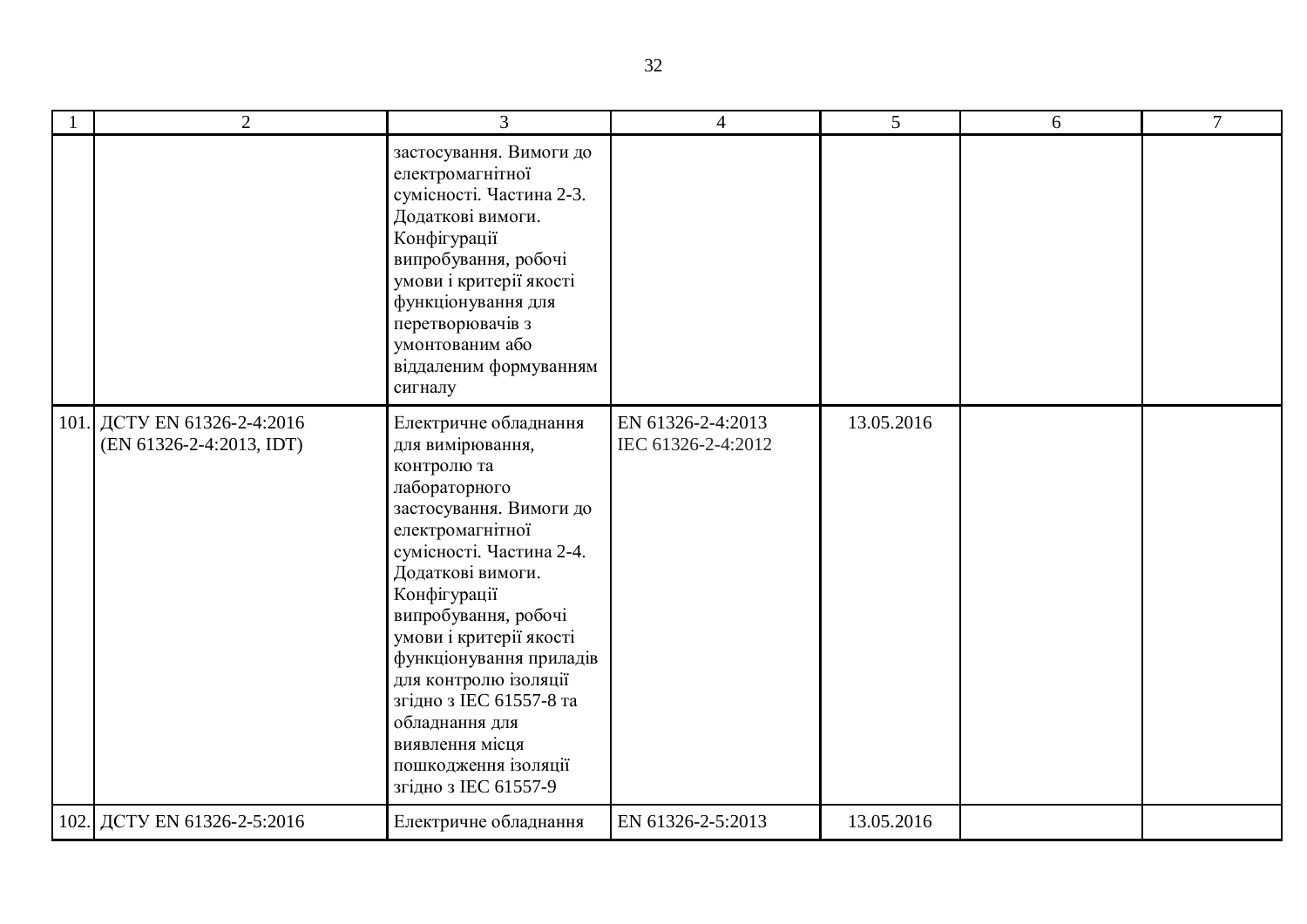| $\overline{2}$                                                                | $\overline{3}$                                                                                                                                                                                                                                                                                                             | $\overline{4}$                      | $\overline{5}$ | 6 | $\overline{7}$ |  |  |
|-------------------------------------------------------------------------------|----------------------------------------------------------------------------------------------------------------------------------------------------------------------------------------------------------------------------------------------------------------------------------------------------------------------------|-------------------------------------|----------------|---|----------------|--|--|
| (EN 61326-2-5:2013, IDT)                                                      | для вимірювання,<br>контролю та<br>лабораторного<br>застосування. Вимоги до<br>електромагнітної<br>сумісності. Частина 2-5.<br>Додаткові вимоги.<br>Конфігурації<br>випробування, робочі<br>умови і критерії якості<br>функціонування для<br>польових пристроїв з<br>інтерфейсами польової<br>шини згідно<br>3 IEC 61784-1 | IEC 61784-1<br>IEC 61326-2-5:2012   |                |   |                |  |  |
| 103. ДСТУ EN 61439-1:2016<br>(EN 61439-1:2011, IDT)                           | Устатковання<br>розподілення та<br>керування комплектне<br>низьковольтне. Частина 1.<br>Загальні правила                                                                                                                                                                                                                   | EN 61439-1:2011<br>IEC 61439-1:2011 | 13.05.2016     |   |                |  |  |
| EN 61439-1: 2011 не дає презумпції відповідності без іншої частини стандарту. |                                                                                                                                                                                                                                                                                                                            |                                     |                |   |                |  |  |
| 104. ДСТУ EN 61439-2:2016<br>(EN 61439-2:2011, IDT)                           | Устатковання<br>розподілення та<br>керування комплектне<br>низьковольтне. Частина 2.<br>Силове комплектне<br>устатковання<br>розподілення та<br>керування                                                                                                                                                                  | EN 61439-2:2011<br>IEC 61439-2:2011 | 13.05.2016     |   |                |  |  |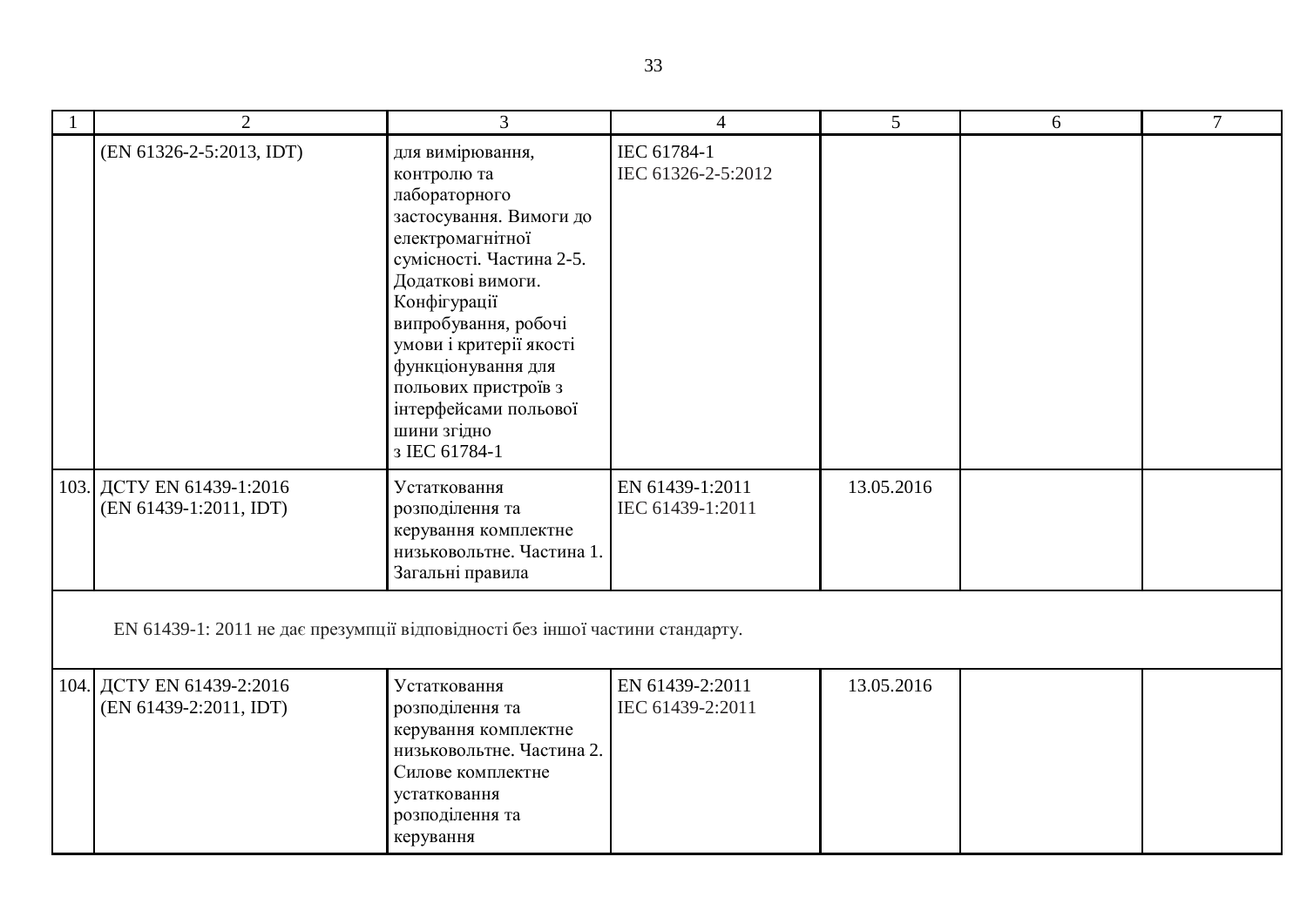| $\overline{2}$            | $\overline{3}$                                                                                                                                                                         | $\overline{4}$                      | 5          | 6 | $\tau$ |
|---------------------------|----------------------------------------------------------------------------------------------------------------------------------------------------------------------------------------|-------------------------------------|------------|---|--------|
| 105. ДСТУ EN 61439-3:2014 | Перемикачі низької<br>напруги і регулюючі<br>пристрої. Частина 3.<br>Розподільні щити,<br>призначені<br>для використання<br>звичайними людьми                                          | EN 61439-3:2012<br>IEC 61439-3:2012 | 13.05.2016 |   |        |
| 106. ДСТУ EN 61439-4:2014 | Низьковольтні<br>розподільні пристрої<br>й апаратура управління.<br>Частина 4. Особливі<br>вимоги до збірок<br>для будівельних<br>майданчиків (ACS)                                    | EN 61439-4:2013<br>IEC 61439-4:2012 | 13.05.2016 |   |        |
| 107. ДСТУ EN 61439-5:2014 | Комплектне<br>низьковольтне<br>устатковання<br>розподілення та<br>керування. Частина 5.<br>Комплектне устатковання<br>для розподілення енергії<br>в мережах загальної<br>призначеності | EN 61439-5:2011<br>IEC 61439-5:2010 | 12.08.2016 |   |        |
| 108. ДСТУ EN 61439-6:2014 | Перемикачі низької<br>напруги і регулюючі<br>пристрої. Частина 6.<br>Системи кабельних<br>з'єднувальних ліній<br>зв'язку                                                               | EN 61439-6:2012<br>IEC 61439-6:2012 | 13.05.2016 |   |        |
| 109. ДСТУ EN 61543:2015   | Електромагнітна                                                                                                                                                                        | EN 61543:1995                       | 13.05.2016 |   |        |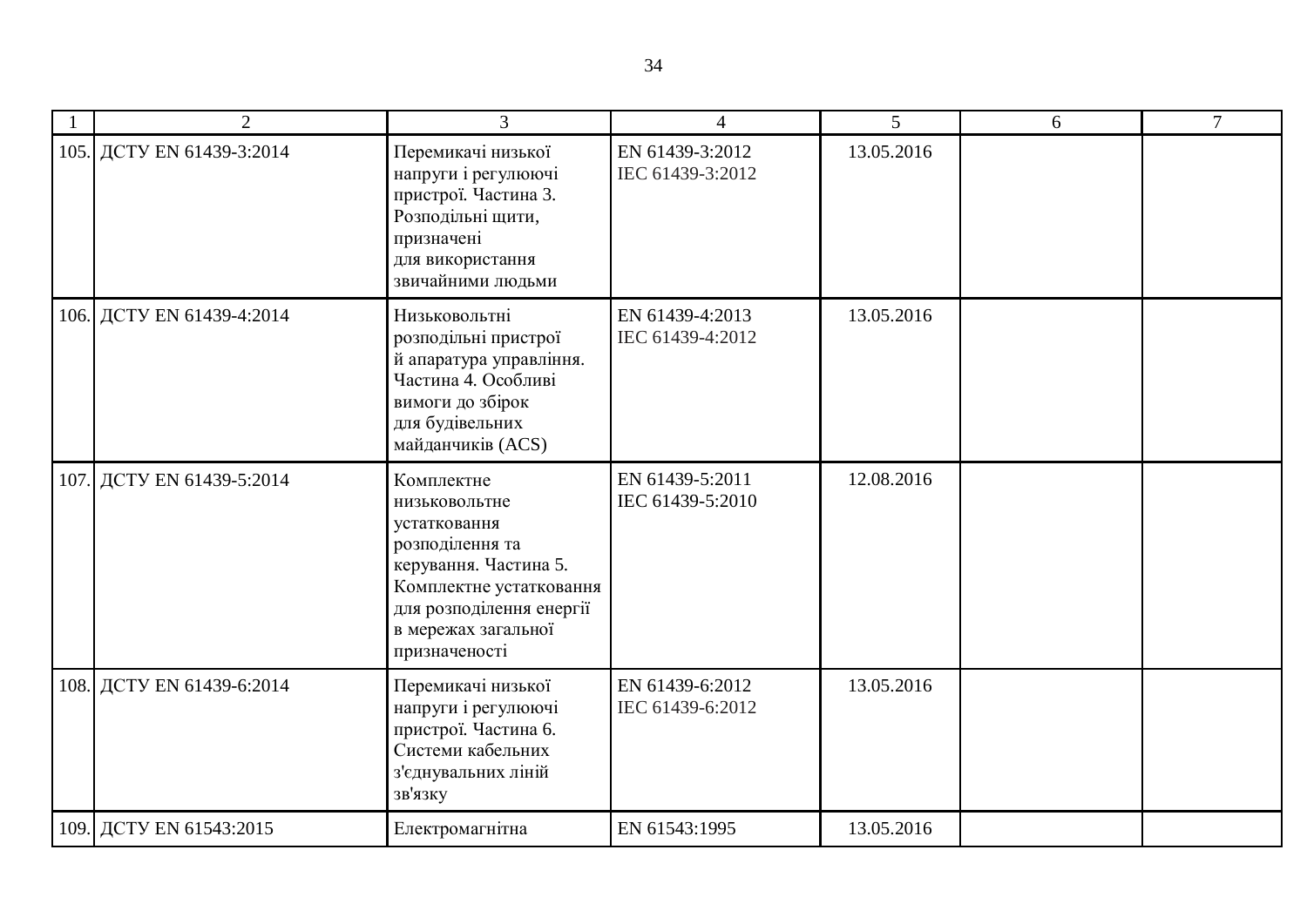| 2                                                                                                         | 3                                                                                                              |                                                 | 5          | 6          | 7 |
|-----------------------------------------------------------------------------------------------------------|----------------------------------------------------------------------------------------------------------------|-------------------------------------------------|------------|------------|---|
| (EN 61543:1995, IDT)                                                                                      | сумісність. Керовані                                                                                           | IEC 61543:1995                                  |            |            |   |
| ДСТУ EN 61543:2015/<br>Зміна № 11:2015<br>(EN 61543:1995/A11:2003, IDT)                                   | залишковим струмом<br>пристрої захисту<br>побутової та аналогічної<br>призначеності                            | EN 61543:1995/<br>A11:2003                      | 13.05.2016 | Примітка 3 |   |
| ДСТУ EN 61543:2015/<br>Зміна № 12:2015<br>(EN 61543:1995/A12:2005, IDT)                                   |                                                                                                                | EN 61543:1995/<br>A12:2005                      | 13.05.2016 | Примітка 3 |   |
| ДСТУ EN 61543:2015/<br>Зміна № 2:2015<br>(EN 61543:1995/A2:2006, IDT)                                     |                                                                                                                | EN 61543:1995/A2:2006<br>IEC 61543:1995/A2:2005 | 13.05.2016 | Примітка 3 |   |
| ДСТУ EN 61543:2015/<br>Зміна № 11:2015/<br>Поправка № 1:2015<br>(EN 61543:1995/A11:2003/<br>AC:2004, IDT) |                                                                                                                | EN 61543:1995/<br>A11:2003/AC:2004              | 13.05.2016 |            |   |
| ДСТУ EN 61543:2015/<br>Поправка № 1:2015<br>(EN 61543:1995/AC:1997, IDT)                                  |                                                                                                                | EN 61543:1995/AC:1997                           | 13.05.2016 |            |   |
| 110. ДСТУ EN 61547:2016<br>(EN 61547:2009, IDT)                                                           | Електромагнітна<br>сумісність. Обладнання<br>для загального<br>освітлення. Вимоги до<br>завадостійкості        | EN 61547:2009<br>IEC 61547:2009 +<br>IS1:2013   | 13.05.2016 |            |   |
| 111. ДСТУ EN 61557-12:2014                                                                                | Техніка безпеки при<br>експлуатації електричних<br>розподільних<br>низьковольтних систем<br>до 1000 В змінного | EN 61557-12:2008<br>IEC 61557-12:2007           | 13.05.2016 |            |   |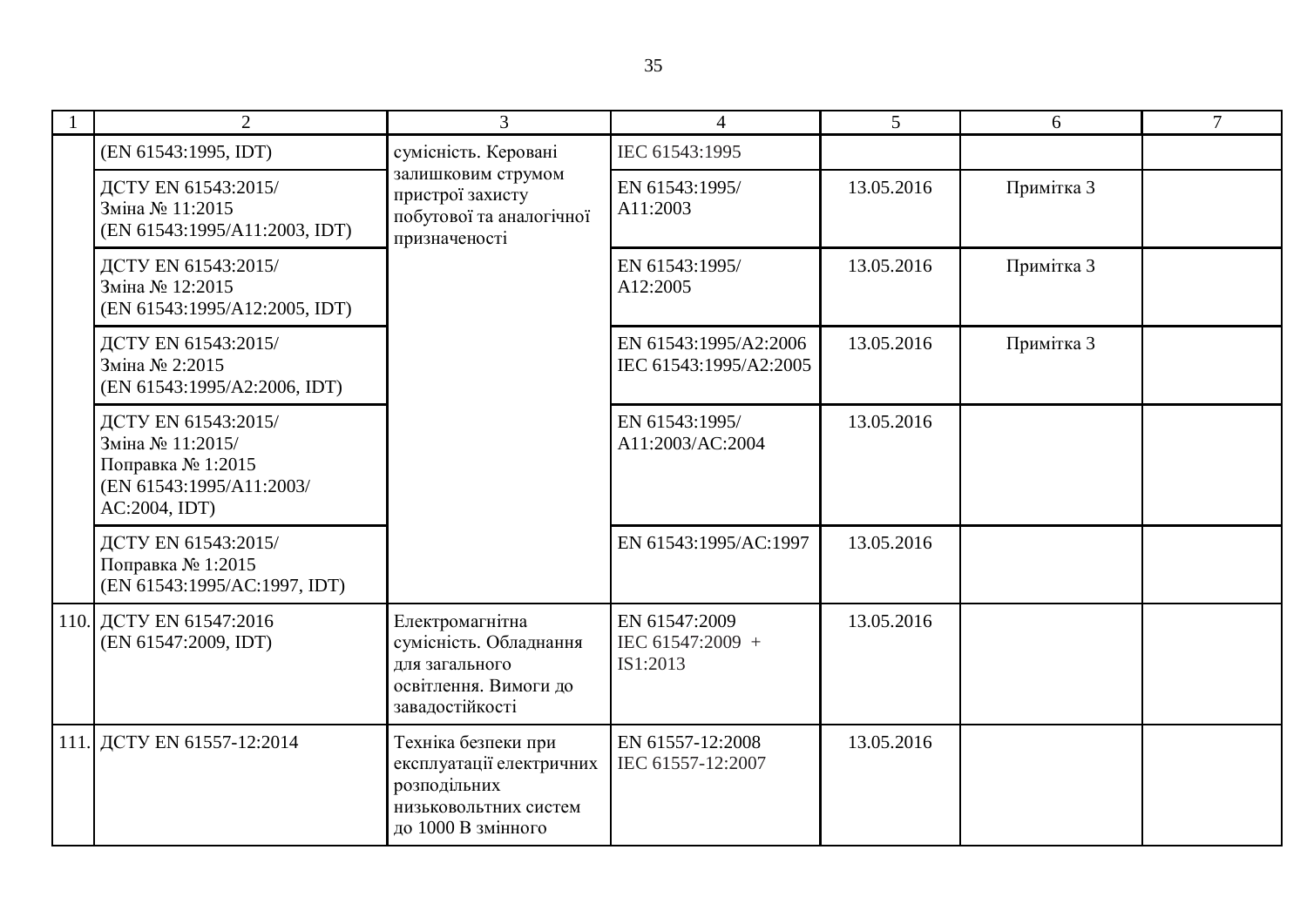|  | $\overline{2}$                                                                                                                               | 3                                                                                                                                                                                                                   | $\overline{4}$                                              | 5 <sup>5</sup> | 6          | $\tau$ |
|--|----------------------------------------------------------------------------------------------------------------------------------------------|---------------------------------------------------------------------------------------------------------------------------------------------------------------------------------------------------------------------|-------------------------------------------------------------|----------------|------------|--------|
|  |                                                                                                                                              | струму та 1500 В<br>постійного струму.<br>Устаткування<br>для випробування,<br>вимірювання<br>або контролю засобів<br>захисту. Частина 12.<br>Прилади<br>для вимірювання<br>та моніторингу робочих<br>характеристик |                                                             |                |            |        |
|  | 112. ДСТУ EN 61800-3:2015<br>(EN 61800-3:2004, IDT)                                                                                          | Системи силового<br>електроприводу                                                                                                                                                                                  | EN 61800-3:2004<br>IEC 61800-3:2004                         | 13.05.2016     |            |        |
|  | ДСТУ EN 61800-3:2015/<br>Зміна № 1:2015<br>(EN 61800-3:2004/A1:2012, IDT)                                                                    | з регульованою<br>швидкістю. Частина 3.<br>Вимоги<br>до електромагнітної<br>сумісності та спеціальні<br>методи випробування                                                                                         | EN 61800-3:2004/<br>A1:2012<br>IEC 61800-3:2004/<br>A1:2011 | 13.05.2016     | Примітка 3 |        |
|  | 113. ДСТУ EN 61812-1:2014                                                                                                                    | Часові реле промислового<br>та побутового<br>призначення. Частина 1.<br>Вимоги та випробування                                                                                                                      | EN 61812-1:2011<br>IEC 61812-1:2011                         | 13.05.2016     |            |        |
|  | 114. ДСТУ EN 62020:2013<br>Електричне приладдя.<br>Пристрої контролю сили<br>різницевого струму<br>побутової та аналогічної<br>призначеності |                                                                                                                                                                                                                     | EN 62020:1998<br>IEC 62020:1998                             | 13.05.2016     |            |        |
|  |                                                                                                                                              | EN 62020:1998/A1:2005<br>IEC 62020:1998/A1:2003<br>(Modified)                                                                                                                                                       | 13.05.2016                                                  | Примітка 3     |            |        |
|  | 115. ДСТУ EN 62026-1:2016                                                                                                                    | Апаратура комутаційна                                                                                                                                                                                               | EN 62026-1:2007                                             | 13.05.2016     |            |        |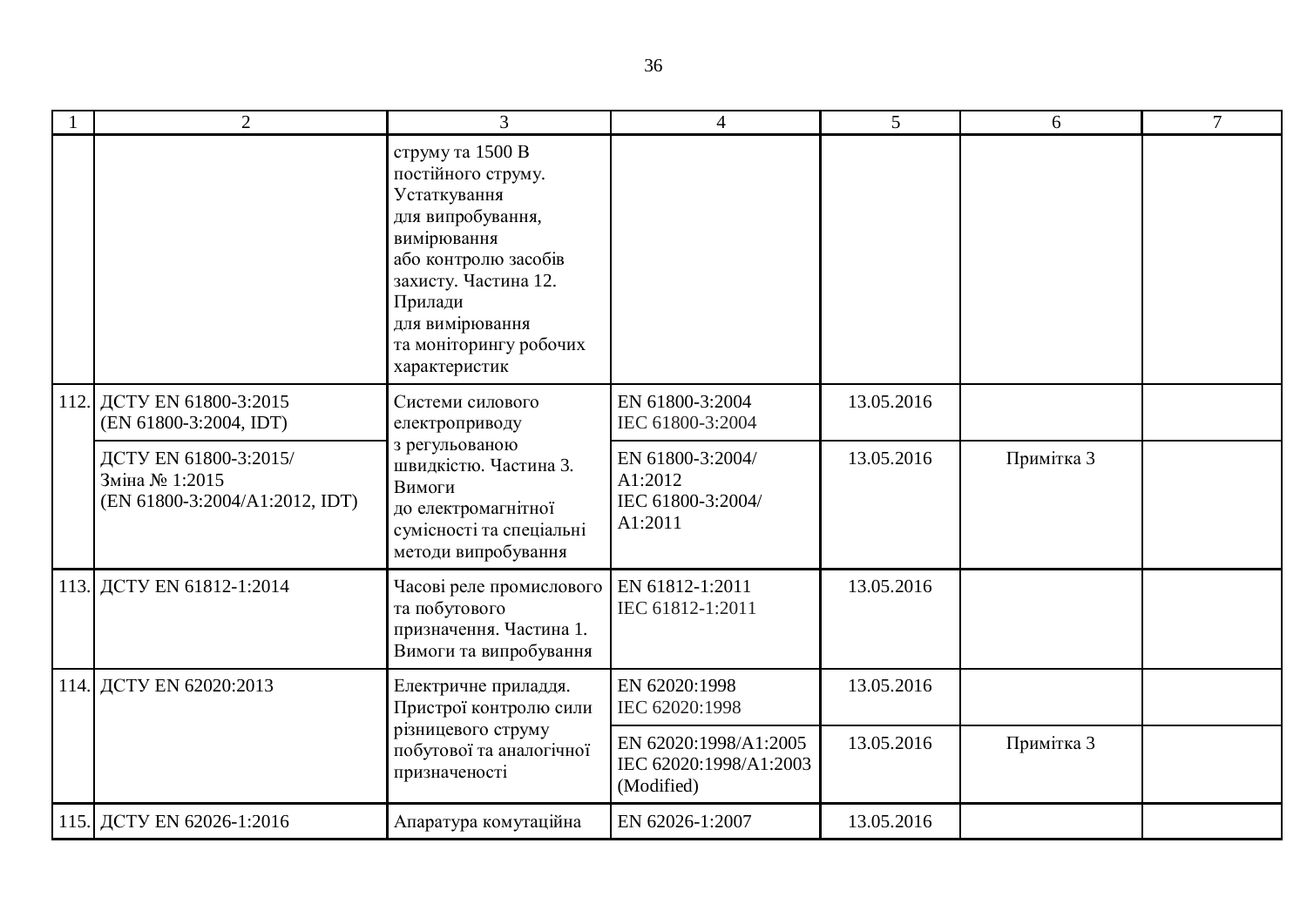| $\overline{2}$                                                               | $\overline{3}$                                                                                                                                                  | $\overline{4}$                                    | $\overline{5}$ | 6 | $\overline{7}$ |
|------------------------------------------------------------------------------|-----------------------------------------------------------------------------------------------------------------------------------------------------------------|---------------------------------------------------|----------------|---|----------------|
| (EN 62026-1:2007, IDT)                                                       | низьковольтна та<br>апаратура керування.<br>Інтерфейси між<br>пристроєм і контролером<br>(ІПК). Частина 1. Загальні<br>правила                                  | IEC 62026-1:2007                                  |                |   |                |
| EN 62026-1:2007 не дає презумпції відповідності без іншої частини стандарту. |                                                                                                                                                                 |                                                   |                |   |                |
| 116. ДСТУ EN 62026-2:2014                                                    | Пристрої розподільні<br>комплектні<br>низьковольтні.<br>Інтерфейси для приладу<br>управління (CDI).<br>Частина 2. Сучасний<br>сенсорний інтерфейс<br>$(AS-i)$   | EN 62026-2:2013<br>IEC 62026-2:2008<br>(Modified) | 13.05.2016     |   |                |
| 117. ДСТУ EN 62026-3:2014                                                    | Пристрої розподільні<br>комплектні<br>низьковольтні.<br>Інтерфейси для приладу<br>управління (CDI).<br>Частина 3. Проста<br>система зв'язку, основана<br>на CAN | EN 62026-3:2009<br>IEC 62026-3:2008               | 12.08.2016     |   |                |
| 118. ДСТУ EN 62026-7:2014                                                    | Пристрої розподільні<br>комплектні<br>низьковольтні.<br>Інтерфейси для приладу<br>управління (CDI).                                                             | EN 62026-7:2013<br>IEC 62026-7:2010<br>(Modified) | 13.05.2016     |   |                |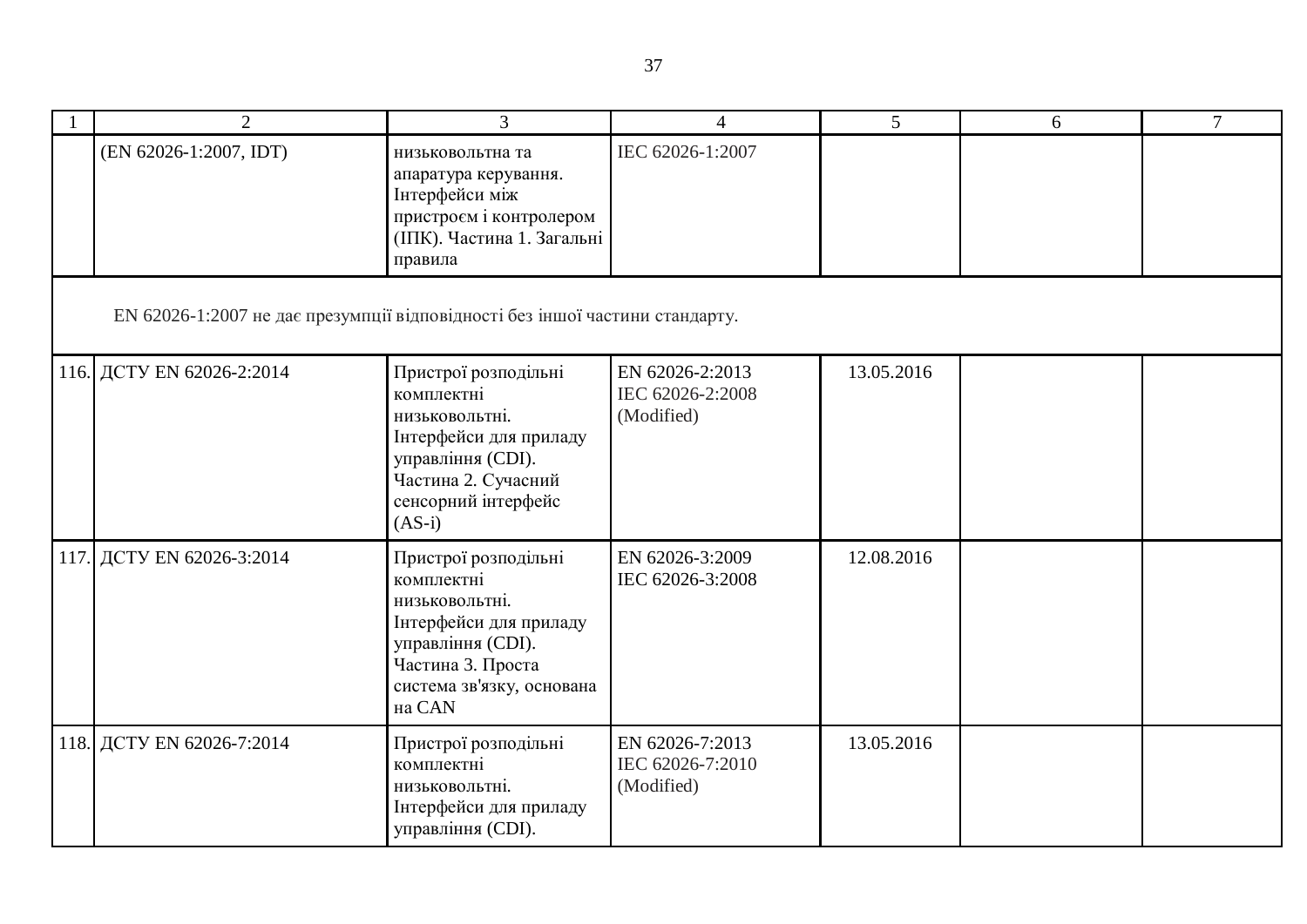| $\overline{2}$                                                                | $\overline{3}$                                                                                                                                                                           | $\overline{4}$                        | 5          | 6 | $\overline{7}$ |  |  |
|-------------------------------------------------------------------------------|------------------------------------------------------------------------------------------------------------------------------------------------------------------------------------------|---------------------------------------|------------|---|----------------|--|--|
|                                                                               | Частина 7. ComproNet                                                                                                                                                                     |                                       |            |   |                |  |  |
| 119. ДСТУ EN 62040-2:2015<br>(EN 62040-2:2006, IDT)                           | Системи гарантованого<br>електропостачання.<br>Агрегати безперебійного<br>живлення. Частина 2.<br>Вимоги<br>до електромагнітної<br>сумісності                                            | EN 62040-2:2006<br>IEC 62040-2:2005   | 13.05.2016 |   |                |  |  |
| ДСТУ EN 62040-2:2015/<br>Поправка № 1:2015<br>(EN 62040-2:2006/AC:2006, IDT)  |                                                                                                                                                                                          | EN 62040-2:2006/<br>AC:2006           | 13.05.2016 |   |                |  |  |
| 120. ДСТУ EN 62052-11:2015<br>(EN 62052-11:2003, IDT)                         | Засоби вимірювання<br>електричної енергії<br>змінного струму. Загальні<br>вимоги, випробування<br>та умови випробування.<br>Частина 11. Лічильники<br>електричної енергії                | EN 62052-11:2003<br>IEC 62052-11:2003 | 13.05.2016 |   |                |  |  |
| EN 62052-11: 2003 не дає презумпції відповідності без частини серії EN 62053. |                                                                                                                                                                                          |                                       |            |   |                |  |  |
| 121. ДСТУ EN 62052-21:2016<br>(EN 62052-21:2004)                              | Засоби вимірювання<br>електричної енергії<br>змінного струму. Загальні<br>вимоги, випробування та<br>умови випробування.<br>Частина 21. Засоби<br>тарифікації та керування<br>навантагою | EN 62052-21:2004<br>IEC 62052-21:2004 | 13.05.2016 |   |                |  |  |
| EN 62052-21: 2004 не дає презумпції відповідності без частини серії EN 62054. |                                                                                                                                                                                          |                                       |            |   |                |  |  |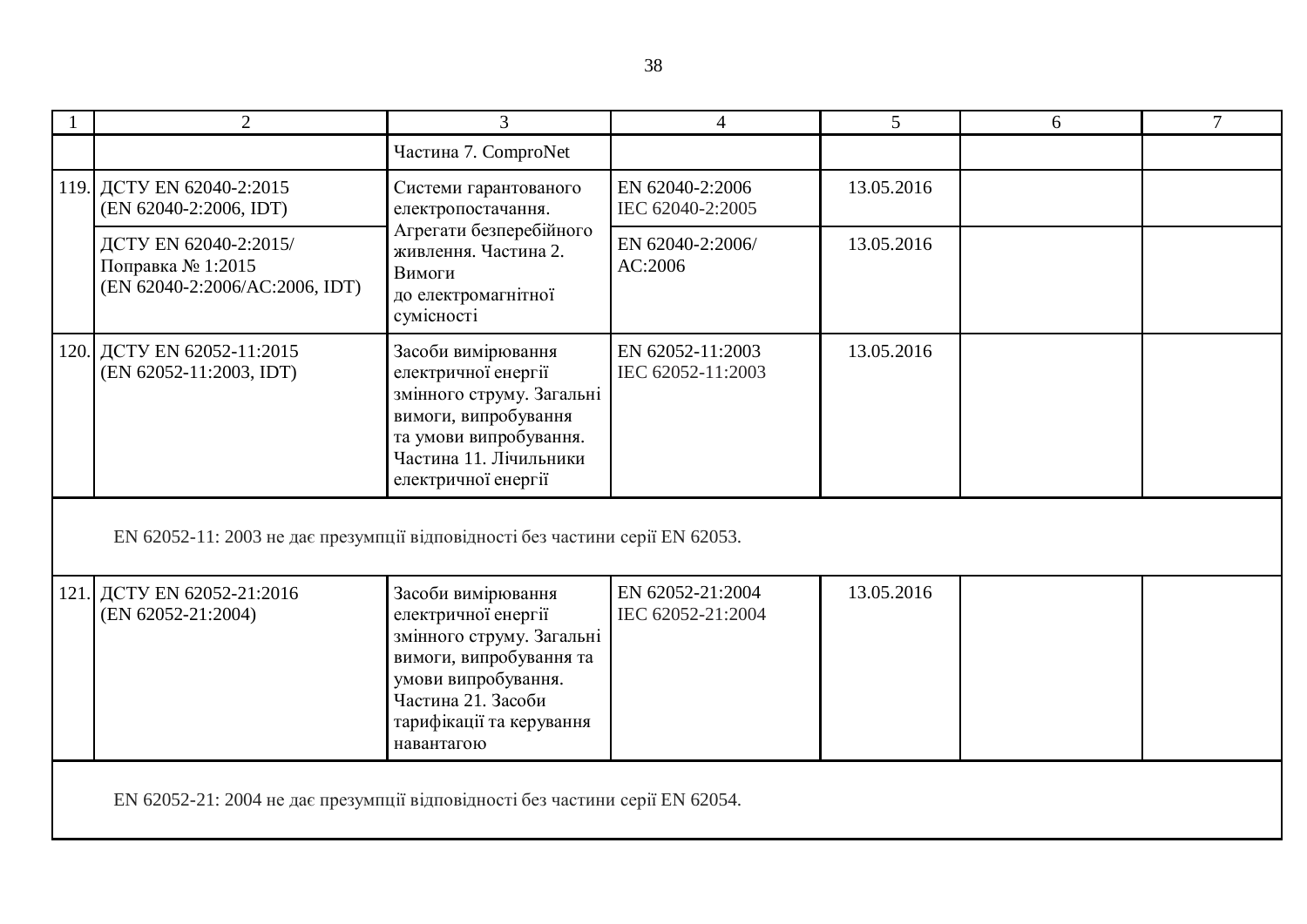| $\overline{2}$                                        | 3                                                                                                                                                                                    | $\overline{4}$                        | $\mathfrak{S}$ | 6 | $\overline{7}$ |
|-------------------------------------------------------|--------------------------------------------------------------------------------------------------------------------------------------------------------------------------------------|---------------------------------------|----------------|---|----------------|
| 122. ДСТУ EN 62053-11:2015<br>(EN 62053-11:2003, IDT) | Засоби вимірювання<br>електричної енергії<br>змінного струму.<br>Спеціальні вимоги.<br>Частина 11. Лічильники<br>активної енергії<br>електромеханічні (класів<br>точності 0,5, 1і 2) | EN 62053-11:2003<br>IEC 62053-11:2003 | 13.05.2016     |   |                |
| 123. ДСТУ EN 62053-21:2015<br>(EN 62053-21:2003, IDT) | Засоби вимірювання<br>електричної енергії<br>змінного струму.<br>Спеціальні вимоги.<br>Частина 21. Лічильники<br>активної енергії статичні<br>(класів точності 1 і 2)                | EN 62053-21:2003<br>IEC 62053-21:2003 | 13.05.2016     |   |                |
| 124. ДСТУ EN 62053-22:2015<br>(EN 62053-22:2003, IDT) | Засоби вимірювання<br>електричної енергії<br>змінного струму.<br>Спеціальні вимоги.<br>Частина 22. Лічильники<br>активної енергії статичні<br>(класів точності 0,2 S<br>i(0,5S)      | EN 62053-22:2003<br>IEC 62053-22:2003 | 13.05.2016     |   |                |
| 125. ДСТУ EN 62053-23:2015<br>(EN 62053-23:2003, IDT) | Засоби вимірювання<br>електричної енергії<br>змінного струму.<br>Спеціальні вимоги.<br>Частина 23. Лічильники<br>реактивної енергії<br>статичні (класів точності<br>2i3)             | EN 62053-23:2003<br>IEC 62053-23:2003 | 13.05.2016     |   |                |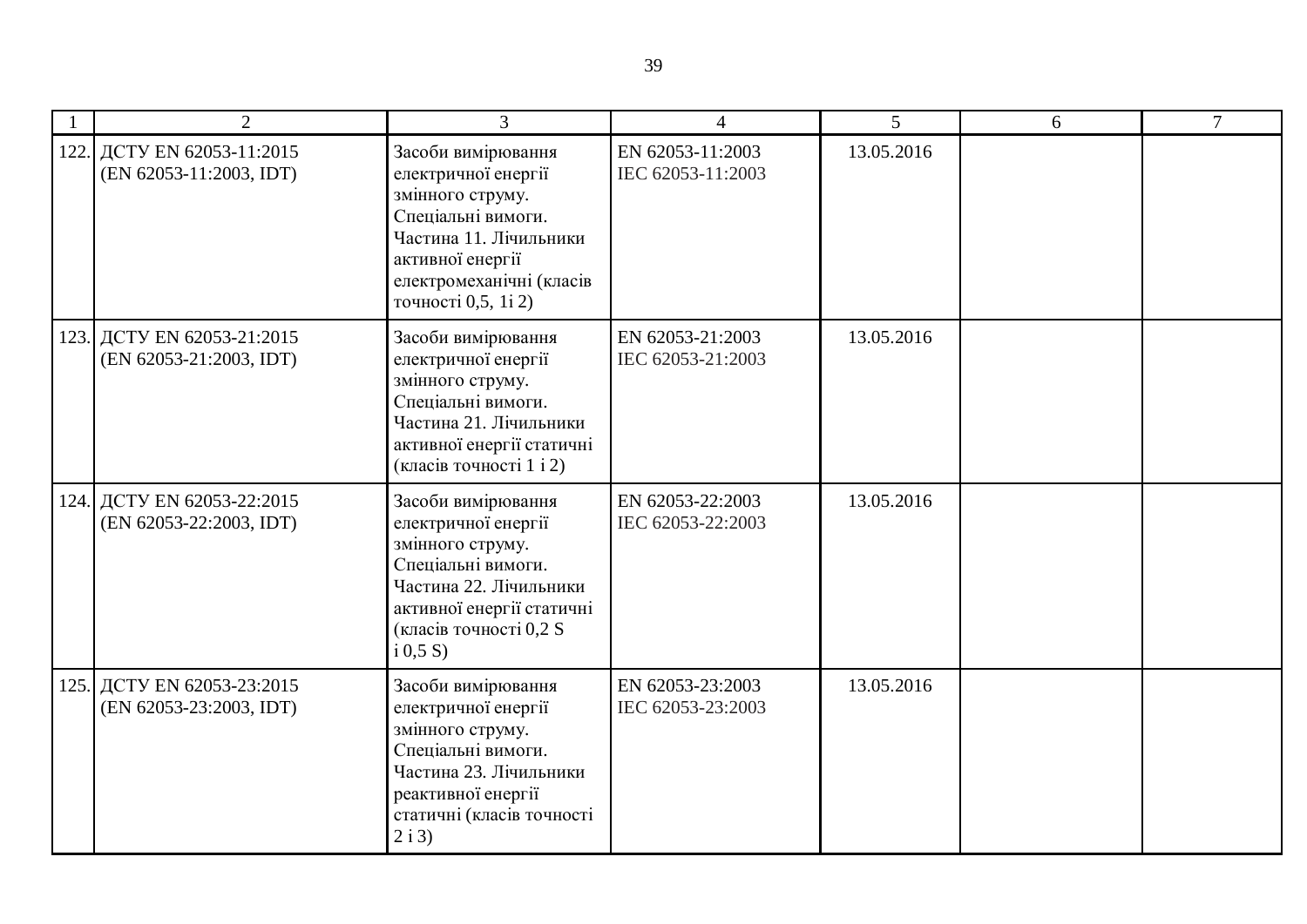| $\overline{2}$                                        | $\mathcal{R}$                                                                                                                                                                                   | 4                                                 | 5          | 6                             | $\tau$     |
|-------------------------------------------------------|-------------------------------------------------------------------------------------------------------------------------------------------------------------------------------------------------|---------------------------------------------------|------------|-------------------------------|------------|
| 126. ДСТУ EN 62054-11:2015                            | Засоби вимірювання<br>електричної енергії<br>змінного струму.<br>Тарифікація та керування<br>навантагою. Частина 11.<br>Додаткові вимоги до<br>електронних приймачів з<br>імпульсним керуванням | EN 62054-11:2004<br>IEC 62054-11:2004             | 13.05.2016 |                               |            |
| 127. ДСТУ EN 62054-21:2015<br>(EN 62054-21:2004, IDT) | Вимірювання електричної<br>енергії змінного струму.<br>Тарифікація та керування<br>навантагою. Частина 21.<br>Додаткові вимоги до<br>вимикачів із часовим<br>механізмом                         | EN 62054-21:2004<br>IEC 62054-21:2004             | 13.05.2016 |                               |            |
| 128. ДСТУ EN 62135-2:2014                             | Устаткування<br>для контактного<br>електрозварювання.<br>Частина 2. Вимоги<br>до електромагнітної<br>сумісності                                                                                 | EN 62135-2:2008<br>IEC 62135-2:2007               | 12.08.2016 |                               |            |
| 129. ДСТУ EN 62310-2:2016<br>(EN 62310-2:2007, IDT)   | Системи перемикання<br>статичні. Частина 2.<br>Вимоги до<br>електромагнітної<br>сумісності (ЕМС)                                                                                                | EN 62310-2:2007<br>IEC 62310-2:2006<br>(Modified) | 13.05.2016 |                               |            |
| 130. ДСТУ EN 62423:2015<br>(EN 62423:2009, IDT)       | Вимикачі електричних<br>кіл типу F та типу B,<br>керовані різницевим<br>струмом із вбудованим                                                                                                   | EN 62423:2012<br>IEC 62423:2009<br>(Modified)     | 13.05.2016 | EN 62423:2009<br>Примітка 2.1 | 19.06.2017 |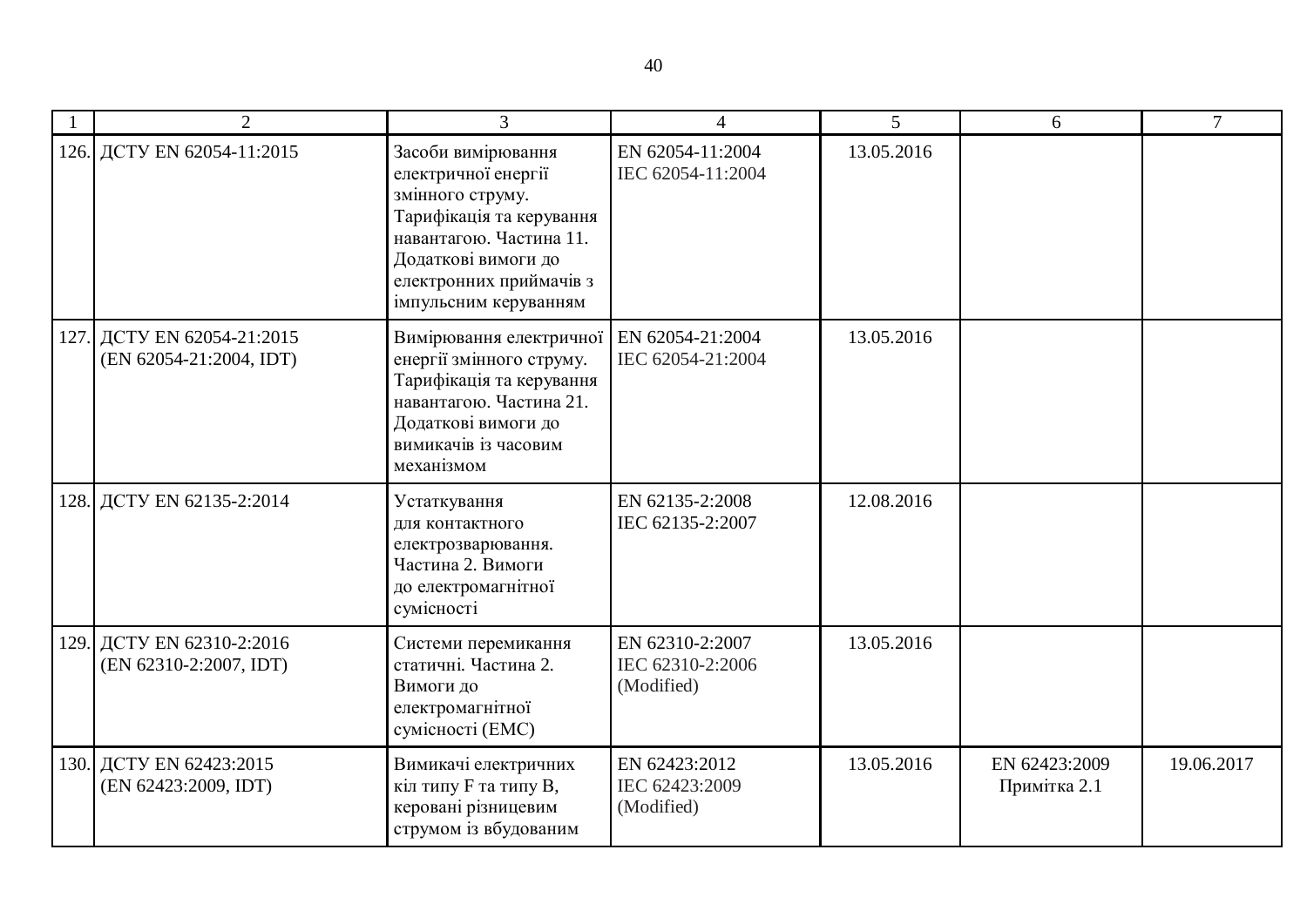| $\overline{2}$                                      | 3                                                                                                                                                         |                                               | 5          | 6 | $\overline{7}$ |
|-----------------------------------------------------|-----------------------------------------------------------------------------------------------------------------------------------------------------------|-----------------------------------------------|------------|---|----------------|
|                                                     | захистом від надструмів<br>і без нього для побутової<br>та аналогічної<br>призначеності                                                                   |                                               |            |   |                |
| 131. ДСТУ EN 62586-1:2016<br>(EN 62586-1:2014, IDT) | Вимірювання якості<br>електроенергії в системах<br>електроживлення.<br>Частина 1. Прилади для<br>вимірювання параметрів<br>якості електроенергії<br>(PQI) | EN 62586-1:2014<br>IEC 62586-1:2013           | 13.05.2016 |   |                |
| 132. ДСТУ EN 62586-2:2015<br>(EN 62586-2:2014, IDT) | Вимірювання якості<br>електроенергії в системах<br>електропостачання.<br>Частина 2. Функціональні<br>випробування та вимоги<br>до невизначеності          | EN 62586-2:2014<br>IEC 62586-2:2013           | 13.05.2016 |   |                |
| 133. ДСТУ EN 62606:2014                             | Пристрої виявлення<br>короткого замикання<br>через дугу. Загальні<br>вимоги                                                                               | EN 62606:2013<br>IEC 62606:2013<br>(Modified) | 13.05.2016 |   |                |
| 134. ДСТУ ETSI EN 300 386:2014                      | Електромагнітна<br>сумісність<br>та радіочастотний спектр.<br>Устатковання<br>телекомунікаційних<br>мереж. Вимоги<br>до електромагнітної<br>сумісності    | EN 300 386 V1.6.1                             | 13.05.2016 |   |                |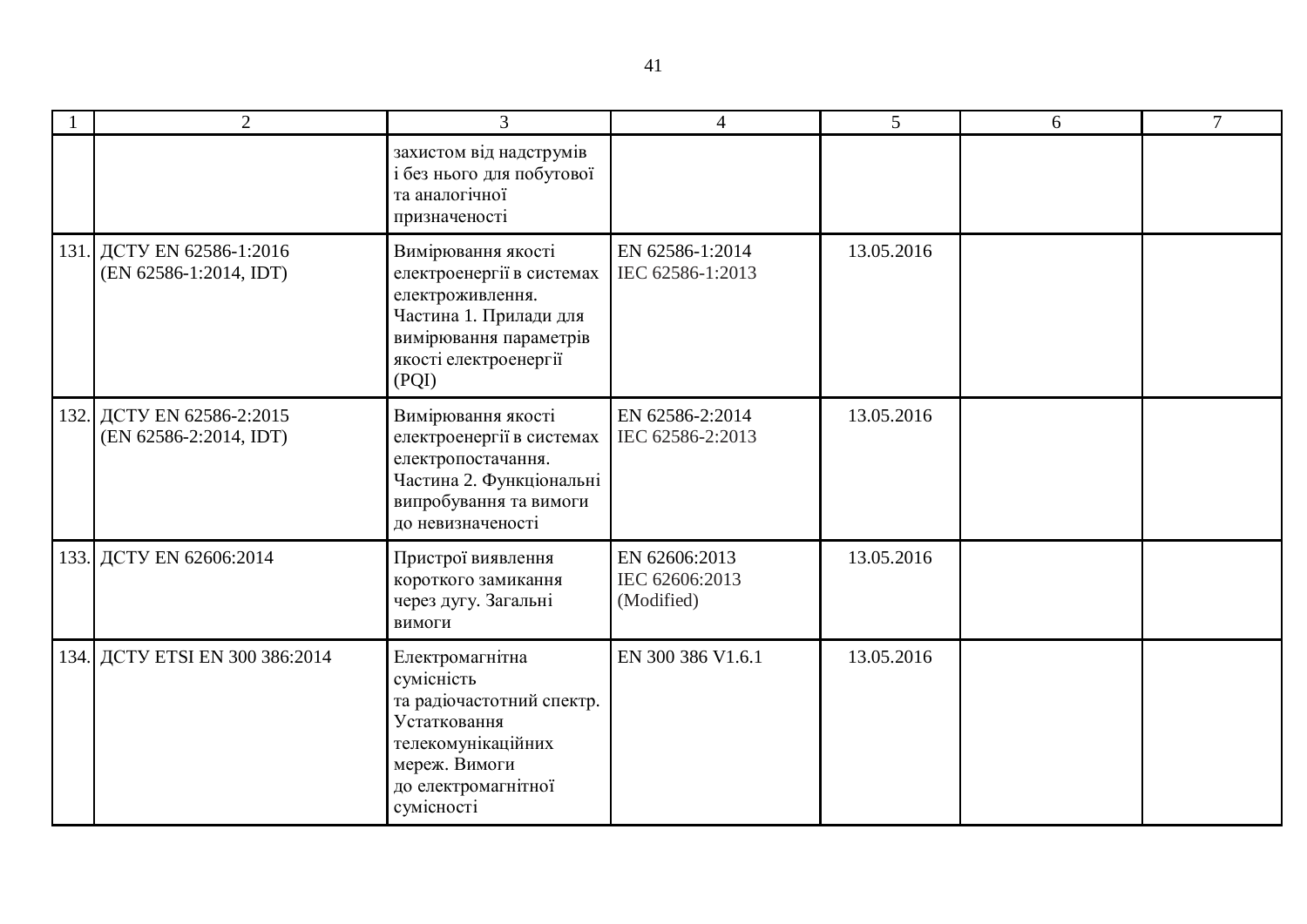|                                   |                                                                                                                                                                                  |                      |            | 6 |  |
|-----------------------------------|----------------------------------------------------------------------------------------------------------------------------------------------------------------------------------|----------------------|------------|---|--|
| 135. ДСТУ ETSI EN 301 489-1:2014  | Електромагнітна<br>сумісність<br>радіообладнання<br>та радіослужб. Частина 1.<br>Загальні технічні вимоги                                                                        | EN 301 489-1 V1.9.2  | 13.05.2016 |   |  |
| 136. ДСТУ ETSI EN 301 489-34:2015 | Електромагнітна<br>сумісність<br>радіообладнання<br>та радіослужб.<br>Частина 34. Спеціальні<br>умови<br>для випробування<br>зовнішніх джерел<br>живлення мобільних<br>телефонів | EN 301 489-34 V1.4.1 | 13.05.2016 |   |  |

- Примітка 1: Дата припинення надання презумпції відповідності внаслідок застосування заміненого стандарту співпадає з датою, з якої він скасовується та яка встановлюється відповідною Європейською організацією зі стандартизації<sup>\*</sup>. Однак у деяких випадках, як виняток, може бути встановлено іншу дату, до настання якої презумпція відповідності надається внаслідок застосування як нового, так і заміненого стандарту\*\*.
- Примітка 2.1: Новий стандарт або стандарт із змінами має таку саму сферу застосування, що і замінений стандарт. Із зазначеного терміну припиняється надання презумпції відповідності суттєвим або іншим вимогам відповідного технічного регламенту (акта законодавства ЄС) унаслідок застосування заміненого стандарту.
- Примітка 2.2: Новий стандарт має ширший обсяг, ніж замінений стандарт. На зазначену дату заміщений стандарт перестає надавати презумпцію відповідності суттєвим або іншим вимогам відповідного законодавства ЄС.
- Примітка 2.3: Новий стандарт має більш вузький обсяг, ніж замінений стандарт. На зазначену дату зазначений (частково) заміщений стандарт перестає надавати презумпцію відповідності суттєвим або іншим вимогам відповідного законодавства ЄС для товарів або послуг, які пілпалають піл лію нового станларту. Презумпція вілповілності основним або іншим вимогам вілповілного законолавства ЄС

 $\overline{a}$ 

<sup>&</sup>lt;u> \*Англійською</u> "date of withdrawal" або "dow".

<sup>••</sup>Такі випадки, як виняток, визначаються Європейською Комісією та зумовлені тим, що після скасування гармонізованих європейських стандартів та їх заміни на нові версії на ринку надається продукція, виготовлена відповідно до стандартів, що скасовані.